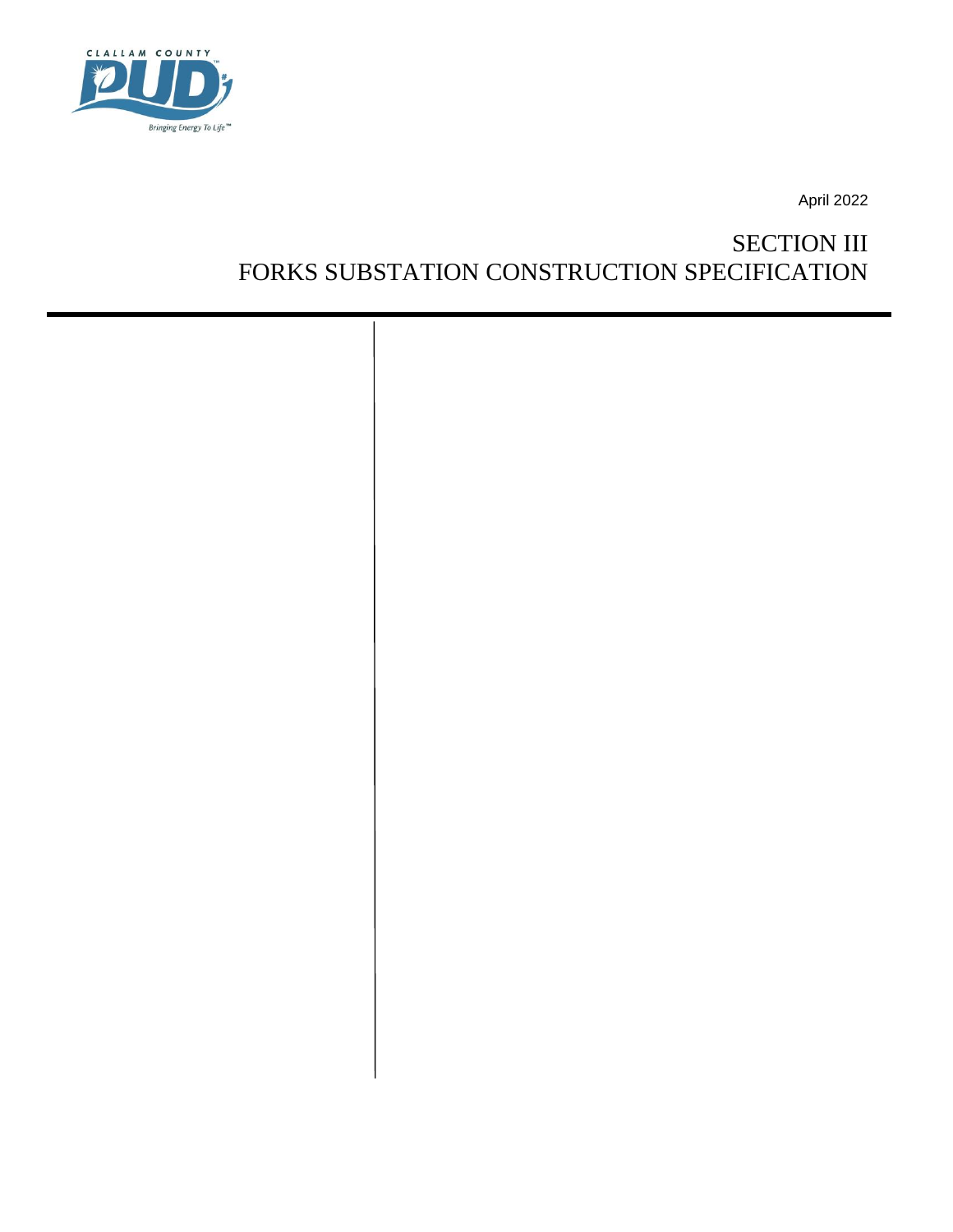### **TABLE OF CONTENTS**

| 1.1  |  |
|------|--|
| 1.2  |  |
| 1.3  |  |
| 1.4  |  |
| 1.5  |  |
|      |  |
|      |  |
| 2.1  |  |
| 2.2  |  |
| 2.3  |  |
| 2.4  |  |
| 2.5  |  |
| 2.6  |  |
|      |  |
| 3.1  |  |
| 3.2  |  |
| 3.3  |  |
| 3.4  |  |
| 3.5  |  |
| 3.6  |  |
| 3.7  |  |
| 3.8  |  |
| 3.9  |  |
| 3.10 |  |
| 3.11 |  |
| 3.12 |  |
| 3.13 |  |
| 3.14 |  |
|      |  |
|      |  |
| 4.1  |  |
| 4.2  |  |
| 4.3  |  |
| 4.4  |  |
|      |  |
| 5.1  |  |
| 5.2  |  |
| 5.3  |  |
| 5.4  |  |
| 5.5  |  |
|      |  |
|      |  |
| 6.1  |  |
| 6.2  |  |
| 6.3  |  |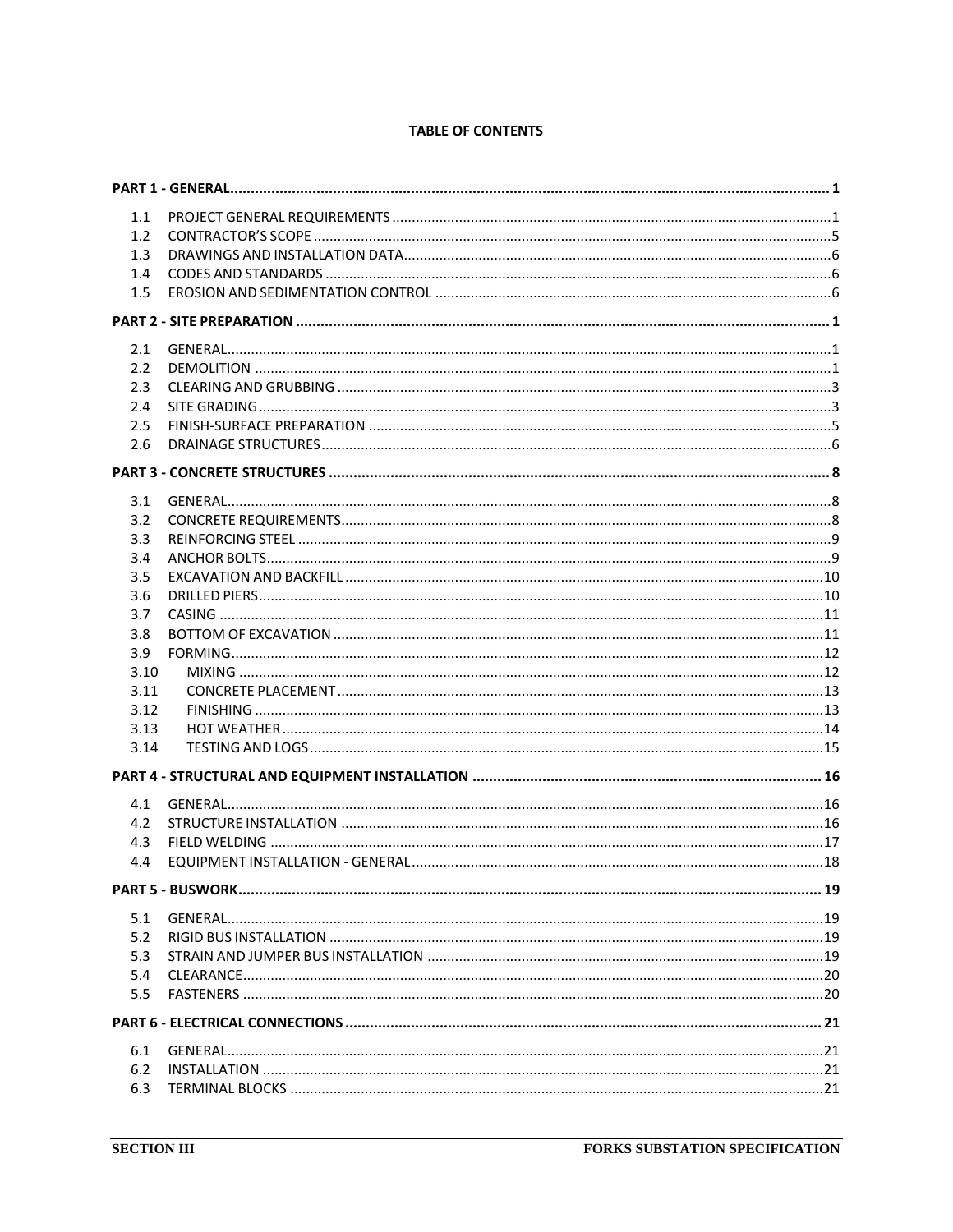| 7.1          |  |
|--------------|--|
| 7.2          |  |
|              |  |
| 8.1          |  |
| 8.2          |  |
|              |  |
| 9.1          |  |
|              |  |
| 10.1         |  |
| 10.2         |  |
|              |  |
| 11.1         |  |
| 11.2         |  |
| 11.3         |  |
| 11.4         |  |
|              |  |
|              |  |
| 12.1         |  |
| 12.2         |  |
|              |  |
| 13.1         |  |
| 13.2         |  |
| 13.3         |  |
|              |  |
| 14.1         |  |
| 14.2         |  |
|              |  |
|              |  |
| 15.1<br>15.2 |  |
| 15.3         |  |
|              |  |
| 16.1         |  |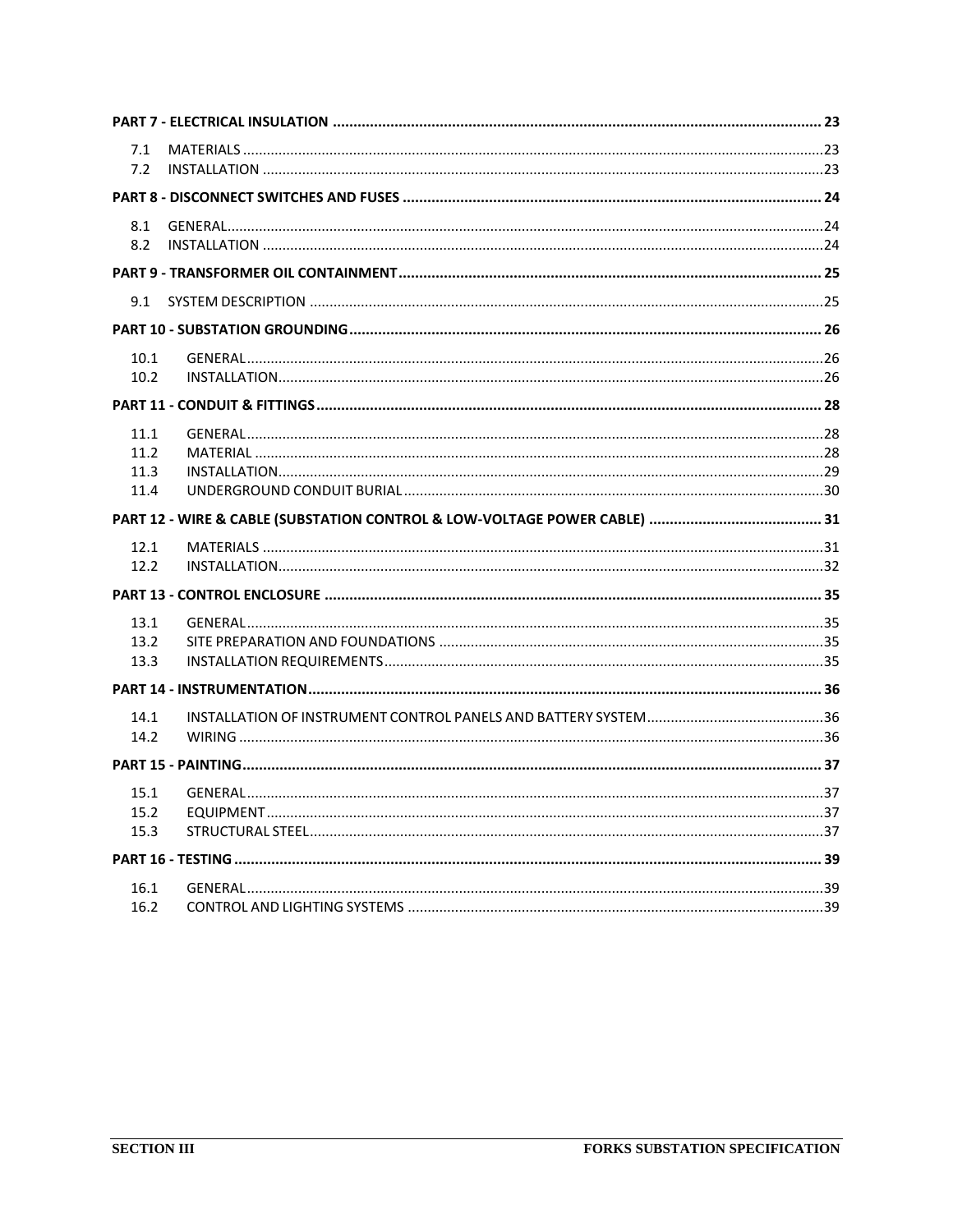### <span id="page-3-1"></span><span id="page-3-0"></span>PART 1 - GENERAL

### 1.1 PROJECT GENERAL REQUIREMENTS

#### A. Scope of Bid

- 1. The purpose of these specifications is to obtain on a contract basis qualified personnel and mechanized equipment as specified, for the performance of substation construction work (hereinafter called the "Project"), as set forth in the Prevailing Wage Information, attached hereto as **Exhibit "A"**; Contractor Safety Plan, attached hereto as **Exhibit "B";** and all drawings and specifications attached hereto from C1-1 to SS1-1 as **Exhibit "C"**. The aforementioned exhibits are incorporated by reference as though fully set forth herein.
- B. Location of Work
	- 1. Location of the Project is in Clallam County at 441 West E Street, Forks, WA.
	- 2. The Project will consist of rebuilding a 69 kV substation including demolition and removal of existing equipment and foundations, excavation, footings and other concrete work, steel erection, installation of all equipment including transformer, control wiring, installation of pre-fabricated control enclosure, all grading and drainage mobilizations, fencing, and other related work to provide a complete and operable electrical substation.
	- 3. The project will involve working around an energized substation.
	- 4. Limited material and electrical equipment will be provided by the District, as detailed in the specifications and drawings, the remainder will be provided by the contractor. Construction will take place at an existing substation with an energized mobile substation on the property within the construction area.
- C. Permits
	- 1. The Contractor shall, at its expense, be responsible for obtaining all permits required by governing authorities that affect its work, with the exception of the building permit.
- D. Time and Manner of Work
	- 1. The Contractor agrees to commence the construction of the Project no later than June 1, 2022. The Project must be completed no later than, September 1, 2022. The contractor shall provide a Strong Matrix Project Manager experienced in high voltage substation construction having the resources to complete the District's contract. The proposed Project Manager shall be approved by the District. Key project personnel, including but not limited to the project manager and an experienced high voltage substation construction foreman, cannot be changed without the approval of the District. Copies of photo identification and each qualified Journeyman or Apprenticeship card is required prior to work starting. The District can request that the Project Manager be changed with a 10-day notice if the project performance is not deemed satisfactory by the District. A preliminary Project Plan and Schedule, preferably a Gantt Chart shall be submitted with the bid and a final Project Plan and Schedule (Gantt Chart) shall be provided after the contract is awarded and before the beginning of any work. If the schedule moves, the Contractor shall update their Gantt Chart and notify the District of any changes immediately.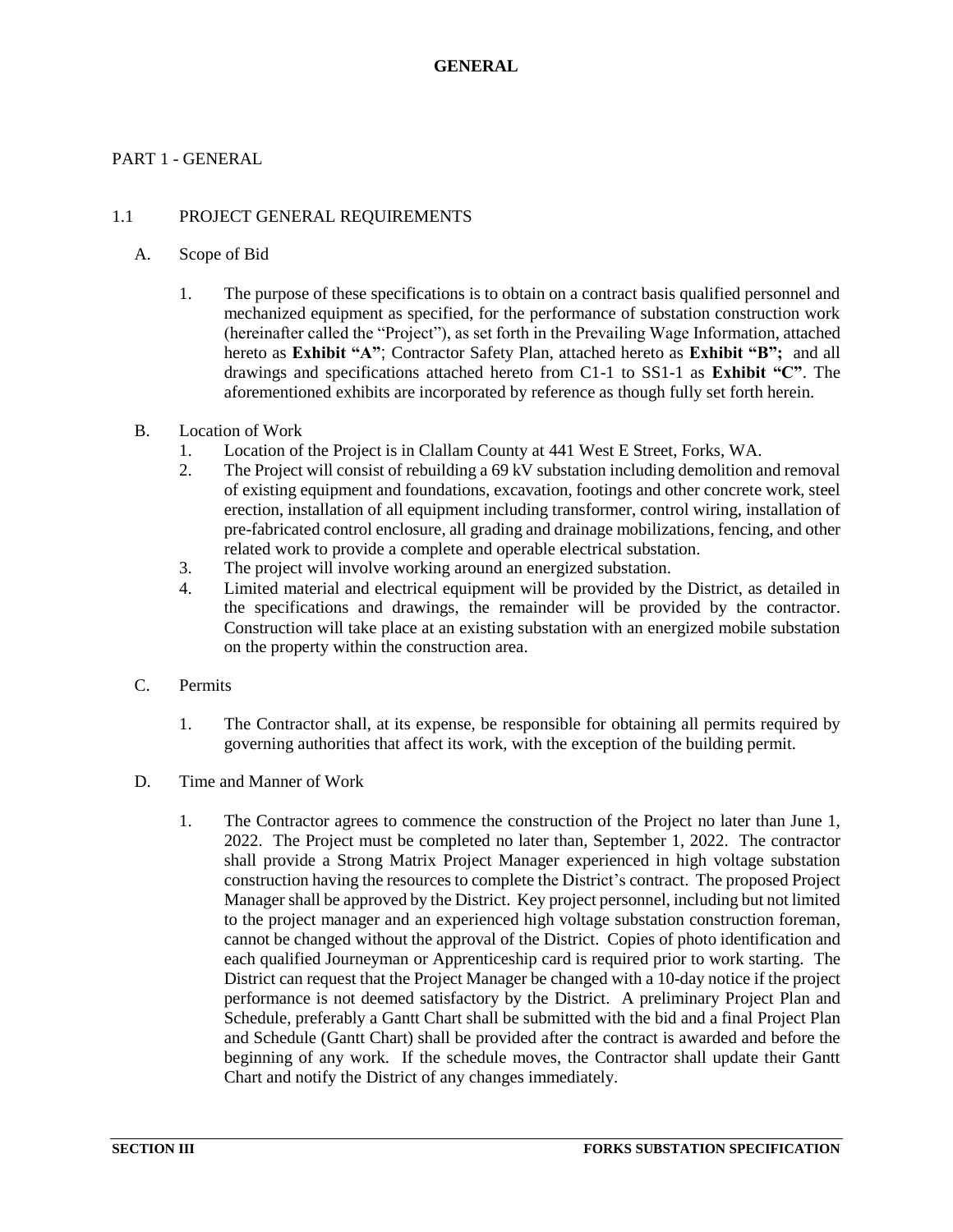### E. Supervision and Inspection

- 1. The Contractor shall cause the construction work on the Project to receive constant supervision by an experienced substation construction foreman who is qualified for work in an energized electrical substation and who shall be present at all times during working hours where construction is being carried on. The Contractor shall also employ, in connection with the construction of the Project, capable, experienced, skilled, and reliable workers as may be required for the various classes of work to be performed. Directions and instructions given to the foreman by the District shall be binding upon the Contractor.
- 2. The District reserves the right to require the removal from the Project of any employee of the Contractor if, in the judgment of the District, such removal shall be necessary in order to protect the interest of the District. The District shall have the right to require the Contractor to increase the number of its employees and to increase or change the amount or kind of tools and equipment if at any time the progress of the work shall be unsatisfactory to the District; but the failure of the District to give any such directions shall not relieve the Contractor of its obligations to complete the work within the time and in the manner specified in these documents.
- 3. The manner of performance of the work and all equipment used therein shall be subject to the inspection, tests, and approval of the District. The District shall have the right to inspect all payrolls and other data and records of the Contractor relevant to the work. The Contractor will provide all reasonable facilities necessary for such inspection and tests. The Contractor shall have an authorized agent accompany the inspector when final inspection is made and, if requested by the District, when any other inspection is made.
- 4. In the event that the District shall determine that the construction contains or may contain any defects, it shall be the right of the District to have an inspection made by an engineer approved by the District for the purpose of determining the exact nature, extent, and locations of such defects.
- F. Protection of Persons and Property
	- 1. The Contractor shall be responsible for keeping the worksite free from trespassers. The Contractor shall at all times take all legal and reasonable precautions for the safety and convenience of all workers and the public, and shall comply with all applicable provisions of federal, state, municipal, and District safety regulations or laws and building and construction codes. All machinery and equipment and other physical hazards shall be guarded in accordance with the "Manual of Accident Prevention in Construction" of the Associated General Contractors of America, unless such instructions are incompatible with federal, state, municipal, or District laws or regulations. The Contractor shall comply in all respects with the requirements of the Federal Occupational Safety and Health Act as administered by the State of Washington (WISHA).
	- 2. The following provisions shall not limit the generality of the above requirements:
		- a. The Contractor shall so conduct the construction of the Project as to cause the least possible obstruction of public highways or streets.
		- b. The Contractor shall provide and maintain all such guard lights and other protection for the public as may be required by applicable statutes, ordinances, and regulations or by local conditions.
	- 3. The Contractor shall be familiar with and shall comply with the District's "Contractor Safety Plan" attached hereto **as Exhibit "B".**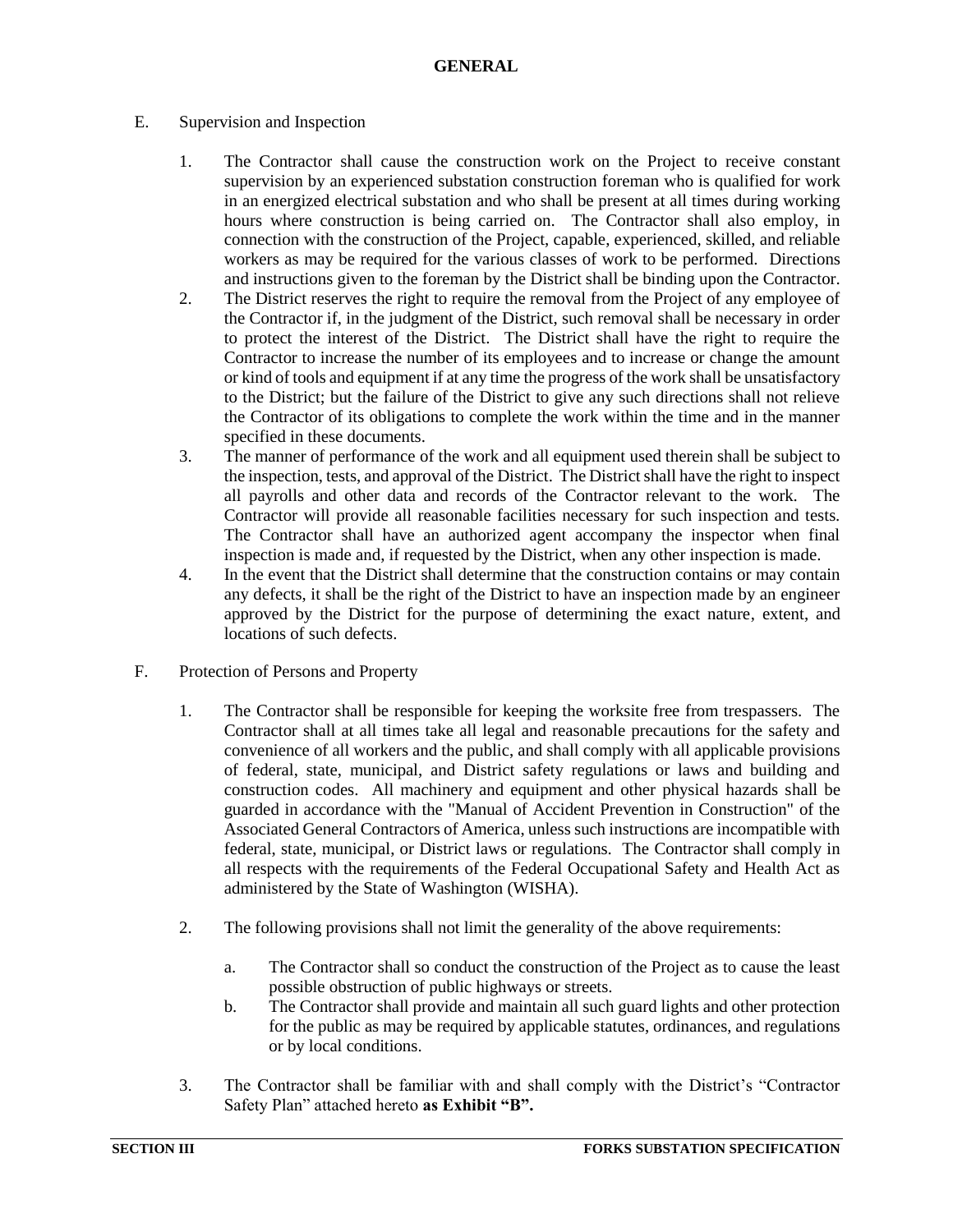### G. Hours of Work; Overtime; Prevailing Wages

- 1. Normal working hours are from 6:30 a.m. to 5:00 p.m., Monday through Thursday (excluding holidays), unless otherwise authorized by the District. The lunch period shall be observed from 11:30 a.m. to 12:00 p.m. unless unusual circumstances prevail.
- 2. The Contractor shall comply with Chapter 49.28 RCW and applicable regulations pertaining to overtime pay. The District may cancel this contract in the event of the Contractor's failure to so comply.
- 3. The Contractor will be required to pay prevailing wages on this project pursuant to Chapter 39.12 RCW and applicable regulations. Attached hereto as **Exhibit "A"** is the "Washington State Prevailing Wage Rates for Public Works Contracts". Any laborers, workers, or mechanics in each trade or occupation required for the work set forth herein shall be paid not less than such specified hourly minimum rate of wage. It shall be the Contractor's responsibility to verify current rates. This information may not be allinclusive; any other occupation used on the Project but not listed in this information shall comply with the most recent applicable prevailing wage rate.
- 4. Before payment is made by the District, the Contractor and each and every subcontractor shall be required to submit to the District a "Statement of Intent to Pay Prevailing Wages" providing the Contractor's or subcontractor's registration certificate number and the prevailing rate of wage for each classification of workers entitled to prevailing wages and the estimated number of workers in each classification, which statement shall be approved by the Department of Labor and Industries prior to submission to the District.
- 5. Following the final acceptance of the Project, the Contractor and each and every subcontractor shall submit to the District an "Affidavit of Wages Paid" before the funds retained according to RCW 60.28.010 are released to the Contractor or subcontractor, which affidavit shall be certified by the Department of Labor and Industries prior to submission to the District.
- H. Holidays
	- 1. The Contractor shall observe holidays that correspond with District holidays on the same day as observed by the District.
- I. Customer Relations
	- 1. The Contractor agrees that its personnel and equipment shall at all times present a neat appearance. All work shall be done and all contacts with the public shall be handled with due regard for the District's public relations. The Contractor agrees that complaints of any nature received from property owners or public authorities shall receive immediate attention. All complaints shall be reported within 24 hours to the District Representative.
- J. Construction not in Specifications
	- 1. The Contractor agrees that when it is necessary to construct units not shown or described in the specifications, it will construct such units for a price proposed in writing by the Contractor to the District and approved by the District prior to such work being done in accordance with the Change Order Process as set forth in Section IV, Contract.
	- 2. No payment shall be made to the Contractor for correcting errors or omissions on the part of the Contractor that result in construction not in accordance with the specifications.
- K. Changes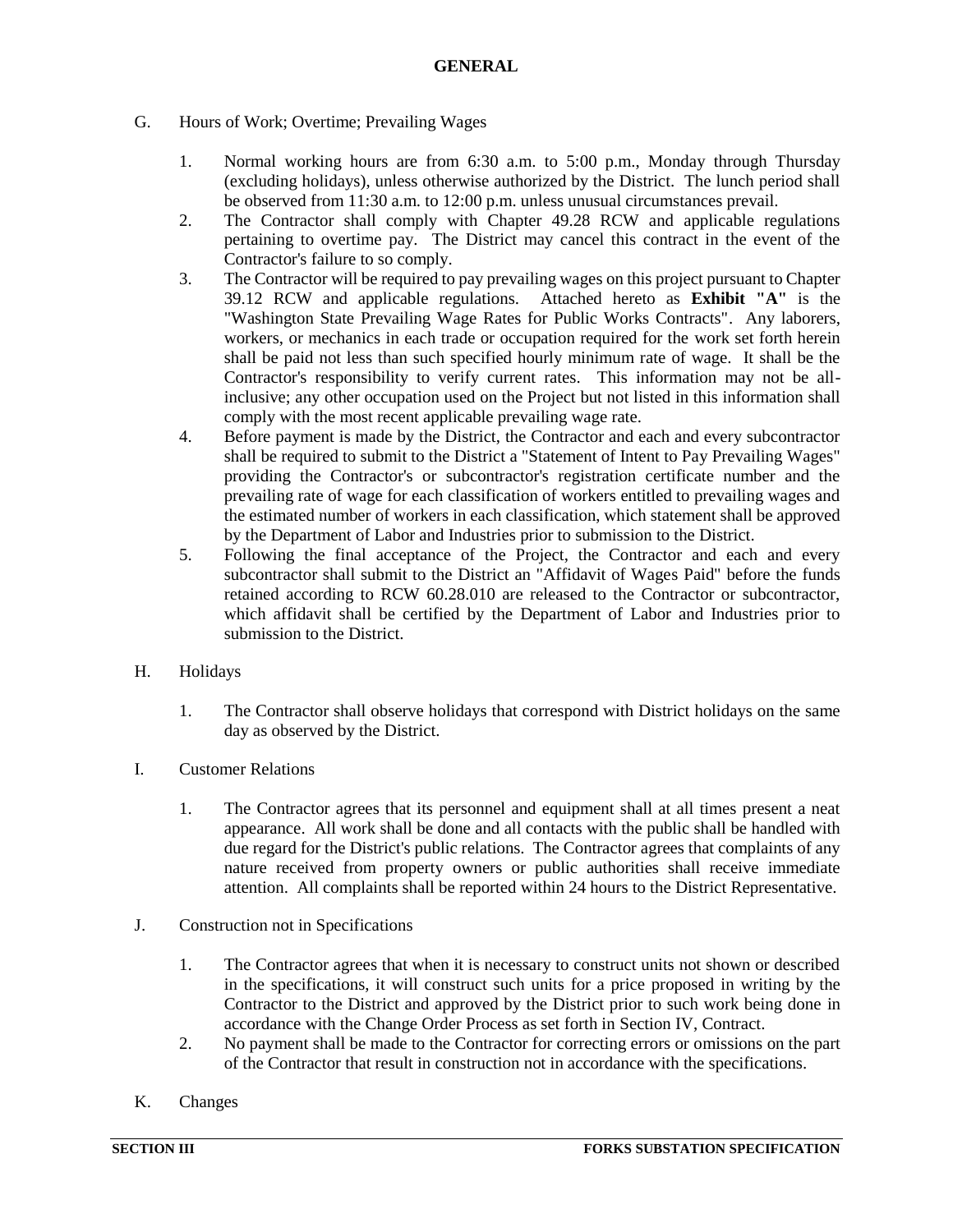- 1. The District may, from time to time during the progress of the Project, make such changes in, additions to, or subtractions from, the specifications and/or exhibits as conditions may warrant. Any protest or claim by the Contractor arising from any such change shall be submitted as set forth in Section IV, Contract.
- L. Materials
	- 1. District-Supplied Materials
		- a. Refer to Drawing E3-1, Assembly Material List and Nameplate Schedule, for a list of District-supplied equipment and materials for the project. All other materials for the project shall be supplied by the Contractor.
		- b. All District-supplied materials shall be furnished by the District or arranged for by the District Representative. All materials issued to the Contractor become his responsibility. The Contractor will be required to provide a secure area for storage of material issued by the District's Warehouseman.
		- c. All District-supplied materials shall be obtained by the Contractor at the District's Carlsborg Warehouse located at 100 Hooker Road, Sequim, WA 98382, Monday through Thursday between 7:00 a.m. and 4:00 p.m., except holidays. Contractor will be responsible for the safe storage of all materials.
		- d. With the exception of major equipment to include the steel, station service transformer, circuit switcher, voltage regulators, 69kV switches, power circuit breakers, switchboard panels and the control enclosure, all District-supplied materials shall be handed over to the Contractor at one time.
		- e. The Contractor shall give a minimum of 24 hours advance notice to the District Representative before materials are issued.
		- f. The contractor or its authorized representative will be required to perform a complete inventory of all materials furnished to the Contractor and sign a receipt in such form as the District shall provide. Upon completion of the Project, the Contractor shall return to the District all materials furnished by the District in excess of those required for construction.
		- g. The Contractor will be responsible for all excess material used on the Project not accounted for, together with any used material that is not returned to the District. Any materials that are not returned to the District by the Contractor will be billed to the Contractor at District book value plus warehousing.
		- h. All materials issued by the District to the Contractor shall be in working condition when received by the Contractor. Any material not in good working condition upon completion of the Project shall be replaced at the Contractor's expense.
	- 2. Contractor-Supplied Materials
		- a. The Contractor shall supply forms, rebar, concrete, mortar, grouting and sacking materials, specified wire and cable, fencing, crushed rock, together with other materials as detailed below and on the drawings attached in Exhibit "C"**.**
		- b. The Contractor shall supply all circuit breaker slab anchor bolts; above and below grade conduit; conduit fittings; junction boxes; stranded wire of the color, type, and size and type specified; compression-type copper terminal lugs for all wire terminations except for those in the panels and all the nuts, bolts, fittings, and clamps required to assemble and/or mount District-supplied equipment in order to provide a complete and fully functional substation. All Contractor-supplied bolts shall have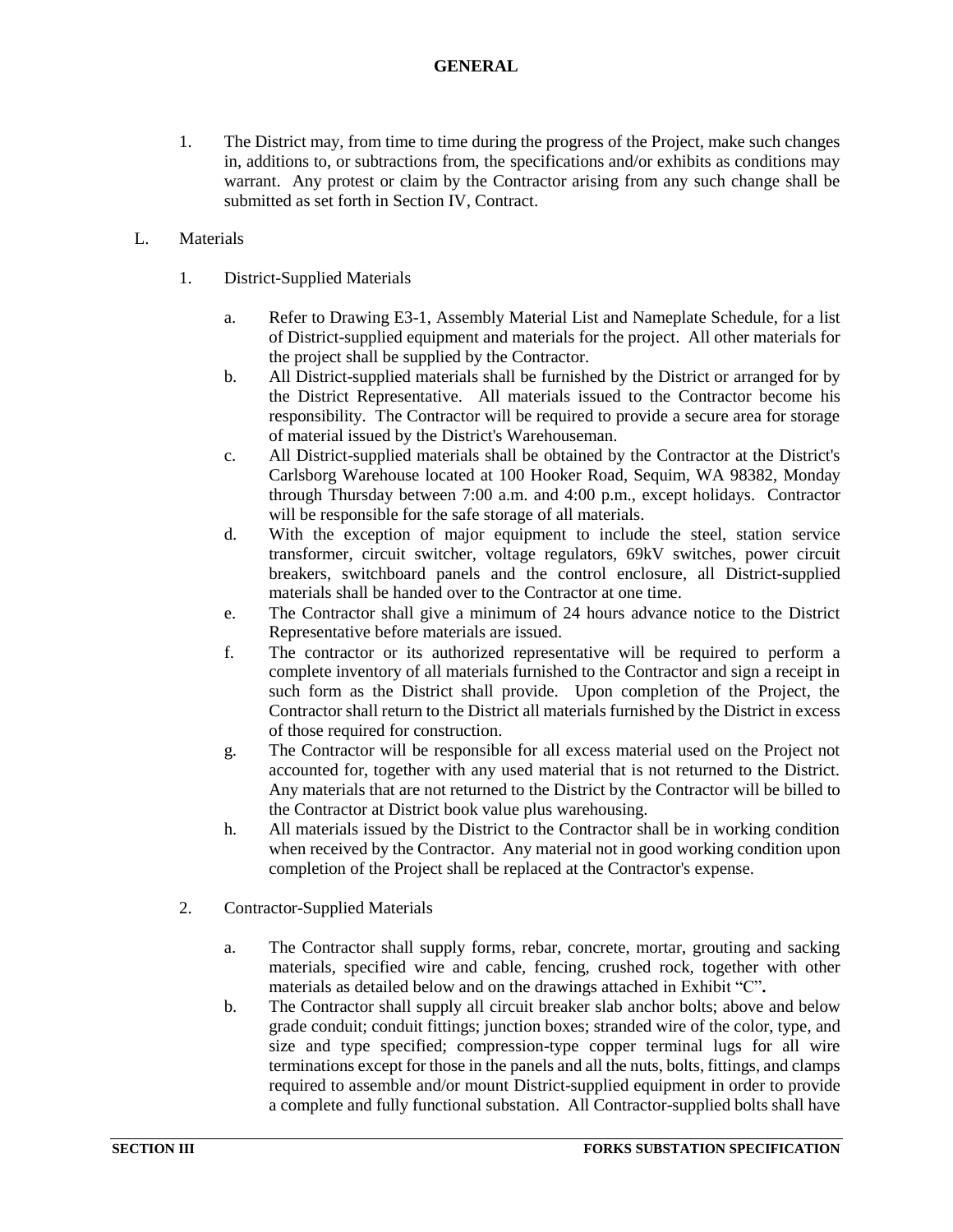nuts and lock washers, together with flat washers and locking nuts where required. All nuts, bolts, lock washers, flat washers, and lock nuts used indoors shall be zincplated; and those used outdoors shall be 316 stainless steel. All screws shall be round-head or pan-head unless otherwise specified. All slotted holes will require flat or Belleville washers.

- c. All electrical materials and equipment supplied by the Contractor shall be new and undamaged. Unless otherwise approved, similar items used throughout the job shall be the product of one manufacturer.
- M. Compliance with District Instructions
	- 1. All work shall be done in compliance with District job orders or other instructions furnished to the Contractor by the District Representative when applicable. All questions or disputes as to the true meaning of the Specifications or drawings shall be decided by the District.

# <span id="page-7-0"></span>1.2 CONTRACTOR'S SCOPE

- A. Schedule pickup, delivery, and offloading of all equipment and materials supplied by the District.
- B. Removal of all existing materials and equipment that will no longer be used at the station. The Contractor shall return all salvageable materials identified by the District per the Demolition Package to the District's Central Warehouse as specified in Part 2 of this contract. Disposal of all remaining materials shall be in a manner acceptable to the District. Existing concrete foundations shall be removed in their entirety. Return salvageable materials per drawings. Large items including Transrupter and steel work can remain in Forks yard outside of the substation fence.
- C. Construction surveying, layout, site preparation, grading, erosion control, and drainage structures.
- D. Obtain locates for underground utilities in digging areas, including but not limited to sewer and water.
- E. All concrete foundations including all reinforcing steel and post-installed anchors.
- F. Below and above grade grounding cable and installation, including grounding of all electrical equipment, fencing and structures.
- G. Below grade conduit will be schedule 40 PVC, direct buried per drawings, including conduit connections and pull-boxes as required by the drawings, and adhere to ASTM D2855 for watertight fittings.
- H. Above grade conduits shall be ridged galvanized steel (RGS) coupled to the underground PVC via RGS/PVC couplers. All miscellaneous conduit connections, junction boxes and structure mounts as required by the drawings.
- I. Crushed rock surfacing to the depth and type as specified by the Drawings.
- J. Substation yard lighting equipment and wiring.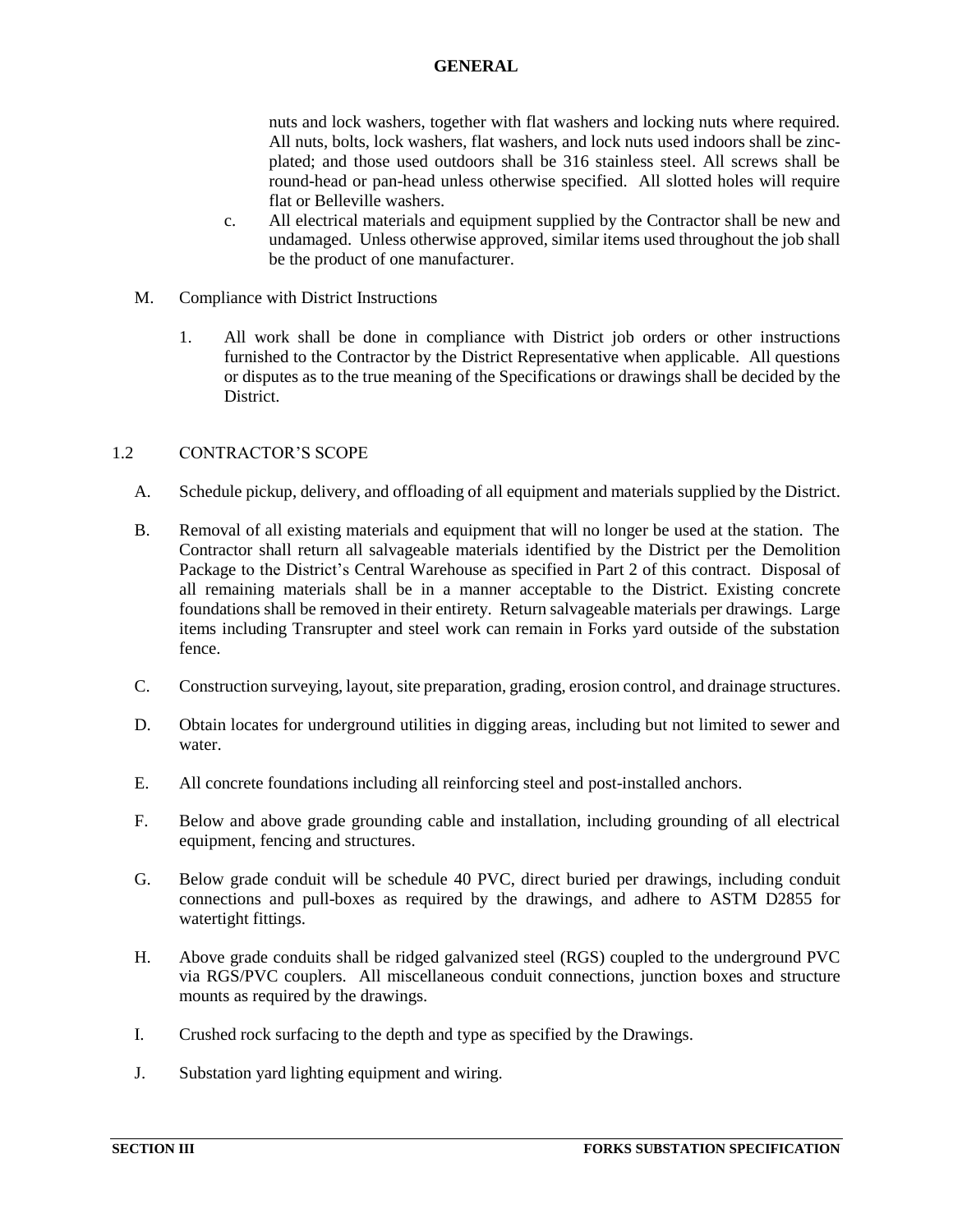- K. Installation of all District-supplied equipment including but not limited to steel structures, transformer, circuit switcher, disconnect switches, circuit breakers, voltage regulators, prefabricated control enclosure, surge arresters, relays and control panels.
- L. Control cable procurement, pulling and termination. Including station service AC power cable.
- M. Feeder power cable conduits shall be installed per drawings. District will install feeder power cables at later date.
- N. Procurement, pulling, and termination of all low voltage power and control cable
- O. All rigid copper buswork, cable bus and jumper connections as required by Drawings.
- P. The contractor must allow for "holds" when constructing and commissioning the facilities as the District will require inspection and approvals before certain work can proceed.
- Q. One half of the substation is a 69kV/25kV transformer and equipment which will remain energized at all times. The Contractor will be required to install the temporary fence around the energized substation. This fence shall meet both NESC and NEC requirements.

### <span id="page-8-0"></span>1.3 DRAWINGS AND INSTALLATION DATA

A. Refer to **Exhibit "C"** for engineering drawings and installation data for the project supplied by the District.

### <span id="page-8-1"></span>1.4 CODES AND STANDARDS

- A. Equipment and materials used on the job shall be approved by the following industrial organizations:
	- 1. American Standard Associates, Inc. (ASA)
	- 2. American Society for Testing Materials (ASTM)
	- 3. National Electrical Manufacturers Association (NEMA)
	- 4. Underwriter's Laboratories, Inc. (UL)
	- 5. National Bureau of Standards (NBS)
	- 6. National Board of Fire Underwriters (NBFU)
	- 7. National Fire Protection Association (NFPA)
	- 8. Insulated Power Cable Engineers Association (IPCEA)
- <span id="page-8-2"></span>B. Each major component of equipment shall have the manufacturer's name, catalog number, capacity, and rating on a nameplate securely affixed on the equipment in a conspicuous place.

### 1.5 EROSION AND SEDIMENTATION CONTROL

A. The Contractor shall be responsible for construction, installation and maintenance of Erosion and Sedimentation Control structures and facilities as shown on the Drawings. Contractor shall be responsible for implementing recommended stormwater Best Management Practices (BMPs), providing a Certified Erosion and Sediment Control Lead during the duration of the project, and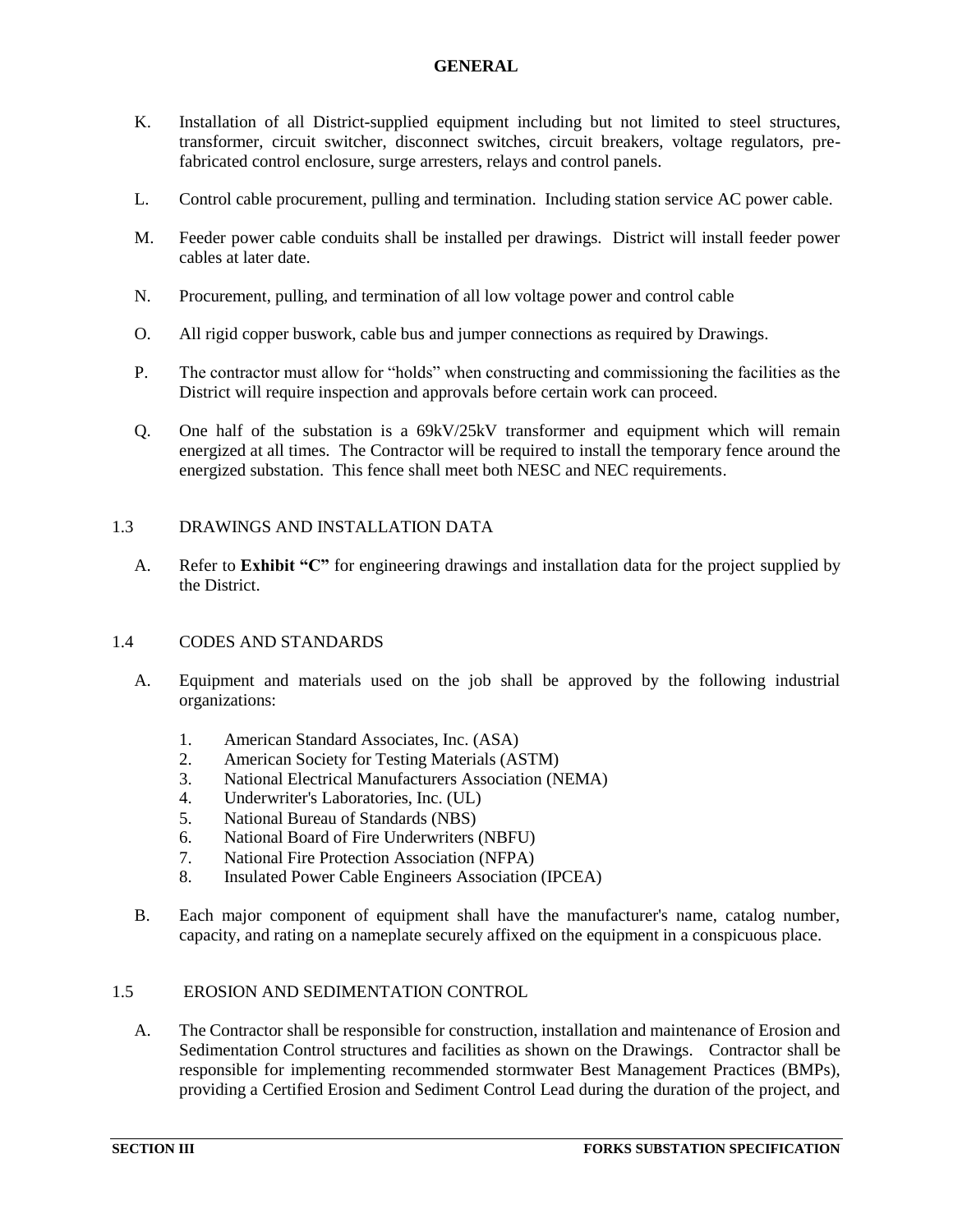complying with all site inspection, monitoring, recordkeeping, and reporting requirements per the Department of Ecology regulations.

### END OF GENERAL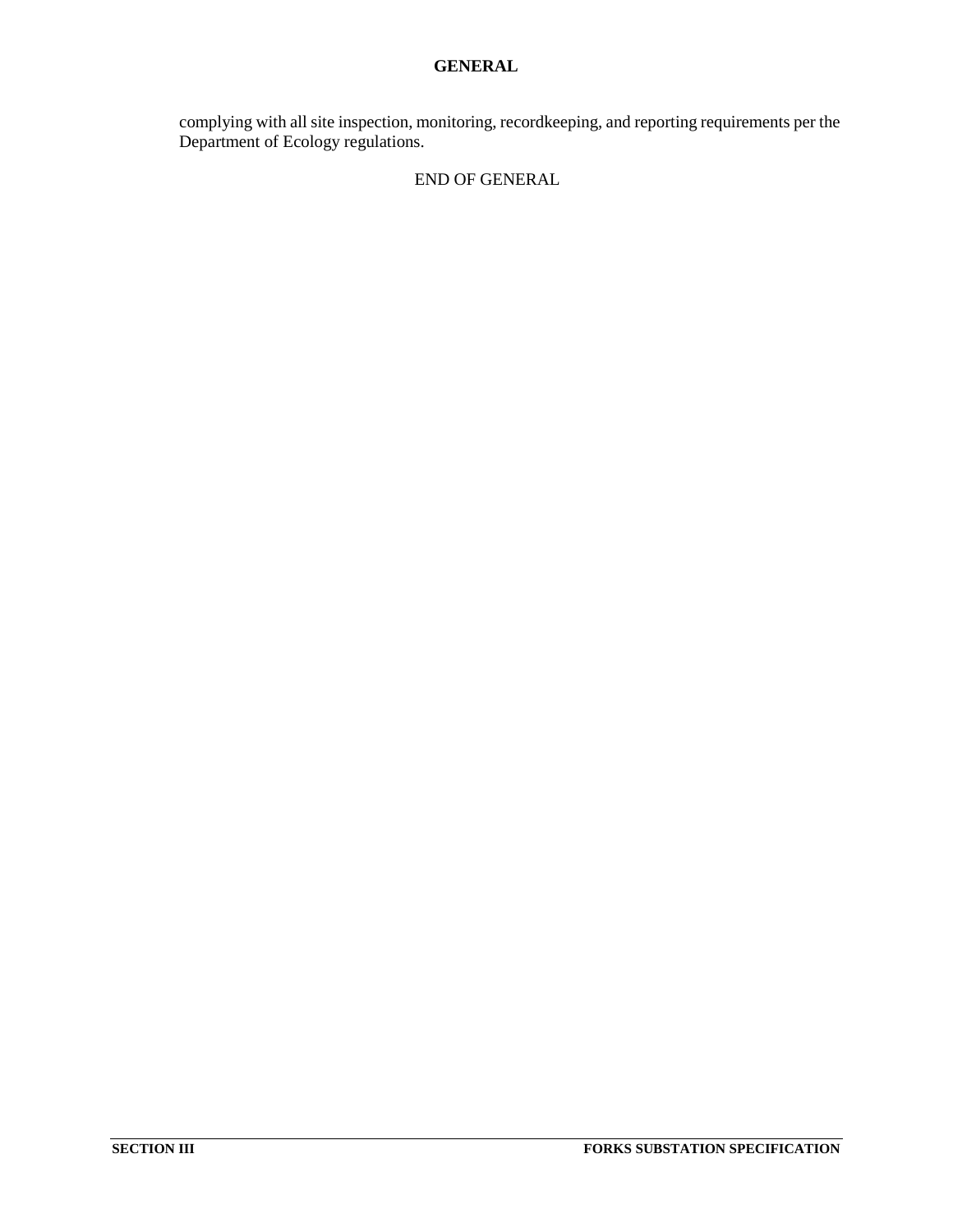### <span id="page-10-1"></span><span id="page-10-0"></span>PART 2 - SITE PREPARATION

#### 2.1 GENERAL

- A. The work described in this section consists of all excavating, filling, grading, backfilling, and related items necessary to complete the site work indicated on the Drawings.
- B. Definitions
	- 1. The term "access roads" shall mean that part of the road outside the fenced enclosure of the substation extending to the designated public thoroughfare.
	- 2. The term "substation area" shall mean that part of the job site within the fenced enclosure plus the immediate adjacent area surrounding the fenced enclosure as specified or indicated on the Drawings.

### <span id="page-10-2"></span>2.2 DEMOLITION

- A. These Specifications provide for the demolition of the existing equipment, structures, foundations and footings, conduit and conductors, and fence, including the removal and return to the District of steel structures, wood pole material, switches, insulators, conductors, breakers, transformer, and other miscellaneous material; except that the District will remove and retain the three 15 kV regulators and four 15 kV reclosers. All concrete and other building material produced as a result of the demolition shall be disposed of by the Contractor in manner approved by the District and in accordance with the contract. All demolition work shall be done in a thorough and workmanlike manner in conformance with the Specifications and Drawings.
- B. Material
	- 1. Material to be returned to the District. Material to be returned to the District shall include 69 kV breaker, 69 kV switches and disconnects, 15 kV switches and disconnects, 69 kV arresters, 15 kV station service transformer, 15 kV CT's and PT's, all ANSI Gray porcelain and polymer insulators, steel structures, wood pole structure material, all wire and conductors, and miscellaneous hardware. All material and equipment shall be disassembled and protected, taking care that no damage results from the removal and return of the material to the District.

a. The Contractor shall be responsible for disconnecting the 69 kV breaker from the system and preparing it for movement; except that the District will remove the oil from the breaker. The Contractor will be responsible for movement and return of the breaker to the District, including crane and trucking services, and all permits for transportation.

b. The Contractor shall disconnect the 69 kV switches and disconnects, 69 kV arresters. 15 kV switches and disconnects, 15 kV station service, 15 kV CT's and PT's, and all ANSI Gray porcelain and polymer insulators from the system and return them to the District. All brown porcelain shall be properly disposed of the by contractor.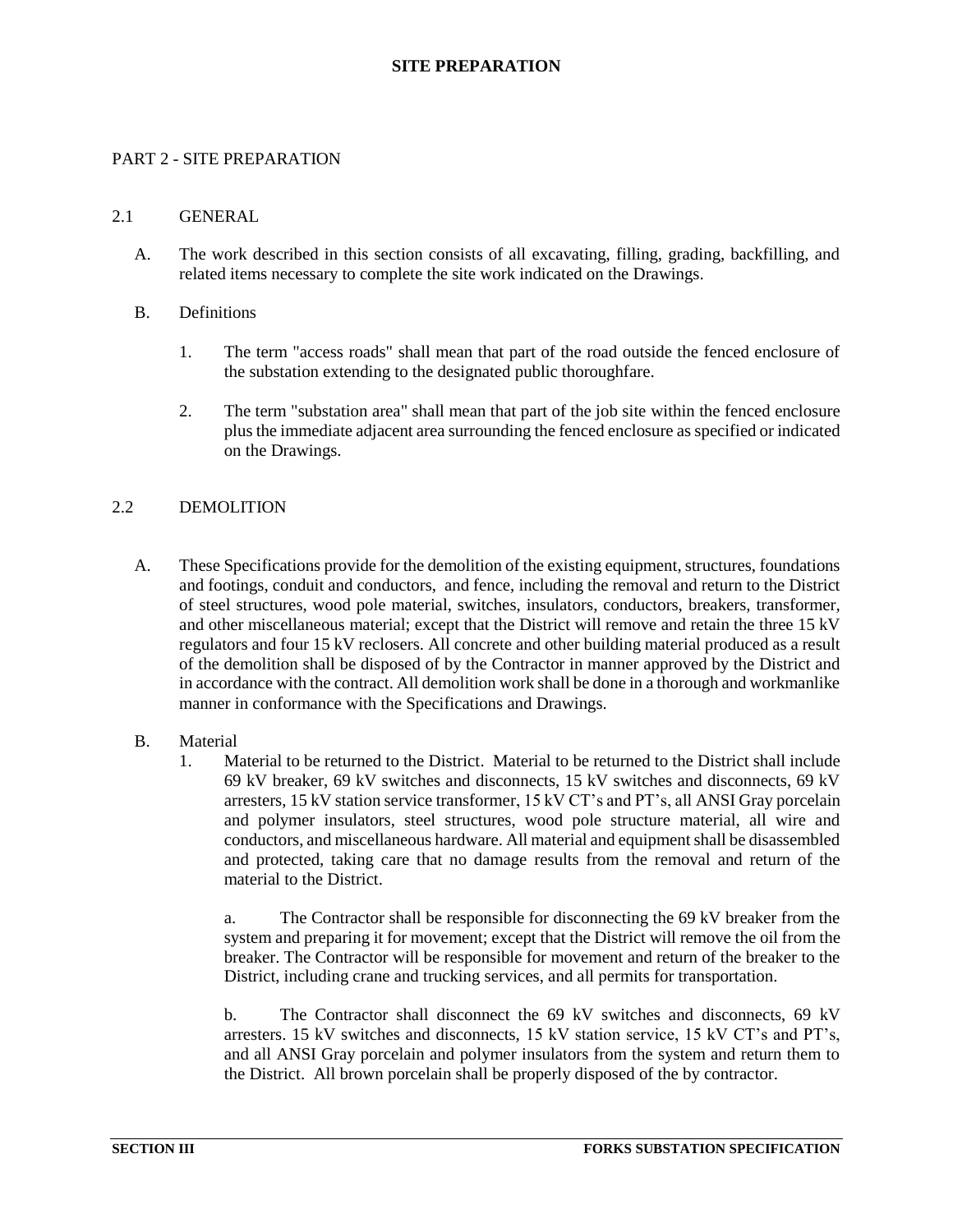c. The Contractor shall disassemble and remove steel structures, taking care not to damage the steel, galvanizing or hardware and return them to the District. All bolts, nuts and washers shall be retained with the structure they were removed from in one marked container per structure. All structural steel shall be secured with proper dunnage to avoid damage and returned to the District at one time.

d. The Contractor shall disassemble and remove the wood pole structures such that the crossarms remain intact and undamaged for reuse. Poles may be sectioned to facilitate removal and butts shall be removed. All wood material shall be return to the District.

e. The Contractor shall return all hardware, conductor, wire and cable to the District in container(s) provided by the District. Ground grid conductor and ground roods need not be in one piece but may be sectioned to facilitate removal. Ground roods may be cut 36 inches below grade. Container(s) shall be picked up by the Contractor prior to demolition and returned at the completion of demolition.

f. All material shall be returned to the Central Warehouse Facility, 100 Hooker Road, Sequim, WA 98382; 69 kV breaker and wood poles (and sectioned poles) shall be returned to the Port Angeles Warehouse, 1936 W. 18<sup>TH</sup> Street, Port Angeles, WA 98362. The Contractor shall give a minimum of 24 hours advanced notice to the District Representative before material is returned.

- 2. Contractor Demolition Material. Material that will not be returned to the District shall become the responsibility of the Contractor, including the concrete foundations and footings, control house, fence, and conduit and miscellaneous porcelain and breakage. All Contractor demolition material shall be removed from the site and disposed of in a manner approved by the District and in accordance with the contract.
	- a. Concrete foundations and footings shall be removed in their entirety, either whole or in pieces.
	- b. The fence shall be removed including gates and concrete bases.
	- c. Conduit shall be removed. Brown insulators and associated hardware and breakage from the wood pole structure shall be removed.
- 3. Contractor demolition material shall be removed from the site and disposed of in a manner approved by the District. The Contractor shall provide documents related to the disposal of the material including but limited to location of disposed material and permits associated with the disposal if required.
- 4. Site preparation. The Contractor shall fill foundation, footing and pole excavations in accordance with Section III Substation Specification; 2.4.B Backfill and Fill.

# END OF DEMOLITION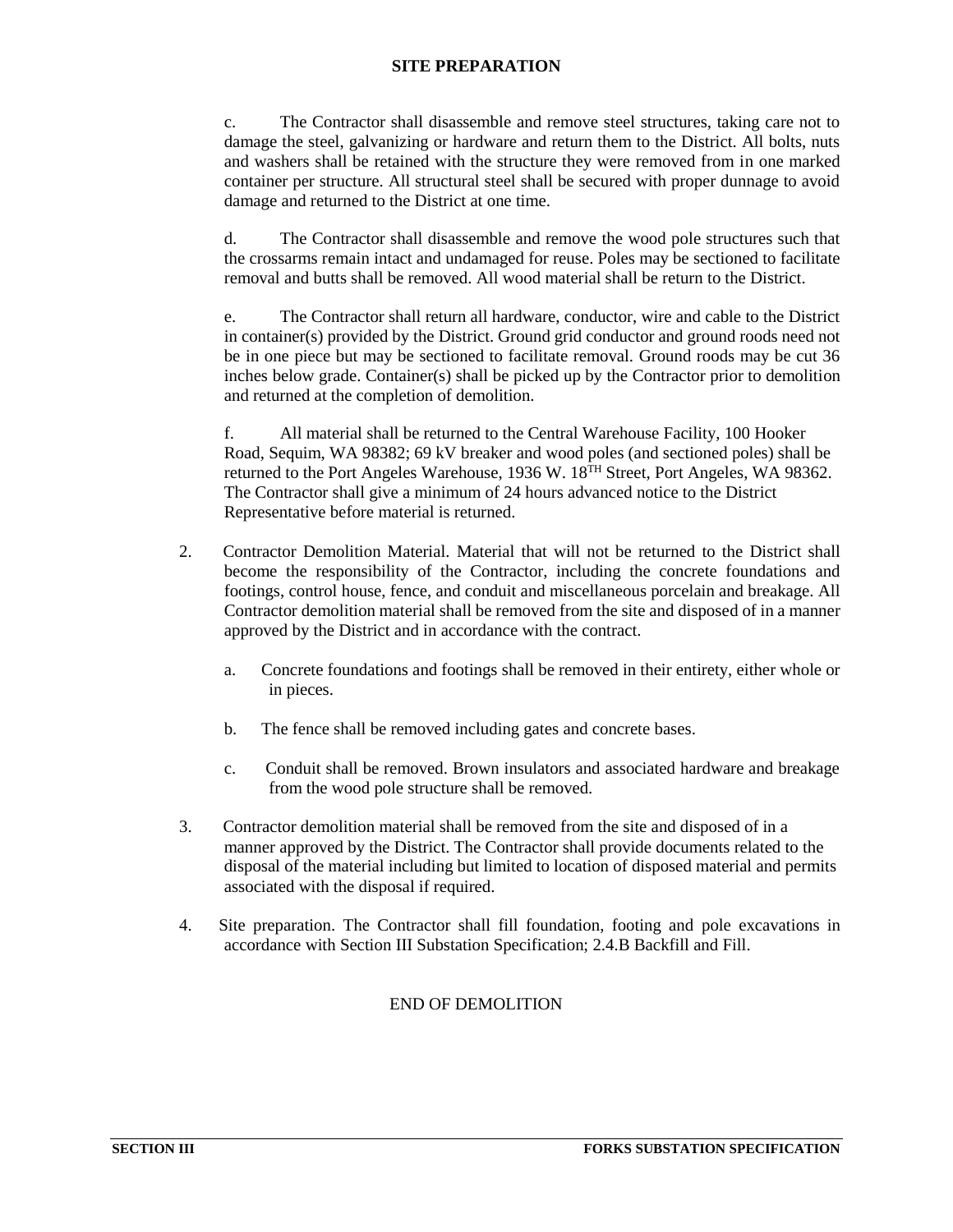### <span id="page-12-0"></span>2.3 CLEARING AND GRUBBING

### A. Stabilized

- B. The site shall be cleared of rocks, boulders, brush, vegetation and other organic material as directed by the District.
- C. Any roots that are over one (1) inch in diameter, shall be completely removed and disposed of off site.
- D. Stones and boulders six (6) inches or greater in the longest dimension shall be removed to a depth of six (6) inches below subgrade in fill areas, on the access road, and within the substation area.
- E. Blasting, if required to remove large rocks and boulders shall be permitted only when prior approval is obtained from the District. Contractor shall be responsible for identifying and obtaining approvals and permits from regulatory agencies as required prior to blasting. Such approval shall not relieve the Contractor of any liability resulting from injury, loss of life, or damage to property.
- F. Top soil stripped from the site shall be stored at a location agreed upon by the District. No soil may be removed offsite without the written authorization of the District's Representative.
- G. Contractor shall be responsible for the disposal of all debris resulting from site preparation operations, including trees, brush, roots, and sod stripping. The Contractor shall dispose of such materials in a manner acceptable to the District. The disposal site must be stated in the Proposal and approved by the District. Burning of debris shall not be permitted.

### <span id="page-12-1"></span>2.4 SITE GRADING

- A. Materials
	- 1. Unless otherwise specified, the Contractor shall be responsible for finding a source for all fill and backfill materials. All costs related to acquiring and transporting material shall be paid by the Contractor.
	- 2. All fill and backfill material shall be free of roots or other organic matter, refuse, ashes, cinders, frozen earth, or other unsuitable material. Only material capable of satisfactory compaction shall be used.
	- 3. Any fill within the fenced enclosures shall be free of rock and also of stones greater than six (6) inches in the longest dimension, particularly in areas where foundations or piers are to be installed.
	- 4. Any on-site borrow areas shall be graded to drain and shall present a neat appearance, as directed by the District.
- B. Erosion and Sedimentation Control
	- 1. All erosion and sedimentation control facilities shall be constructed per the Drawings and per the "Strom Water Management Manual for Western Washington".
- C. Backfill and Fill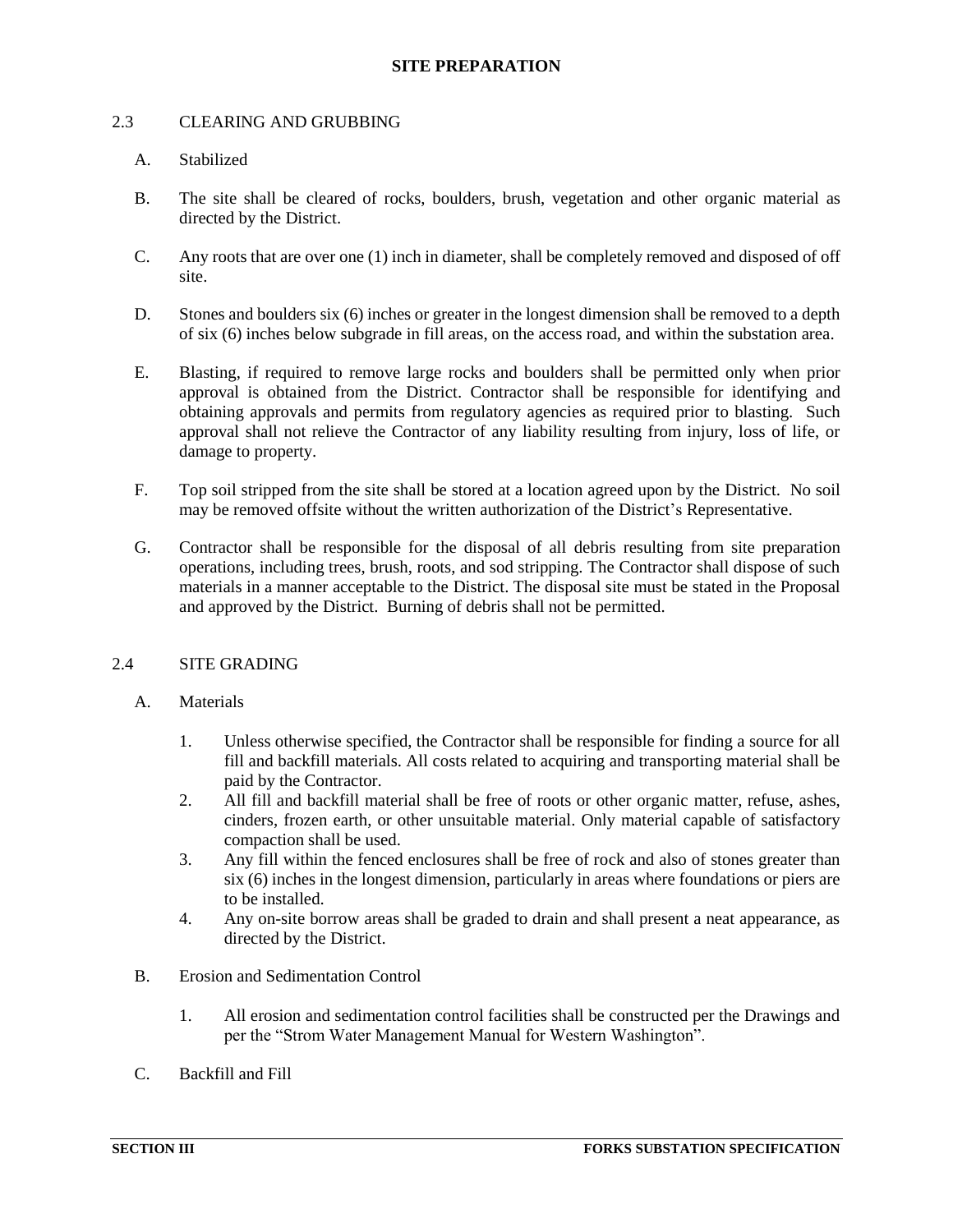- 1. All backfill and fill material shall be compacted unless otherwise required by design.
- 2. Per the Geotechnical Engineering Report, dated July 14, 2011, prepared by Kleinfelder: "All materials on the site within the substation should be considered structural fill. Native soils are expected to be suitable for use [as backfill and/or fill]. However, the on-site soils generally contain a significant quantity of silt and are moisture sensitive…The contractor should submit samples of each of the required earthwork materials to the District for evaluation and approval prior to use."
- 3. Compaction material shall be placed in layers not exceeding eight (8) inches in depth. Lift materials shall be moisture conditioned to within three percent (3%) of optimum moisture content prior to compaction, and compacted by a machine acceptable to the District's Engineer to at least ninety-five percent (95%) of maximum dry density per ASTM D1557. Any material incapable of compaction to ninety-five percent (95%) of maximum density shall be removed and replaced with acceptable material.
- 4. Sod, roots, snow, ice, or frozen earth shall not be placed in fill, and fill shall not be placed on a frozen surface.
- 5. Watering, if necessary to obtain optimum moisture content, shall be done without additional cost to the District.
- 6. Contractor shall arrange for and pay for all compaction testing. One (1) compaction test shall normally be taken per 30,000 square feet (or less) for every two (2) feet of fill or as otherwise specified in the Geotechnical Engineering Report.
- D. Excavation
	- 1. Clearing limits and/or any easements or required buffers shall be identified and marked in the field by the Contractor prior to the start of any clearing, grading, or construction by staking and flagging.
	- 2. Excavation shall be performed by any recognized method of good practice to complete the job in the most expeditious manner. The Contractor shall take precautions to ensure no damage is done to existing facilities or equipment, or to other work.
	- 3. All excavation is considered unclassified regardless of the nature of the material.
	- 4. Grading around excavations shall be controlled to prevent surface water from flowing into excavated areas. Draining or pumping, as necessary, shall be required to continually maintain excavated areas free of water or mud from any source, and this material shall be discharged to approved drains or channels.
	- 5. Subgrade material rendered unsuitable by excessive wetting shall be removed and replaced with approved material.
	- 6. Undisturbed subgrade in cuts shall be compacted unless the Design determines that compaction is not necessary.
	- 7. While grading on the southwest side of the property, the Contractor will be responsible for providing a barrier so that the public cannot attain access to the backside of the property.
- E. Subgrade
	- 1. After proper compaction the graded area shall be shaped and fine-graded as shown on the Drawings. The accumulation of loose material incidental to fine grading shall be incorporated into the subgrade by means of pneumatic tire roller or other suitable available means of compaction.
	- 2. Excavation or backfill shall be required, as necessary, to construct subgrades to the elevations  $(\pm 0.10 \text{ ft.})$  shown on the Drawings.
	- 3. The finished subgrade of the substation area shall be graded to ensure adequate drainage gradient. Rolls or low spots which may cause ponding will not be approved.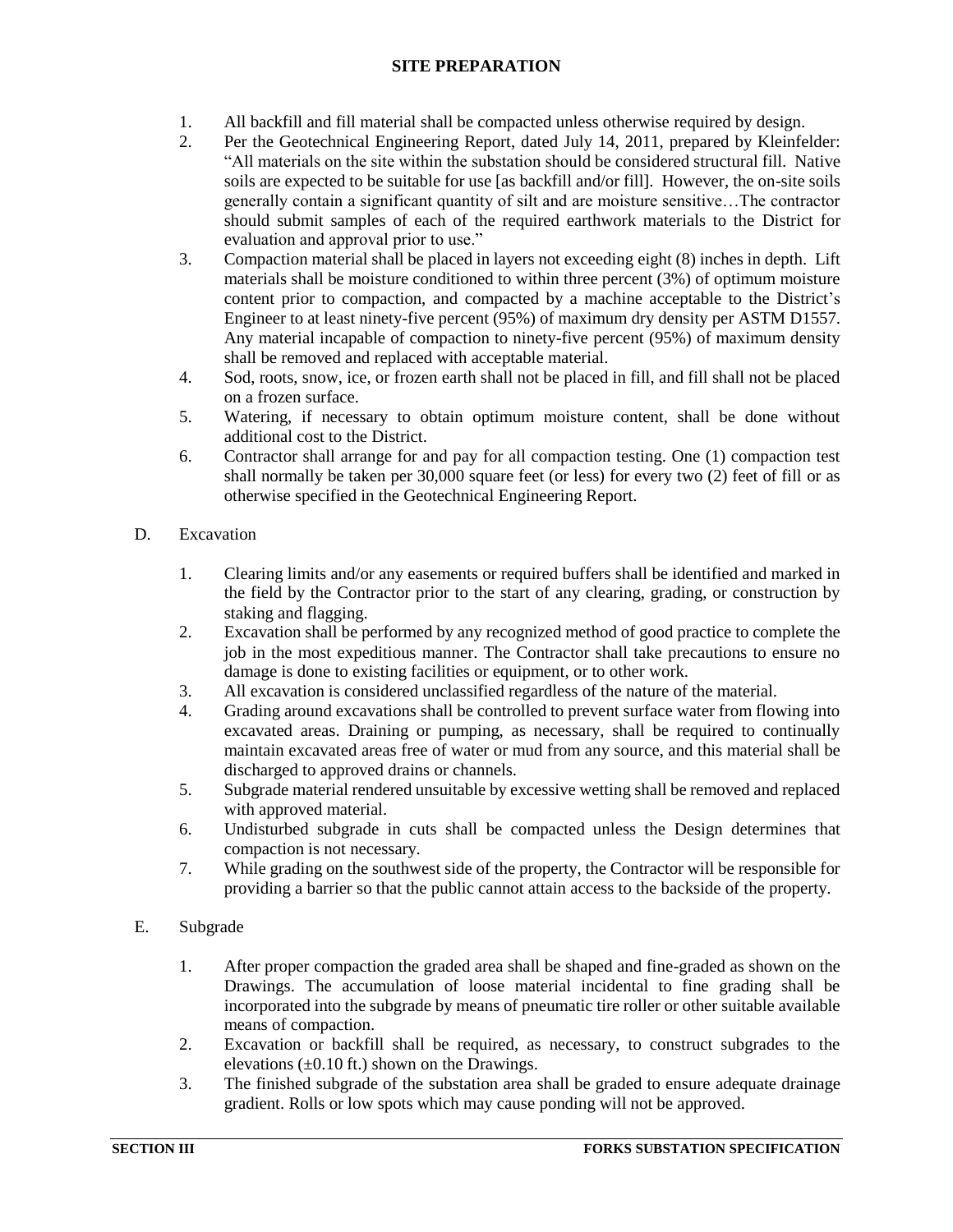# <span id="page-14-0"></span>2.5 FINISH-SURFACE PREPARATION

- A. Subsequent to the application of soil sterilant by the District, a uniform layer of crushed rock shall be spread in accordance with the following requirements:
	- 1. The area to be covered shall include the fenced area plus three (3) feet outside the fence on all sides.
	- 2. Where indicated on the drawings, the geotextile fabric shall be installed after the installation of footings or slabs and associated conduit installation except for those footings that do not extend below the geotextile fabric, in which case the footing shall be installed after the installation of the geotextile fabric. The edges of the geotextile fabric shall be overlapped a minimum of 18 inches.
	- 3. The geotextile fabric shall meet or exceed the following specifications for a needlepunched non-woven fabric:

| Property                               | <b>ASTM Test</b>   | Requirement |
|----------------------------------------|--------------------|-------------|
| <b>Grab Tensile Strength</b>           | D <sub>4632</sub>  | 165         |
| Elongation $(\%)$                      | D <sub>4632</sub>  | 50          |
| Trapezoid Tear (lbs)                   | D <sub>4533</sub>  | 65          |
| Puncture (lbs)                         | D <sub>4833</sub>  | 90          |
| Mollen Burst (psi)                     | D3786              | 310         |
| UV Stability (% @ 500 Hours)           | D <sub>4</sub> 355 | 70          |
| Permittivity ( $sec^{-1}$ )            | D4491              | 1.1         |
| Water Flow Rate (gpm / $\text{ft}^2$ ) | D4491              | 95          |
| Permeability (cm / sec)                | D4491              | 0.2         |
| A.O.S. (U.S. Sieve $#$ )               | D <sub>4751</sub>  | 80          |
| $A.O.S.$ (mm)                          | D <sub>4751</sub>  | 0.18        |
| Weight $(02 / yd^2)$                   | D <sub>5261</sub>  | 6           |
| Thickness (mils)                       | D5199              | 70          |

- 4. Upon completion of the installation of the fabric, the Contractor shall install the crushed rock. The Contractor shall be responsible for loading, hauling, and installing the crushed rock.
- 5. The first layer of fill material, where over excavation has occurred, shall bring the substation site to subgrade elevation, which is within five-tenths of a foot of the final elevation. The fill material to be used for this first layer shall be pit-run, and it shall be sixinch-minus in size. Pit-run for the Project shall be obtained from the source stated in the Proposal. The Contractor shall haul and install the pit-run in the substation in the required quantity to achieve the compacted subgrade elevation, where over excavation has occurred. The subgrade elevation is six (6) inches below the final ground elevation. The second layer of fill material shall bring the substation to final grade elevation. The crushed rock shall be 100% fracture and uniform in quality and substantially free from wood, roots, bark, and other extraneous material and shall meet the following test requirements: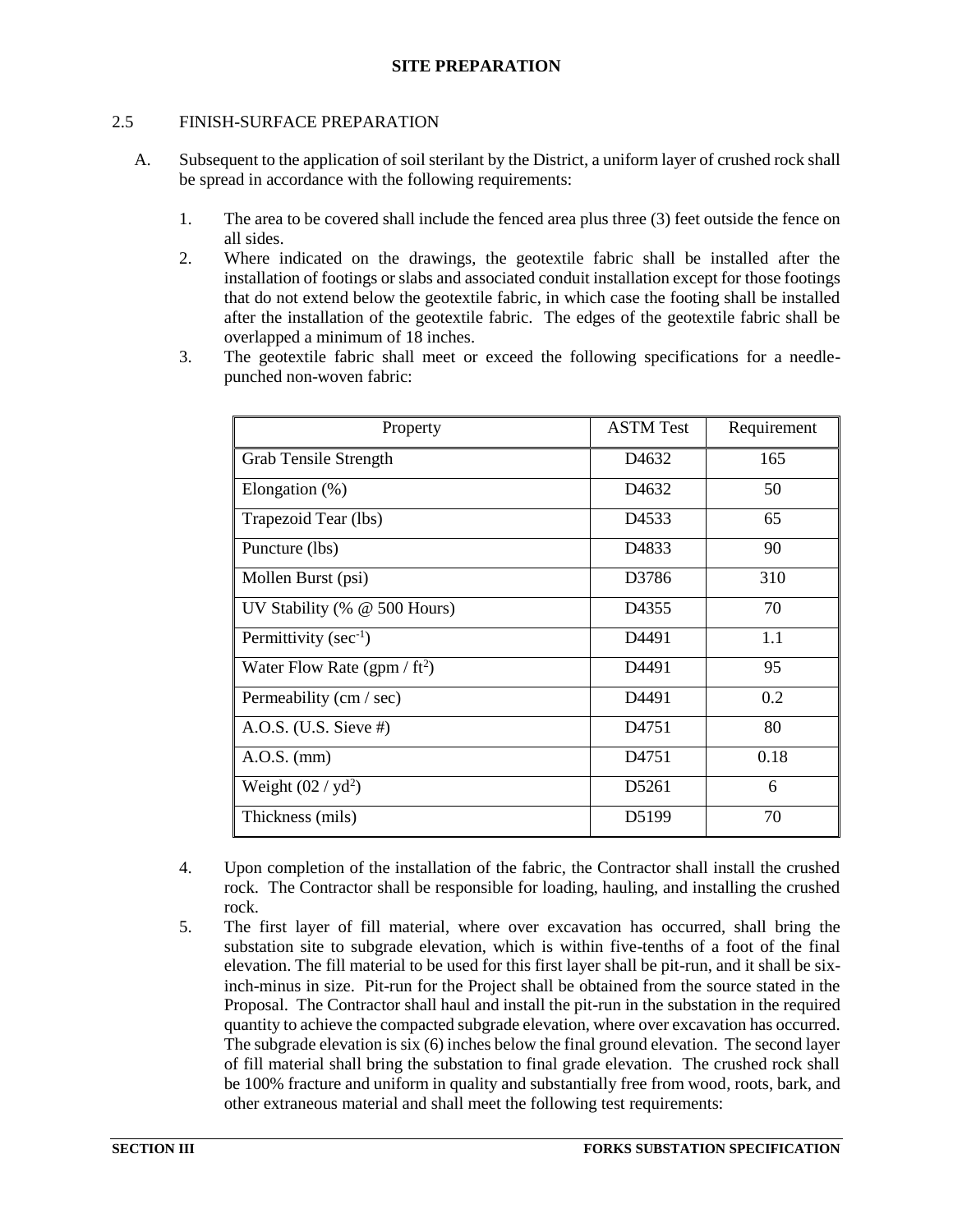| % passing $1-1/2$ " square sieve | 100\%      |
|----------------------------------|------------|
| % passing 7/8" square sieve      | 50\%       |
| % passing $1/4$ " square sieve   | 5% maximum |

- 6. The portion of crushed surface retaining on a  $\frac{1}{4}$ -inch square sieve shall not contain more than 0.15% wood wastes.
- 7. The fill material shall be compacted to 95% of the maximum density as determined by compaction control test in accordance with the Method of Test for Compaction Control of Granular Materials (WSDOT Test Method No. 606A). The moisture content of the fill material at the time of compaction shall be as specified by the Engineer. When the fill material contains less moisture than required for proper compaction with the compaction equipment being used, water shall be added in the amounts ordered by the engineer. If it becomes necessary to reduce the moisture content below the maximum limit in order to achieve the required compaction, all costs and expense involved in such drying shall be incidental to and included in other items of work involved.
- 8. Horizontal layers of fill material shall be placed in layers not exceeding eight (8) inches in loose depth. At all locations that are inaccessible to compaction rollers, the fill material shall be compacted in layers as required herein and shall be compacted to the required density by the use of small mechanical or vibratory compactor units.
- 9. The existing elevations are approximate and are shown as a convenience for the Contractor. In no way do these drawings relieve the Contractor of his responsibility to be familiar with the site. In addition, the Contractor shall not be allowed to claim any extra compensation for additional ballasting based on any inaccuracy of the elevation drawing.
- 10. The Contractor will be responsible for setting the subgrade and final grade elevations from the existing benchmark. The District will check the final grade after compaction, and any deviations will be corrected by the Contractor and re-compacted.
- 11. The Contractor to provide localized grading around swing gates to ensure gates swing into the station area only, are able to open greater than 90 degrees without obstruction, and do not have a significant gap between the bottom of the swing gate and the top of crushed rock surface.

# <span id="page-15-0"></span>2.6 DRAINAGE STRUCTURES

- A. All galvanized-steel culvert pipes shall have at each end a prefabricated, flared end section of the same gauge and quality. Concrete shall conform to the specifications listed in the concrete section of these Specifications.
- B. The outside of all culvert pipe shall be given one (1) coat of coal-tar enamel or other approved bitumastic coating applied by brush for complete covering. All pipes shall be evenly bedded throughout its entire length, not partially resting on rock or earth embankment. The flow-line gradient and elevation shall be in line with that of the natural drainage course insofar as possible.
- C. Backfill shall be thoroughly compacted in layers not exceeding eight (8) inches loose depth. Backfill shall be compacted under the pipe haunches to a width of one (1) pipe diameter on each side of the pipe and from the very bottom up to the top of the pipe, to the satisfaction of the District. The pipe shall be covered with compacted fill not less than one half  $(1/2)$  the diameter of the pipe, or a minimum of twelve (12) inches.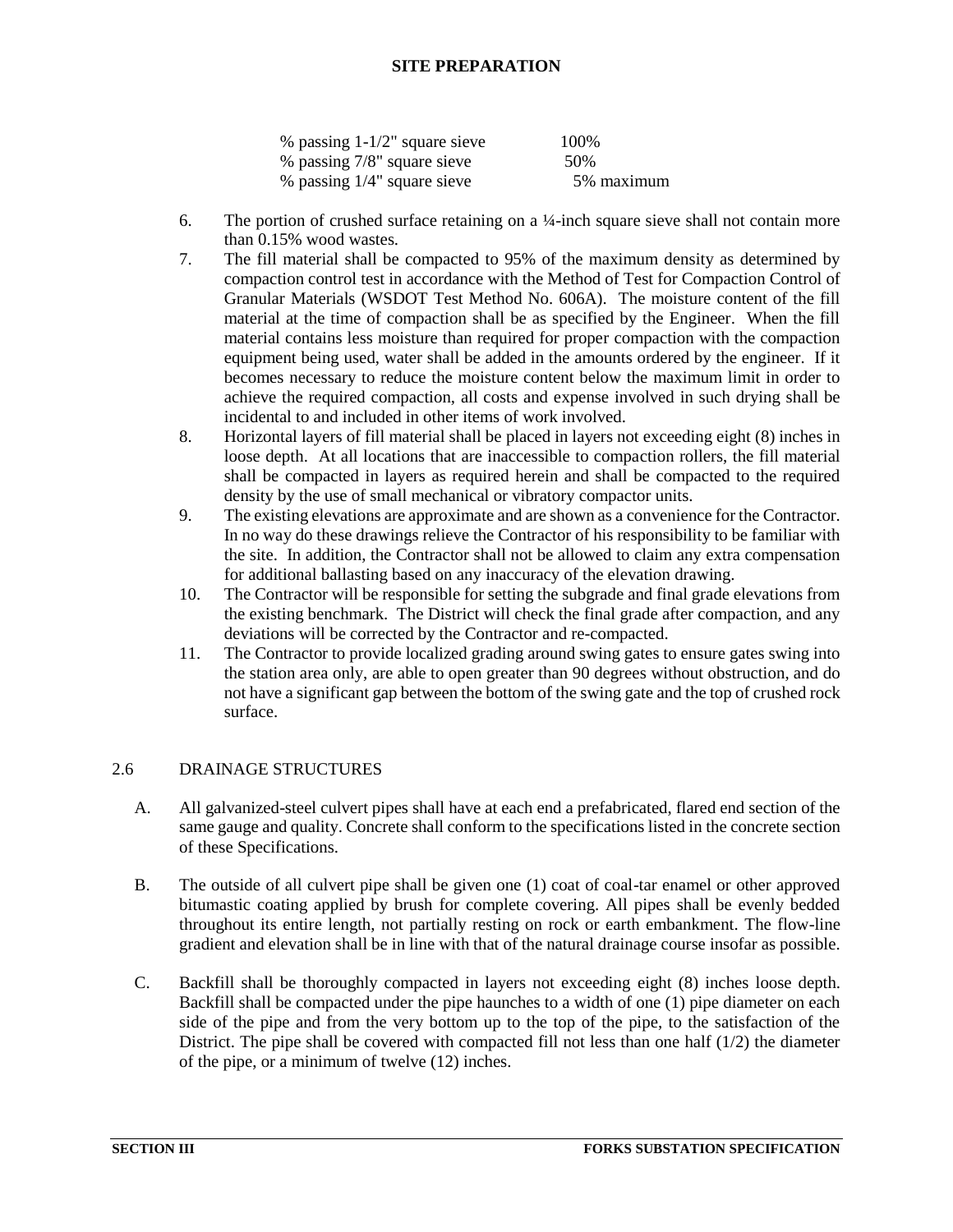# END OF SITE PREPARATION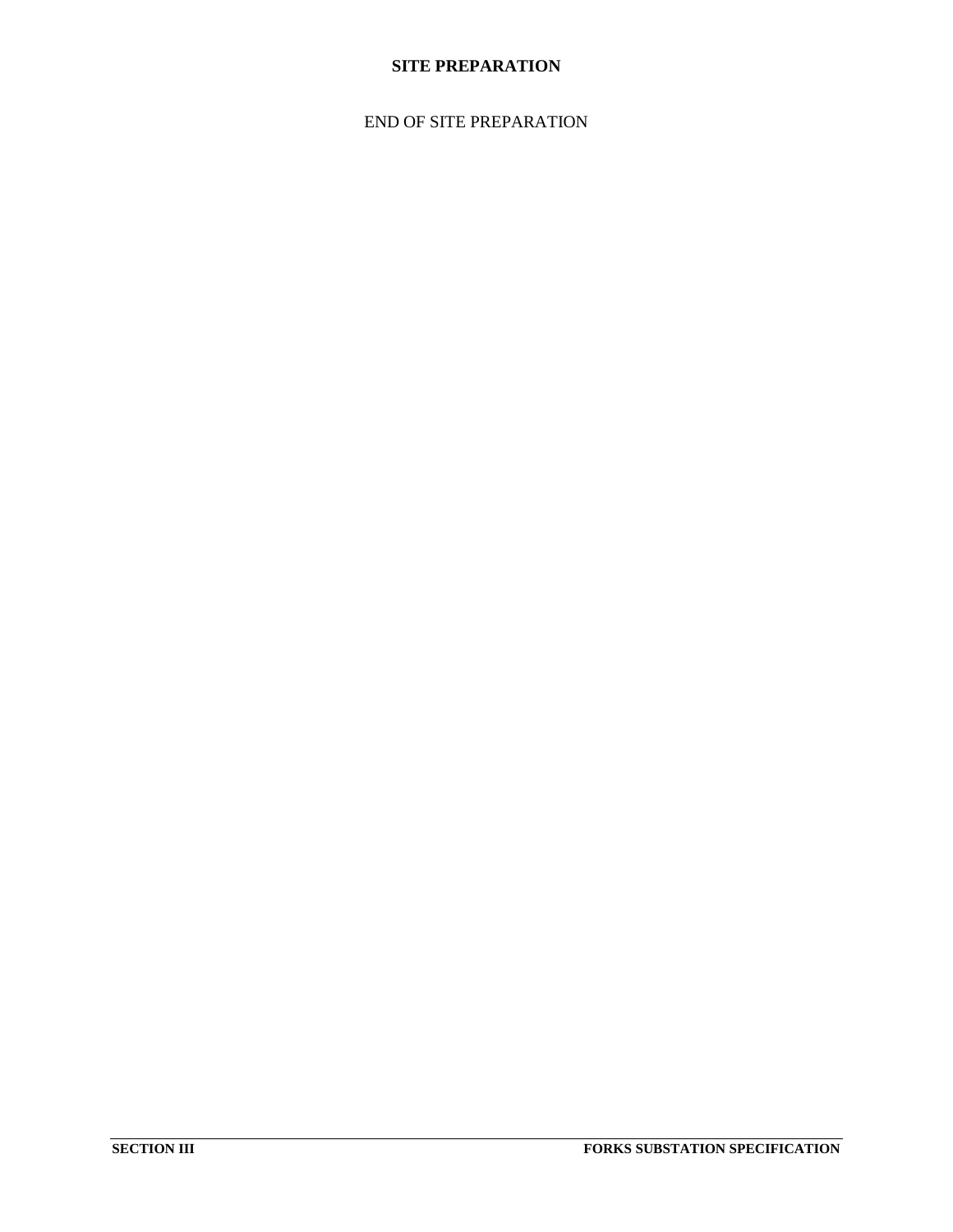### <span id="page-17-1"></span><span id="page-17-0"></span>PART 3 - CONCRETE STRUCTURES

#### 3.1 GENERAL

- A. An experienced concrete foreman shall supervise all concrete work.
- B. Contractor shall supply all equipment and manpower necessary to construct concrete structures, under any field or weather conditions.
- C. Contractor shall use the reference points established by the Design and shall supply all necessary lines and levels to ensure that finished concrete work is properly located, at the proper elevation, true to line and grade, and square.

#### <span id="page-17-2"></span>3.2 CONCRETE REQUIREMENTS

- A. Concrete shall have a minimum compressive strength of 4000psi at twenty-eight (28) days as noted in Drawings, and shall conform to ASTM C94. Absolute water-cement ratio shall not exceed 0.45. Slump shall not exceed four (4) inches without the approval of the District. Maximum nominal coarse aggregate size shall not exceed three quarters (3/4) of an inch. A minimum of six (6) bags of cement per yard of mix shall be used. The concrete mix design shall be submitted to the District for review and comments.
- B. The source of materials and mix design proposed for use shall be submitted to the District for approval. If the materials conform to these Specifications and are approved, no change in sources shall be made without the additional approval of the District. Mix design shall include brand name and quantity of any additives.
- C. Cement shall be Portland Cement Type II in accordance with ASTM C150, unless specified otherwise on Drawings.
- D. Fine aggregate shall be in accordance with ASTM C33, with the exception that only natural sand shall be accepted.
- E. Course aggregate shall consist of clean, durable, hard-crushed stone, gravel, or a proper combination thereof, in conformance with ASTM C33. Exception is taken to ASTM C33 in that only natural material shall be accepted.
- F. Water for mixing and curing concrete shall be potable and free from injurious amounts of any substance that may be detrimental to concrete or reinforcement.
- G. An air-entraining additive according to ASTM C260 shall be used to produce a total air content of six percent (6%) plus or minus one percent ( $\pm$  1%) by volume. No other additives shall be used in concrete without the written approval of the District. No chlorides shall be used in concrete mix.
- H. Perform all work in accordance with ACI 301 and ACI 318.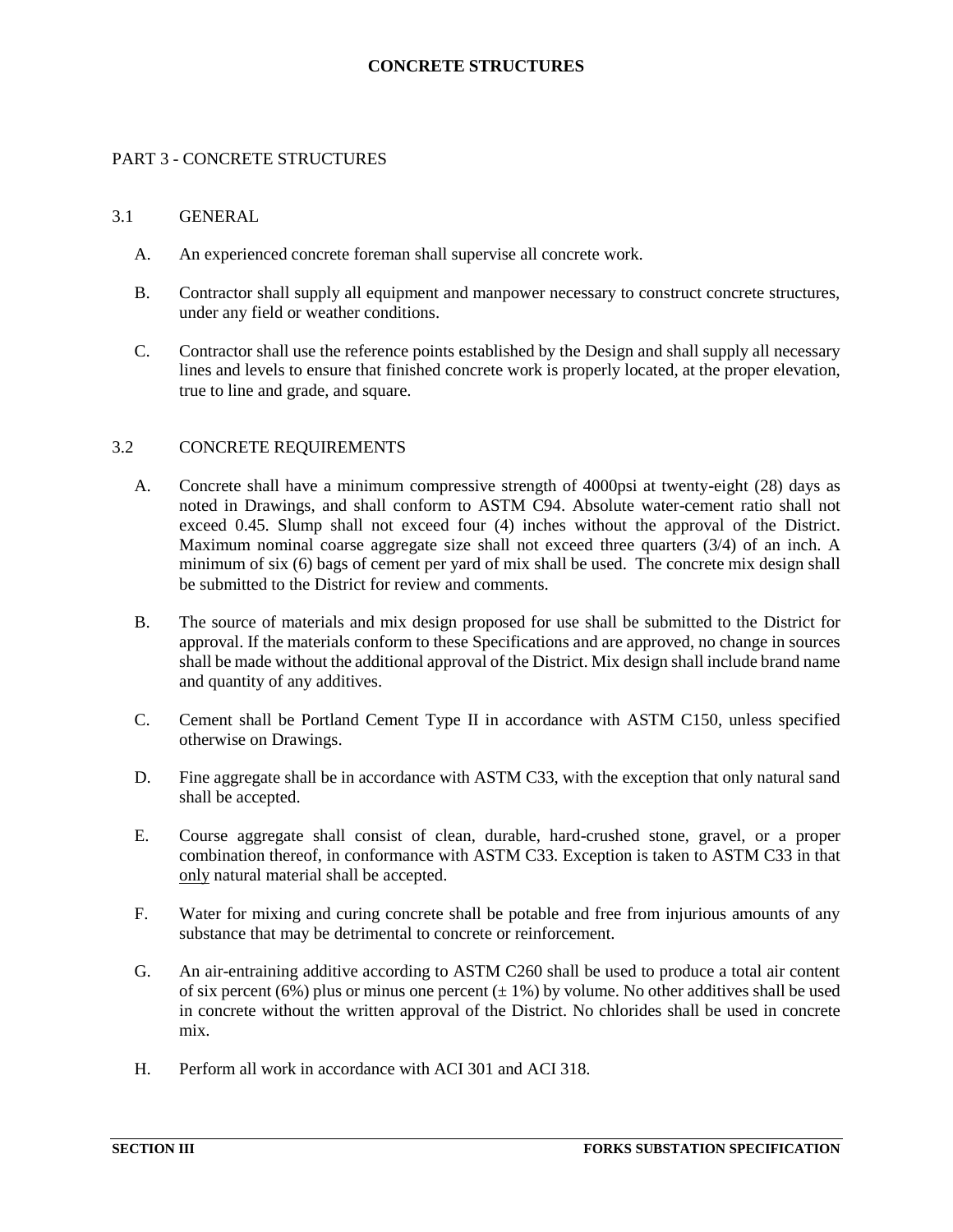#### <span id="page-18-0"></span>3.3 REINFORCING STEEL

- A. Reinforcing bars shall conform to the latest revision of ASTM Standard Specifications for Deformed Billet Steel Bars for Concrete Reinforcement, Designation A615, Grade 60. If requested by the District, the Contractor shall submit, at no cost to EME, laboratory reports on the reinforcing steel prepared by an approved testing laboratory.
- B. Before the reinforcing bars are placed, the surfaces of the bars and the surfaces of any metal bar supports shall be cleaned of heavy, flaky rust, loose mill scale, dirt, grease, or other foreign substances. After being placed, the reinforcing bars shall be maintained in a clean condition until they are completely embedded in the concrete.
- C. Reinforcing bars shall be accurately placed and secured in position so that they will not be displaced during the placing of the concrete, and special care shall be exercised to prevent any disturbance of the reinforcing bars in concrete that has already been placed. Precast concrete blocks may be used for supporting reinforcing bars.
- D. Reinforcement shall not be spliced unless indicated on the Drawings or with the approval of the District's Engineer. Splices shall be in accordance with ACI 318.
- E. Lateral ties shall be secured to vertical reinforcement with wire ties. Welded connections shall not be allowed.

### <span id="page-18-1"></span>3.4 ANCHOR BOLTS

- A. Anchor bolts shall be galvanized and shall be complete with galvanized nuts and washers. Anchor bolts shall be bundled and tagged with the part numbers assigned on the Drawings.
- B. Anchor bolts shall be accurately positioned. It shall be the Contractor's responsibility to accurately set the bolts initially and to maintain the required position until after the concrete has set.
- C. Prior to setting, the threads on the upper end of each anchor bolt shall be protected to prevent the adherence of concrete. When installed, the bolts shall be clean and the portions to be embedded in concrete shall be free of oil or other detrimental substances which would adversely affect the bond between the bolts and concrete. Anchor bolts shall be in position and at the specified projection height prior to the pouring of concrete.
- D. The location and dimensions of the anchor bolts shall be as exact as possible to the locations shown on the Drawings.
- E. During concrete finish and cleanup the Contractor shall remove concrete adhering to the portions of anchor bolts extending above finished concrete grade, giving particular attention to concrete at the finish grade line which would prevent base plates on the legs of station structures from seating fully on the finished concrete elevation.
- F. Any foundation which does not satisfy the specified requirements for line and grade shall be rejected. No payment shall be made for any such defective work until the Contractor has completed the necessary corrective work, to the satisfaction of the District. Contractor shall bear the full expense of all such corrective work.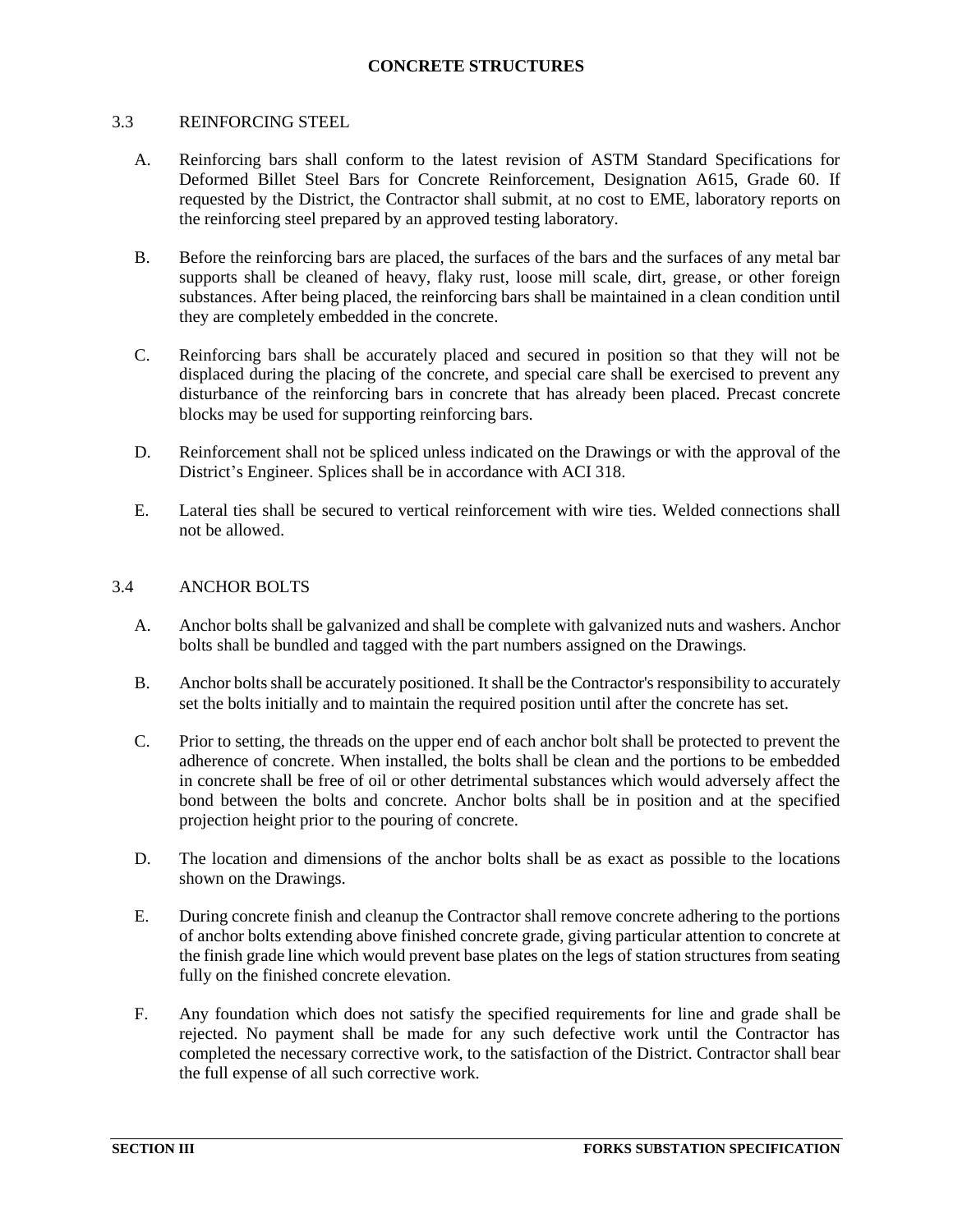- G. Anchor Bolts shall be ASTM F1554 unless noted otherwise.
- H. Circuit switcher foundation anchor bolts shall be supplied and installed by contractor per Drawings

# <span id="page-19-0"></span>3.5 EXCAVATION AND BACKFILL

- A. Excavation shall be completed to the depths and dimensions indicated on the respective Drawings. Over-excavation adjacent to a bearing surface shall be filled with concrete at the time of structure pour unless otherwise directed by the Contractor's Engineer. Cost of the additional concrete shall be the responsibility of the Contractor. Over-excavation adjacent to a non-bearing surface may be backfilled in lifts and compacted to ninety percent (90%) of natural density per ASTM D1557 unless otherwise directed by the District.
- B. Excavation shall be designed to minimize the amount of disturbance to the surrounding natural terrain and vegetation. Areas inaccessible to excavation equipment shall be excavated by hand.
- C. Contractor shall perform all grading and earth moving necessary to prevent the accumulation of water in the excavations. All excavations are to be kept free of water until all foundations have been placed.
- D. Contractor shall notify the District should an obstruction be encountered which prohibits using normal techniques and tools.
- E. Backfill
	- 1. Concrete shall be backfilled only after it has attained seventy percent (70%) design strength.
	- 2. Backfilling adjacent to structures shall be done only after, in the opinion of the District, a sufficient portion of the structure has been built to resist the imposing load. Backfilling shall be performed simultaneously on all sides of structures. Extreme care should be exercised in the use of heavy equipment in areas adjacent to structures.
	- 3. Compaction material shall be placed in layers not exceeding six (6) inches in depth after compaction. Lift materials shall be moistened and compacted by a machine acceptable to the District.

### <span id="page-19-1"></span>3.6 DRILLED PIERS

- A. Dry drilling is the preferred method of excavation. Unless rock or obstructions are encountered, the excavation shall be completed in a continuous operation and the concrete shall be placed without undue delay.
- B. If unsuitable materials affecting required bearing value are encountered, the excavation shall be continued to whatever depth is necessary to obtain suitable material, as determined by the District.
- C. The excavation shall be protected to prevent sloughing or caving until the concrete has been placed.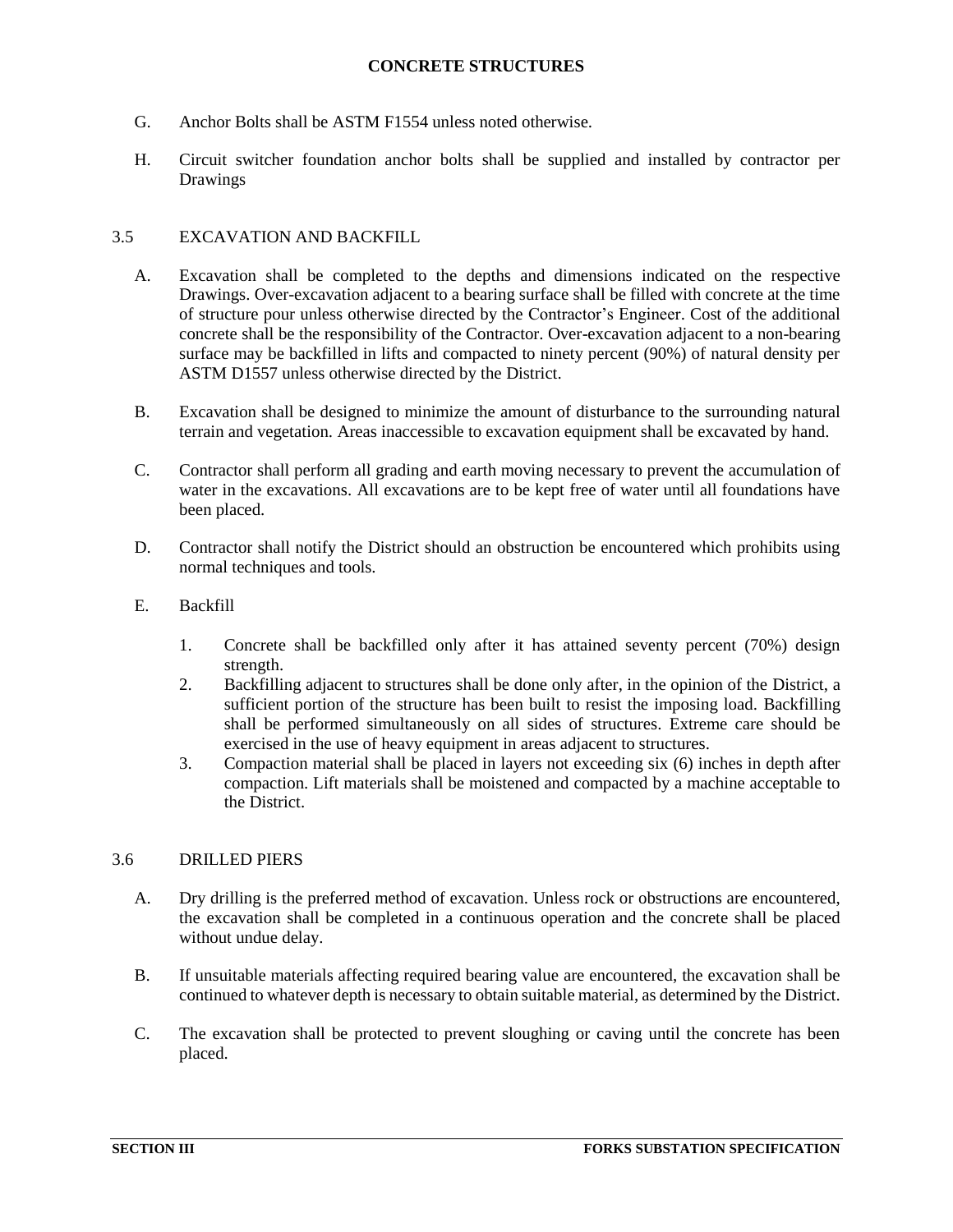- D. The location and dimensions of the drilled piers shall be as exact as possible to the locations shown on the Drawings.
- E. The tops of the drilled piers shall be no less than four (4) inches or more than sixteen (16) inches above the finished crushed rock surfacing, unless otherwise authorized by the District.

# <span id="page-20-0"></span>3.7 CASING

- A. Temporary casings shall be required at locations where the soil will not stand without support or where, because of ground water conditions, sloughing of the sides of piers may seriously delay or endanger the satisfactory completion of excavation and placement of concrete.
- B. Contractor shall have available for immediate use on the job an ample supply of casing of each size which will be required for use in the piers and shall provide additional amounts, if required, to ensure orderly progress of the job.
- C. Such metal casing may be in short pieces but with jointing devices of sufficient strength that assembled sections of casing may be pulled complete as concrete is placed (or immediately thereafter). The casing shall also be of such strength and rigidity as to maintain the required excavation lines against the pressure of sloughing material from the sides of piers.
- D. All temporary casing shall be removed from piers as concrete is placed or immediately thereafter - and in such a manner as to prevent sloughing material from dropping to the bottoms of piers or falling on top of freshly placed concrete. A sufficient head of concrete shall be maintained to prevent intrusion of soil into or on top of fresh concrete.
- E. During casing extraction, upward movement of the steel shall not exceed six (6) inches. Downward movement shall not exceed four (4) inches.
- F. The inside diameter of the casing shall not be less than the specified diameter of the drilled shaft. The length of the casing shall be sufficient to allow the construction of a good-quality shaft.

# <span id="page-20-1"></span>3.8 BOTTOM OF EXCAVATION

- A. The Contractor shall clean the bottom of the excavation so that no more than twenty-five percent (25%) of the bearing area is covered with a maximum of two (2) inches of loose, disturbed material.
- B. When shown on the Drawings, bedding material shall be three-quarter (3/4) inch minus, washed, crushed rock compacted in place to 90% maximum index density as per ASTM D698.
- C. Immediately prior to the placement of concrete, the excavation shall be cleaned of water, debris, or other materials harmful to concrete, including ice, clods, and piles of loose earth. Water in the bottoms of excavations must be removed or absorbed. On-hand equipment shall include a pump and two (2) vibrators in good working condition, hoppers and elephant trunks or concrete pump and tremie for directing the flow of concrete to the bottom of the piers, and an ample supply of sacked cement for use in drying up bottoms of drilled-pier excavations.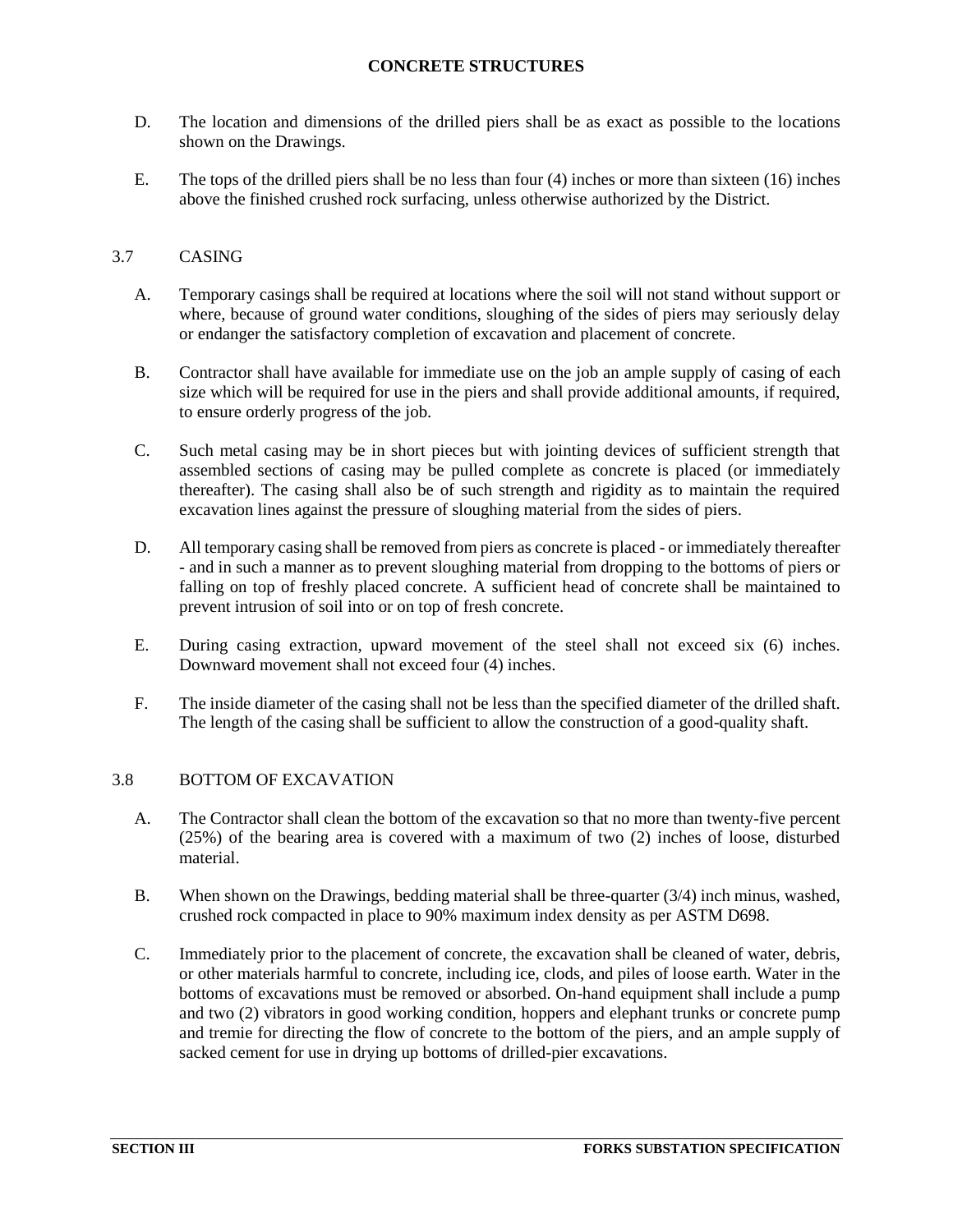### <span id="page-21-0"></span>3.9 FORMING

- A. Forms shall conform to the shapes, lines, and dimensions of the concrete as called for on the Drawings. Forms shall be sufficiently strong to carry the dead weight of the concrete without undue deflection or bulging, and sufficiently tight to prevent leakage of mortar. Forms shall be properly braced and tied together so as to maintain position and shape.
- B. Lumber or other forming material used in forms at exposed surfaces shall be dressed to uniform thickness and shall be free from loose knots or other defects. Joints in forms shall be horizontal or vertical. At all unexposed surfaces and for rough work, undressed lumber or slip forms may be used. Lumber reused in forms shall have nails withdrawn and surfaces to be in contact with concrete thoroughly cleaned before being used again.
- C. Forms shall not be disturbed until the concrete has hardened sufficiently to support any loads that may be imposed upon it. When stripping forms metal wedges or tools shall not be used to pry panels loose. If wedging is necessary, it shall be done with wood wedges lightly rapped to break adhesion between the concrete and form.
- D. Any misshapen concrete due to form slippage shall be replaced at the Contractor's expense.
- E. The bottom of the forms for drilled pier caps shall extend a minimum of six (6) inches below final grade.
- F. One (1)-inch chamfer shall be provided on all exposed top edges of footings.
- <span id="page-21-1"></span>G. Forms shall be treated with a release agent such as form oil to facilitate removal.

# 3.10 MIXING

- A. Ready-mixed concrete in accordance with ASTM 94 is preferred on all construction. Contractor shall indicate at bid time if this condition cannot be met and shall submit an alternate mixing procedure for approval by the District.
- B. All concrete shall be sufficiently mixed to ensure complete uniformity of the batch. The volume of the batch shall not exceed the manufacturer's rating of the drum capacity. Rotating speed of the drum shall not exceed its rated speed.
- C. District shall be notified at time of bid if concrete cannot consistently be delivered and discharged within one and one-half (1 1/2) hours from introduction of water to cement. With these conditions, the District may require all water to be added at the jobsite.
- D. The mixer shall be equipped with water storage and measuring device which can be locked, and also with a suitable charging hopper.
- E. The contents of the drum shall be completely discharged before receiving materials for a new batch.
- F. Water shall not be added to the mix after initial batching without the approval of the District.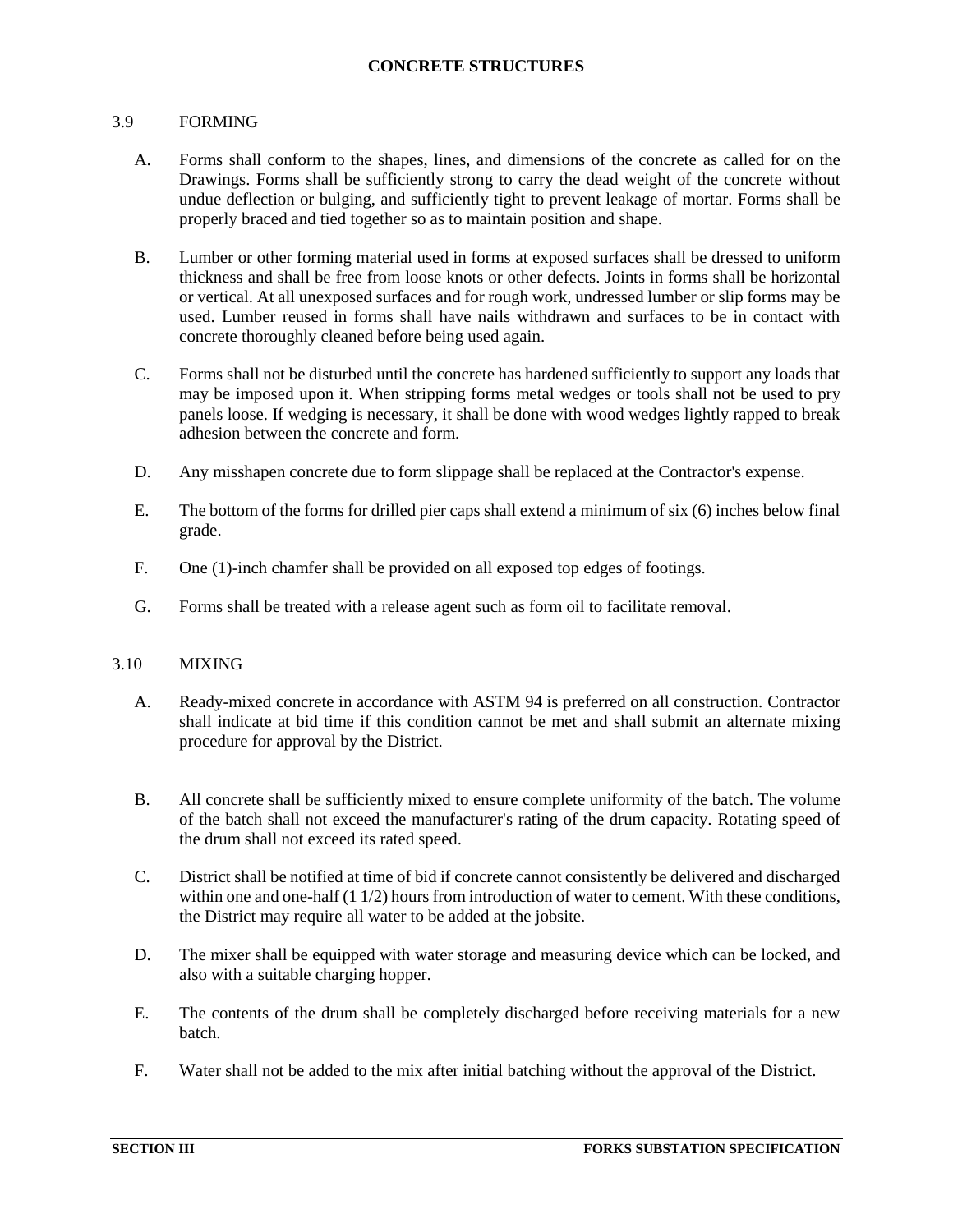### <span id="page-22-0"></span>3.11 CONCRETE PLACEMENT

- A. The concrete shall be conveyed from the mixer to the place of final deposit by methods that will prevent the separation or loss of material.
- B. Concrete shall be deposited as nearly as practical in its final position to avoid segregation due to handling or transporting.
- C. The Contractor shall not place any concrete until the form work, excavation, and embedded items are inspected by the District. Concrete shall be placed only in the presence of the District or the Districts designated representative.
- D. Concrete shall be placed in the drilled piers as soon after excavation as possible. Concrete shall be deposited continuously and as rapidly as possible until the unit being cast is complete. Construction joints shall not be allowed.
- E. No concrete shall be placed in standing or running water without permission of the Contractor's Engineer, following approval of a depositing method.
- F. Immediately prior to concrete placement, all surfaces against which concrete will set shall be free of any dried concrete, mud, or other foreign matter.
- G. Surfaces against which new concrete will be set shall also be saturated with water immediately prior to placement.
- H. When placing concrete into drilled piers, care shall be given not to pour concrete through rebar cages causing separation of cement and gravel. Care shall also be taken while using vibrators such that vibrators are not held in concrete for a length of time to cause separation of concrete or that vibrators contact forms causing breakage.
- I. A trunk or tremie shall be used to transport concrete to the foundation bottom.
- J. Any concrete retained in the truck mixer long enough to require additional water to permit satisfactory placing shall be wasted at the Contractor's expense. Concrete requiring re-tempering shall also be wasted at the Contractor's expense. Waste concrete shall be removed from the site and disposed of at the Contractor's expense.
- K. Vibration shall not be allowed if slump is greater than six (6) inches. Rodding shall be allowed near pier cap forms to prevent honeycombing. Internal vibration shall be required for concrete with slumps of four (4) inches or less.

### <span id="page-22-1"></span>3.12 FINISHING

- A. Screeding and initial finishing shall be performed before bleed water can accumulate on the surface.
- B. No further finishing shall be performed until bleed water has evaporated.
- C. Smooth, solid concrete surfaces are required throughout the work. The top surface of the concrete foundation shall be finished to conform to the detail shown on the Drawings. In general, a trowel finish on the concrete is required, with edging as necessary. Care shall be taken in the steel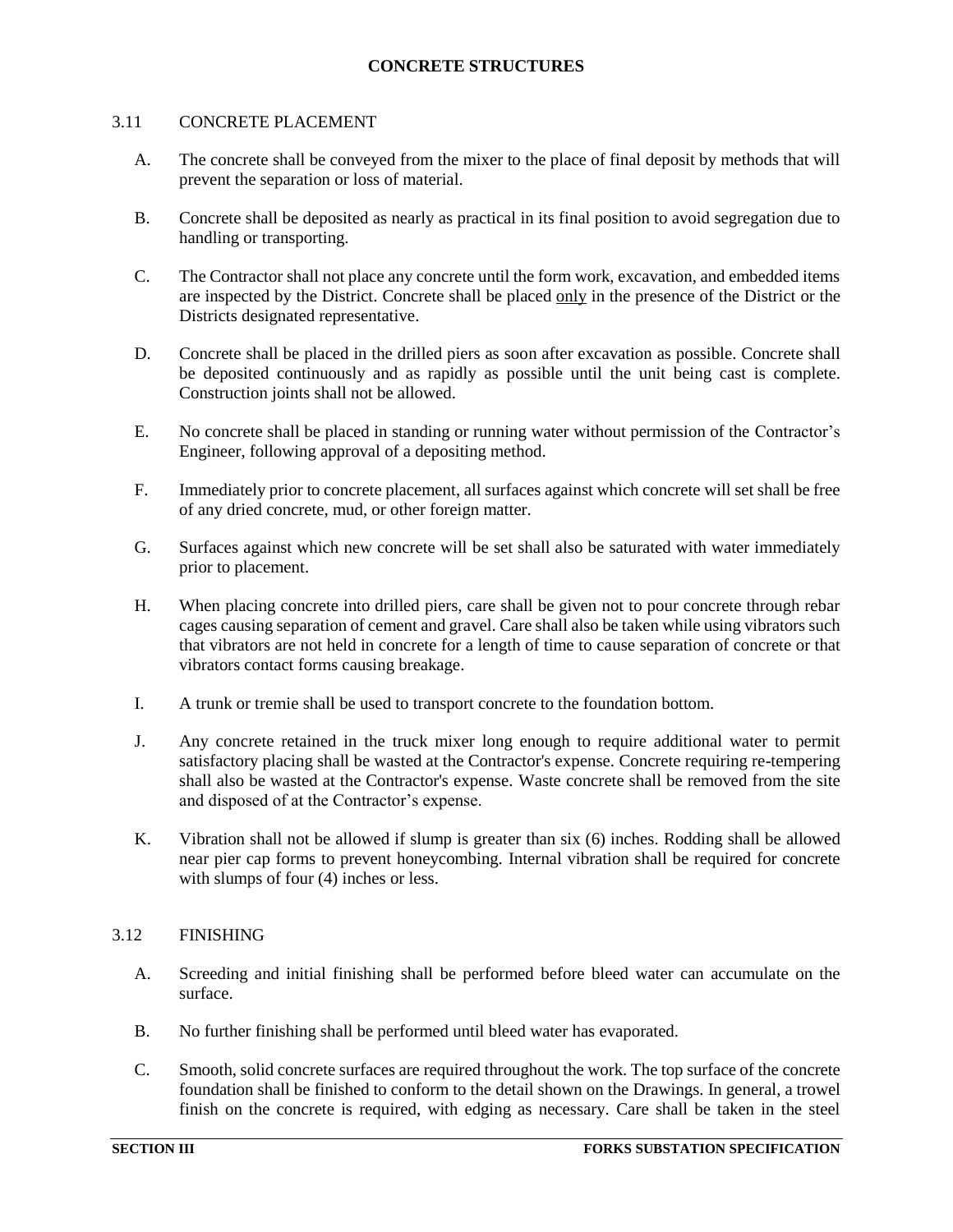troweling not to bring excessive fine material to the surface. Finishing of concrete surfaces shall be performed only by skilled workmen.

- D. All exposed concrete shall be properly cured for seven (7) days by the moist curing method using wetted burlap, Kraft paper, or polyethylene sheets to prevent evaporation, or by spray application of a liquid membrane-forming compound conforming to ASTM C309, Type 1. The membrane shall be applied according to the manufacturer's recommendations. Surface defects shall be filled prior to application of membrane curing compound. All concrete surfaces on which curing compound have been applied shall be adequately protected for the duration of the curing period from any cause which would disrupt the continuity of the curing membrane. No curing compound shall be used on surfaces requiring subsequent bonding.
- E. After form removal all fins, small projections, or other irregularities shall be removed by tooling.
- F. Following form removal, foundations shall be inspected by the District's representative.
- G. Metal form ties extending from the face of exposed concrete shall be cut off at least three-fourths (3/4) inch deep in the concrete immediately after removal of forms. Holes shall be filled with a cement-sand mortar approximately the same color as the adjoining concrete. The mortar shall be mixed and placed as dry as possible and finished flush with the adjoining surface.
- H. Honeycombed areas shall be removed and patched with grout. The grout shall consist of one (1) part Portland Cement, one (1) part fine sand (passing a No. 30 sieve), and water sufficient to attain a creamy consistency. The area shall be dampened before grout is brushed on. Shallow patches shall be filled with stiff mortar and finished. Deep patches shall be of formed concrete doweled to the hardened concrete as required by the District.
- I. All vertical surfaces or exterior exposed concrete shall be hand-rubbed to a minimum of six (6) inches below finished grade. Rubbing shall be done immediately after the forms are removed (not later than three (3) days after placement). The rubbing mixture shall consist of equal parts by volume of cement and fine sand applied with a wetted wood block or carborundum stone to give a smooth, even, dense surface finish. After rubbing, no form marks or voids shall be visible.

# <span id="page-23-0"></span>3.13 HOT WEATHER

- A. All concrete work done when the air temperature is  $80^{\circ}$ F (or forecasted to rise above this temperature within twenty-four (24) hours after concrete placement) shall be in conformance with the following:
	- 1. Mixing water shall be kept cool.
	- 2. Aggregate stockpiles shall be saturated and the surfaces kept moist by intermittent sprinkling or by a continuous fog spray.
	- 3. The basic water-cement ratio shall be maintained.
	- 4. Forms, reinforcing, and subgrade surfaces shall be wetted just before concrete is placed. Wetting down of areas around the work is recommended.
	- 5. The temperature of the concrete when placed shall not exceed 80°F.
	- 6. In extremely hot  $(80^{\circ}$ F and above) and windy weather, sunshades, windbreaks, fog sprays, or a combination of such items shall be used during flat-slab finishing operations.
	- 7. When approved by the District, a retarding admixture may be used for slowing down the setting time of concrete to allow for proper finishing.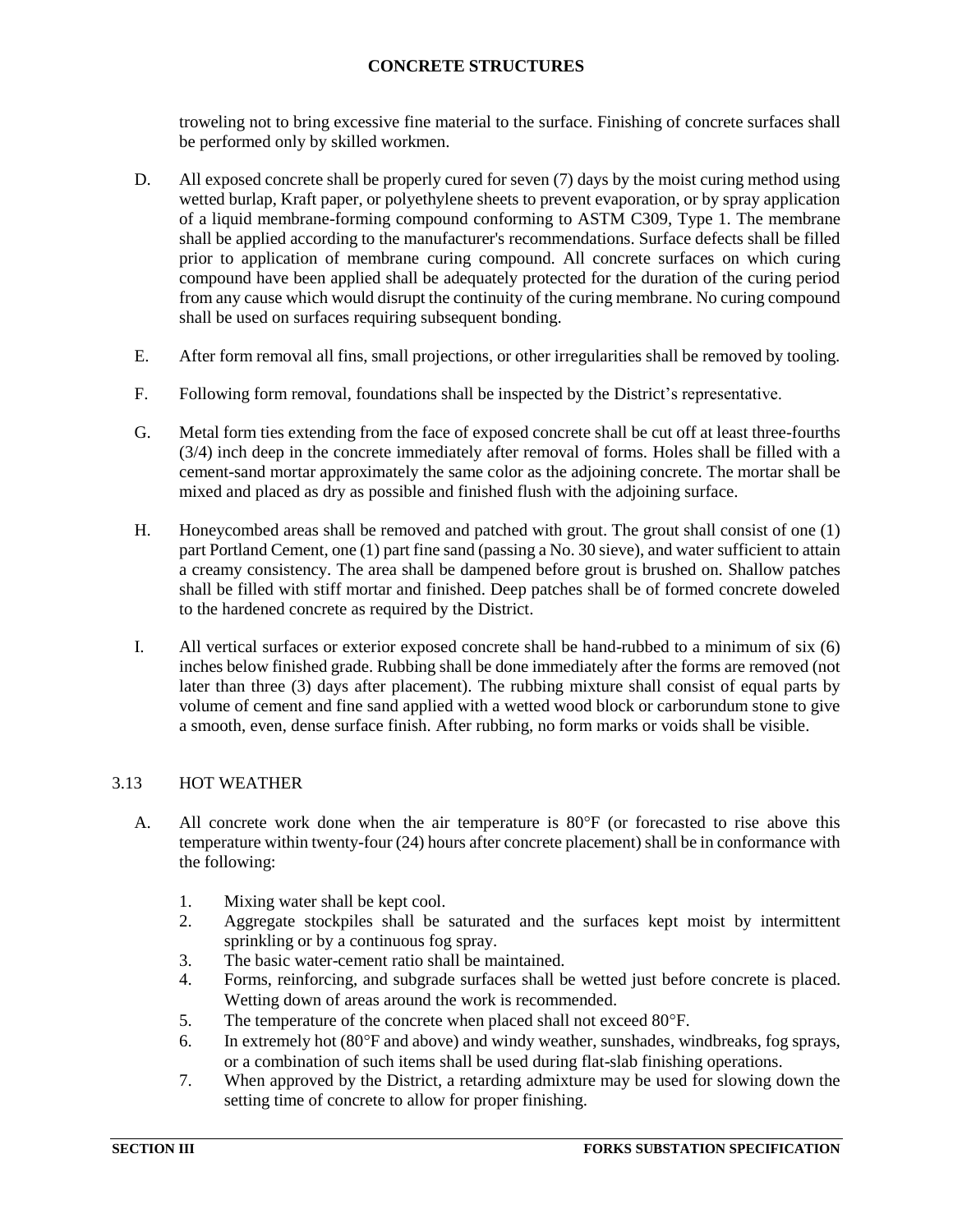8. All hot weather concrete work shall be performed in accordance to ACI 305R.

# <span id="page-24-0"></span>3.14 TESTING AND LOGS

- A. Field tests of concrete being placed shall be conducted regularly. In general, as an indication of other physical properties the quality of the concrete being produced shall be judged by the compressive strength developed within a given period.
- B. Contractor, unless otherwise instructed, shall be required to make a set of compressive test specimens, each set consisting of four (4) compressive test cylinders made in accordance with ASTM C31. One set of compressive test specimens shall be made from each major pour, with a minimum of one set per truck. Each set of test cylinders shall be identified by the identification numbers of the foundations in that pour. Testing of the cylinders shall be handled by the Contractor through a qualified testing laboratory and the cost of testing shall be borne by the Contractor. Contractor shall require the laboratory to send the compressive test reports to the District. One sample shall be tested at seven (7) days and two (2) at twenty-eight (28) days. One cylinder shall be held in the event of a break test that is below the required compressive strength requirement. The Contractor shall notify the District immediately in the event of a test cylinder that does not meet the required break strength.
- C. In cases where the strength of the test cylinders for any portion of the work falls below the requirements specified herein, the District may require the Contractor to secure test specimens of the hardened concrete represented by these cylinders. Specimens shall be secured and tested in accordance with ASTM Designation C42. If the specimen test further substantiates that the concrete represented by the cylinders and specimens is below the strength requirement specified herein, the District may order such concrete removed and replaced at the expense of the Contractor.
- D. Tests shall also be performed to determine slump (ASTM C143) and air entrainment (ASTM C231).
- E. Any concrete which arrives on site not meeting the specified qualities of slump, uniformity, or air entrainment must be approved by the District before placement continues, or be rejected by the Contractor.

# END OF CONCRETE STRUCTURES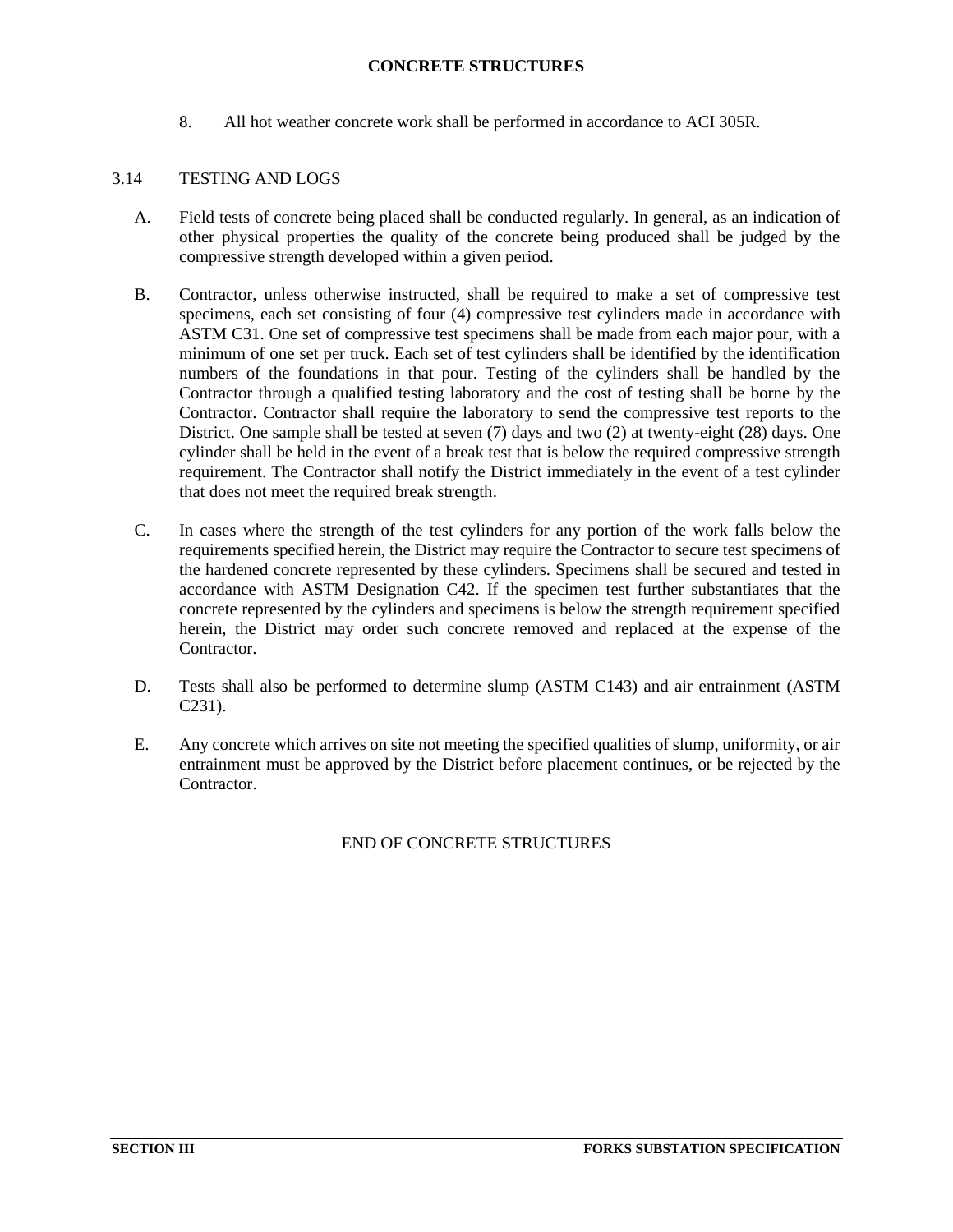### **STRUCTURES AND EQUIPMENT**

### <span id="page-25-1"></span><span id="page-25-0"></span>PART 4 - STRUCTURAL AND EQUIPMENT INSTALLATION

#### 4.1 GENERAL

- A. The erection of structures and installation of the substation equipment shall conform to the manufacturer's recommended installation procedures. In the installation of the structures and equipment, only mechanics skilled in their various trades shall be employed. All work shall be done in a neat and workmanlike manner. Special care shall be taken to ensure that all frames, trusses, columns, guides, and other fixed metalwork are installed in their exact positions. Structures and equipment to be installed over embedded material and concrete shall be placed accurately and shall be supported in a correct position of alignment and grade. After erection and completion of any field welding the areas adjacent to field welds and any areas where paint or galvanizing has been damaged shall be thoroughly cleaned of dirt, oil, weld spatter, or loose paint and repainted with primer and top coat or cold galvanizing as appropriate. The contractor shall properly dispose of all shipping materials and dunnage including but not limited to oil containers and gas cylinders.
- B. The Contractor shall confirm nameplate data of all equipment to agree with ratings and requirements on the drawings and specifications.

#### <span id="page-25-2"></span>4.2 STRUCTURE INSTALLATION

- A. Installation shall consist of all equipment and structures, including stands, pedestals, frames, and/or other structural items required for a complete substation.
- B. All structures and equipment shall be cleaned of dirt, oil, road grime, etc., before erecting. When galvanizing has been damaged, surface shall be replaced as described in Painting, Part 18.
- C. The structures shall be assembled utilizing the identification marks as shown on drawings to ensure proper fit-up.
- D. The Contractor shall install all hardware and attachments to make complete assemblies and installations of both Contractor-furnished and District-furnished material. All fasteners shall be galvanized, unless otherwise noted.
- E. The Contractor shall provide all miscellaneous drilling, adjustments, mounting holes, touch-up painting, etc., to produce a complete steel structure system to accommodate all equipment, buses, materials, and future equipment and structures where specified.
- F. No structure shall be placed on its foundation until at least seven (7) days after placement of the foundation concrete.
- G. All base plates shall be set level and in exact position. All structures shall be installed with leveling nuts below the structure base plate. Base plates will not be placed directly on top of foundations.
- H. Connection or erection bolts shall be seated clear to the head and installed with nuts to the inside of the member.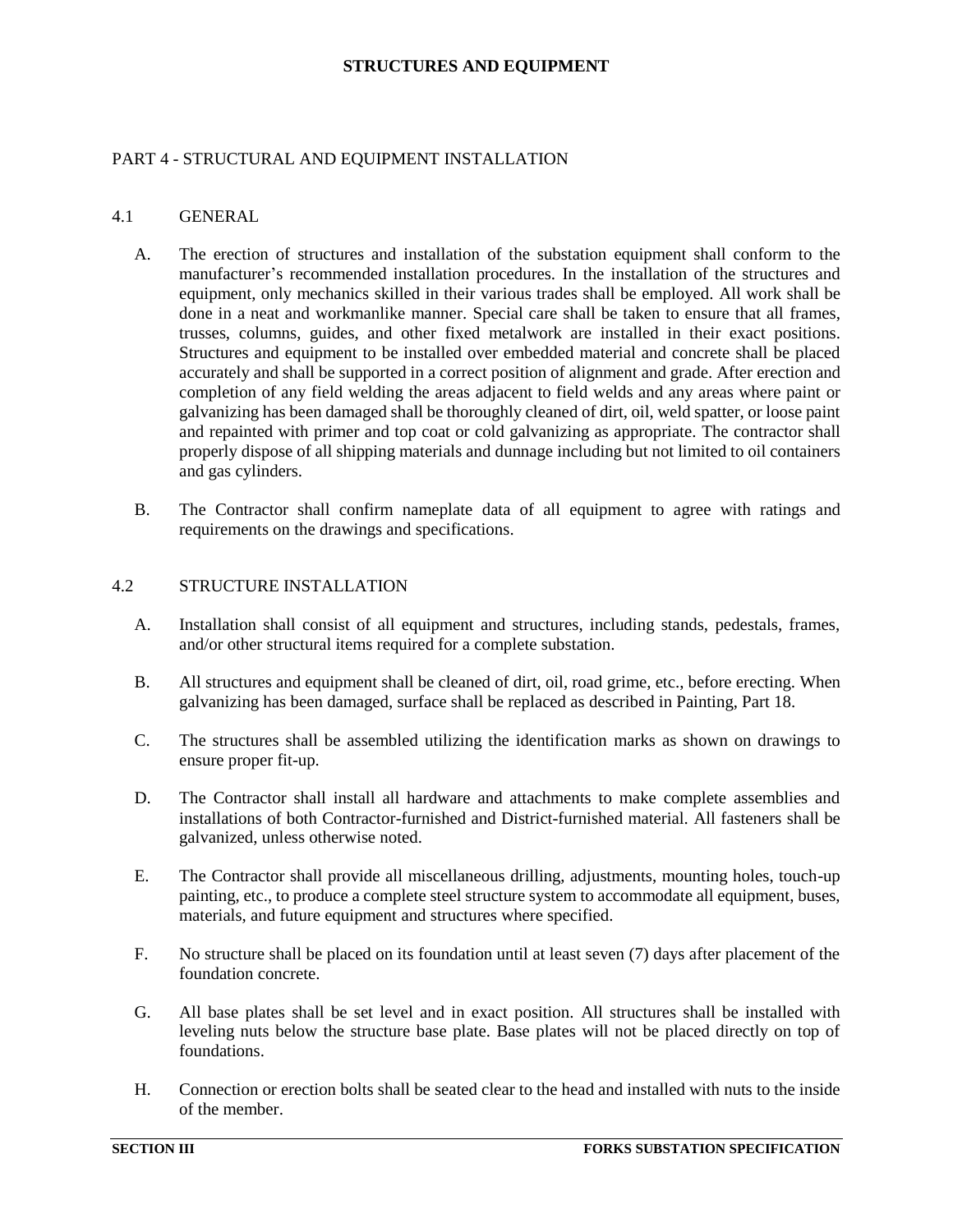### **STRUCTURES AND EQUIPMENT**

I. The structural nuts shall be locked into place with split-type lockwashers and tightened to recommended torque values for the respective diameter and material.

| <b>Bolt Size</b> | Torque       | <b>Bolt Size</b> | Torque     |
|------------------|--------------|------------------|------------|
| $1/2$ "-13       | 37 Ft-lbs    | $1" - 8$         | 235 Ft-lbs |
| $9/16" - 12$     | 52 Ft-lbs    | $1 - 1/8" - 7$   | 340 Ft-lbs |
| $5/8$ "-11       | 83 Ft-lbs    | $1 - 1/4$ " $-7$ | 432 Ft-lbs |
| $3/4$ "-10       | 104 Ft-lbs   | $1 - 1/2" - 6$   | 732 Ft-lbs |
| $7/8$ "-9        | $160$ Ft-lbs |                  |            |

J. For low-carbon, mild-steel bolts (ASTM A307) refer to the torque table below:

- 1. When AISC specification "Structural Joints Using ASTM A325 Bolts" is specified, the "turn-of-nut" method described below may be used:
- 2. Bolts shall first be brought to a "snug-tight" condition to ensure that the parts of the joint are brought into good contact with each other. "Snug-tight" is defined as the tightness attained by the normal effort of a man using a standard socket wrench. The nuts and steel shall be marked in this position and the bolts systematically turned an additional one-half  $(1/2)$  turn for bolts up to eight diameters or eight (8) inches in length and two-thirds  $(2/3)$ turn for longer bolts. During this operation there shall be no rotation of parts not turned by the wrench.
- K. Beveled washers shall be used on sloping or beveled surfaces where required to provide a proper fit.
- L. A reasonable amount of drifting will be allowed in assembling, but reaming for mismatched holes shall not be permitted.
- M. All structural metals shall be handled with care to avoid bending or damaging. Pieces bent in handling may be used only if they are straightened to the satisfaction of the District.
- N. All structures shall be assembled and aligned, and all bolts tightened and/or torqued as required by the AISC Code of Standard Practice. After final tightening and before any apparatus is mounted on the structures, the alignment shall be checked by the District. Structures must align within 1/500th of the span horizontally and 1/500th of the height from the top of the foundation to the connecting points of the supporting members of the uppermost apparatus support.
- O. Whenever torqueing is required, the fastener shall be marked with Torque Seal or an acceptable equivalent.

### <span id="page-26-0"></span>4.3 FIELD WELDING

- A. Field welded connections shall be permitted only where shown on the Drawings.
- B. All field splice butt welds shall be full penetration welds unless otherwise specified.
- C. Welding required for welded field splices, for steel structure adjustments, or for miscellaneous additions shall be performed by a welder qualified per AWS D1.1 Structural Welding Code -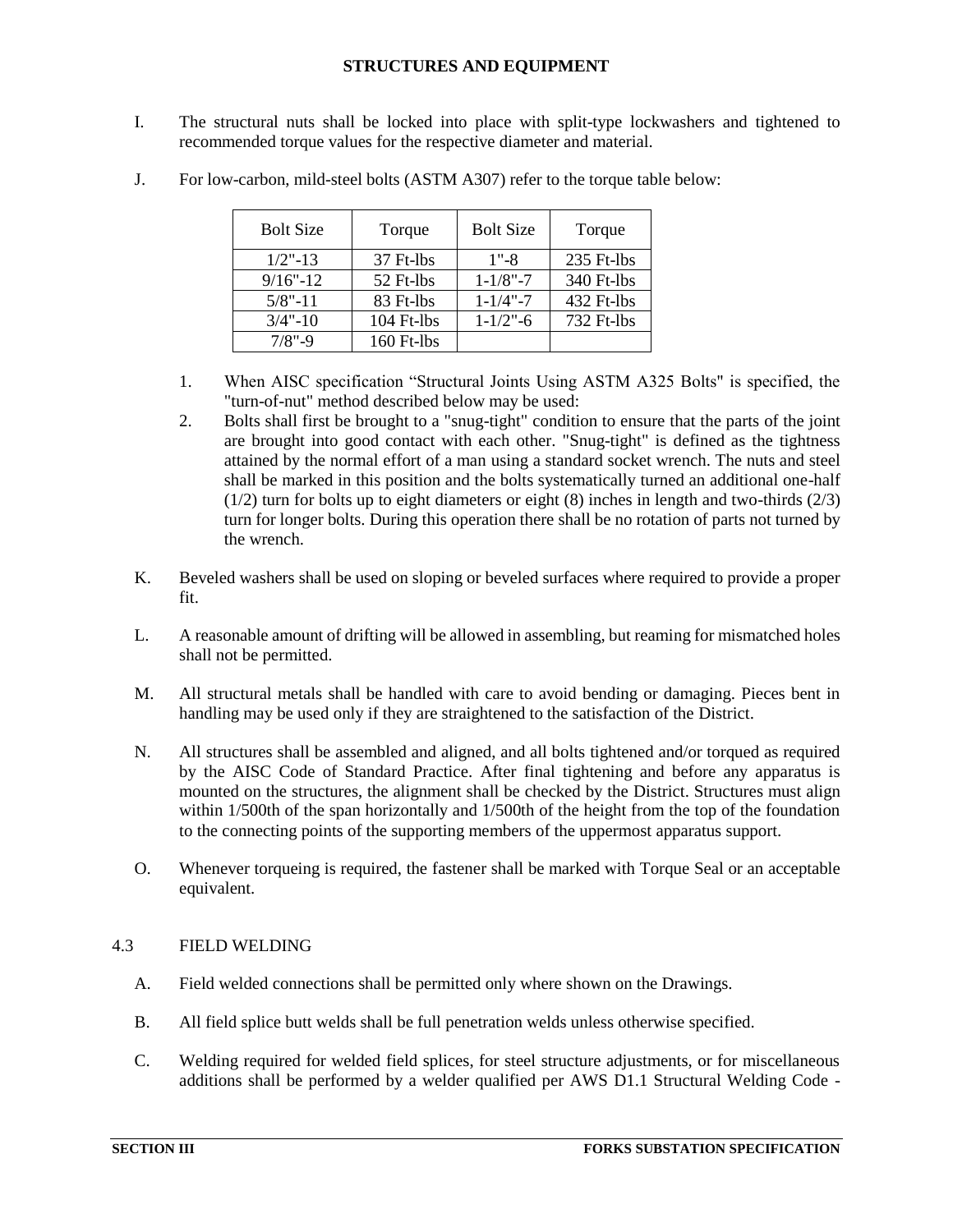### **STRUCTURES AND EQUIPMENT**

Steel or AWS D1.2 Structural Welding Code - Aluminum, and welds shall be such that they will pass a radiographic test.

- D. Any welding that is suspected to deficient shall be replaced or repaired to the Owner's satisfaction. Should in the sole opinion of the Owner the quality of the weld remain in question the Contractor shall prove the quality of the weld(s) through radiographic testing. Weld testing costs shall be borne by the Contractor.
- E. Material to be field welded shall be positioned so that welds can be made in a flat, horizontal, or vertical position whenever possible. Field welding shall be performed in an overhead position only when specifically approved by the District.
- F. Welding shall not be done when the ambient temperature is lower than  $0^{\circ}$ F. When the ambient temperature is below  $40^{\circ}$ F, the base metal shall be preheated for both tack welding and finish welding in such manner that the surfaces of the parts on which weld metal is being deposited are at or above a temperature of 72F for at least three (3) inches both laterally and in advance of the welding. Preheat temperature shall not exceed 400<sup>°</sup>F.

### <span id="page-27-0"></span>4.4 EQUIPMENT INSTALLATION - GENERAL

- A. Installation of equipment shall consist of scheduling, receiving, unloading, reloading (if necessary), storage, placement and field assembling of equipment in accordance with the manufacturer's installation instructions.
- B. All equipment shall be cleaned of dirt, oil, road grime, and other foreign matter before installation. Refer to the Testing Section of this specification for additional requirements.
- C. District and Contractor supplied equipment installation shall be in accordance with the manufacturer's recommended procedures. The procedures shall include, but not be limited to, bushings, ground assemblies, bussing, terminals, and any other ancillary devices to form a complete installation.
- D. Installation of other high voltage equipment shall be performed in a workmanship like manner and in accordance with the manufacturer's installation procedures. Specific attention is required to rigging and moving procedure.

END OF STRUCTURES AND EQUIPMENT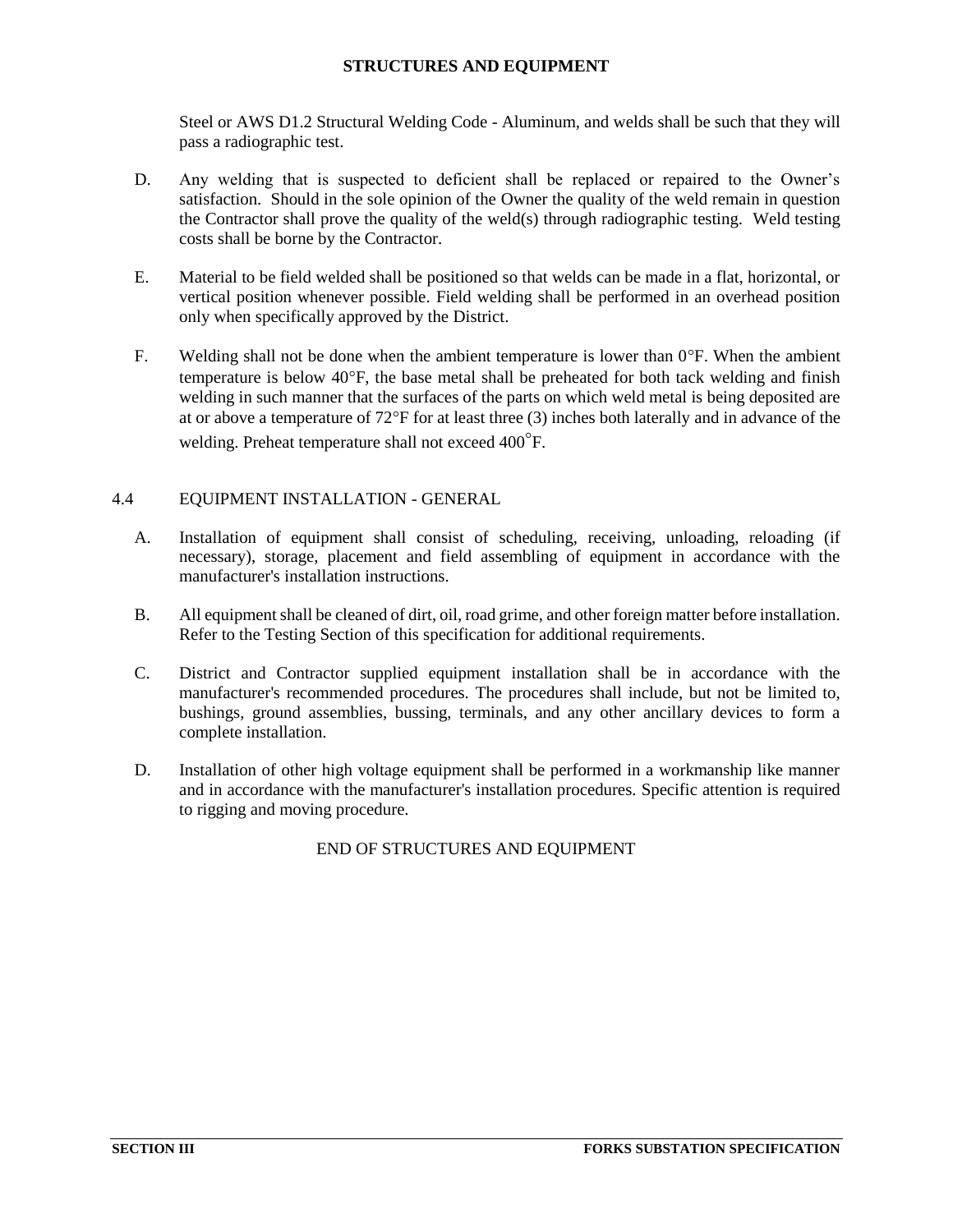### <span id="page-28-1"></span><span id="page-28-0"></span>PART 5 - BUSWORK

### 5.1 GENERAL

A. Buswork shall include rigid buses, strain and jumper buses, fittings, and all hardware required to form a complete system of current-carrying paths connecting the equipment.

#### <span id="page-28-2"></span>5.2 RIGID BUS INSTALLATION

- A. All rigid buses shall be copper tubular-bus conductor, ANSI Schedule 40 pipe (standard pipe size), unless otherwise noted.
- B. Tubing end plugs shall be installed at all open ends.
- C. One-fourth (1/4)-inch weep holes shall be drilled in all bus risers, bends, A-frames, and horizontal runs at the lowest practical point to drain moisture accumulation. All holes shall be reamed to remove sharp edges.
- D. All tubing bus connectors shall be bolted compression type. Bus couplers shall be installed as required within the first quarter span either side of a bus support. Bus couplers outside of the first quarter span are not approved.
- E. Rigid bus shall be installed in complete conformance with the recommendations of the manufacturer.
- <span id="page-28-3"></span>F. All connections, fittings, and termination pads shall be bolted to the bus.

### 5.3 STRAIN AND JUMPER BUS INSTALLATION

- A. Cable for the strain and jumper buses shall conform to ASTM B232. Each individual aluminum wire entering into the construction of the completed conductors shall conform to ASTM B230.
- B. Strain and jumper buses shall be installed in conformance with the Drawings and manufacturer's recommendations.
- C. Jumper and buses shall be smoothly formed, and adjacent runs shall be similarly and symmetrically shaped to provide a uniform and aesthetically pleasing appearance throughout.
- D. Stranded conductor shall be installed without twists, kinks, or "bird-caging" and shall be handled to avoid abrasions or other damage. No splices shall be allowed in overhead strain buses.
- E. All strain buses and incoming line conductors shall be sagged in conformance to values supplied.
- F. All strain and jumper bus terminal connectors shall be of the compression type.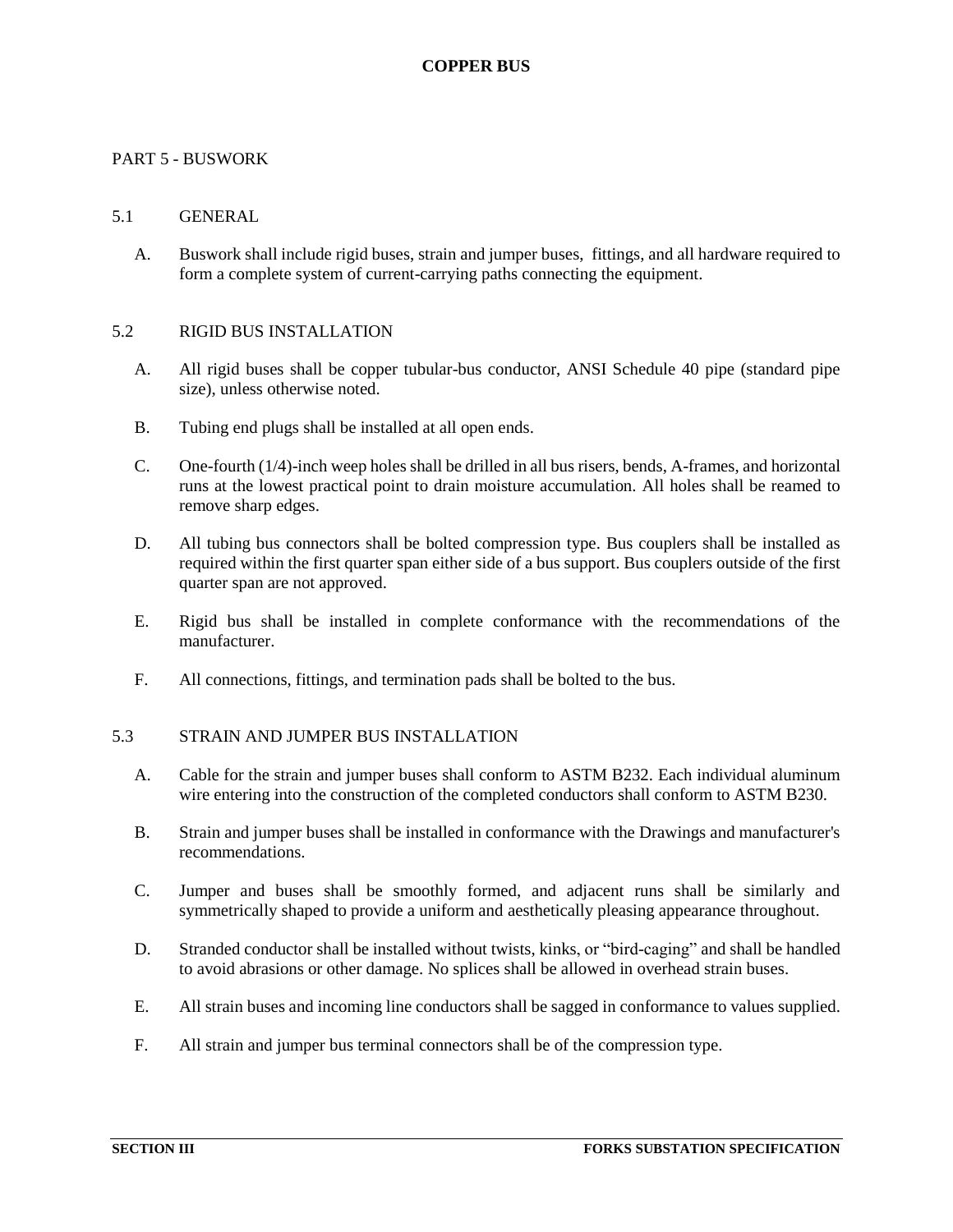### <span id="page-29-0"></span>5.4 CLEARANCE

A. Buses, jumpers, insulation, connectors, and other hardware shall be installed in conformance with the applicable drawings. Clearance and spacing shall be equal to or greater than those in NEMA Standard SG-6.

# <span id="page-29-1"></span>5.5 FASTENERS

A. All bolts, washers, and lock washers for bus connections shall be stainless steel. All nuts shall be silicon bronze. Aluminum is not acceptable. All conductors at joints and fittings shall be clean and free of foreign matter. An oxide-inhibiting compound (Burndy "Pentrox A" or an approved equal) shall be used at all connections involving aluminum conductor and fittings.

# END OF BUSWORK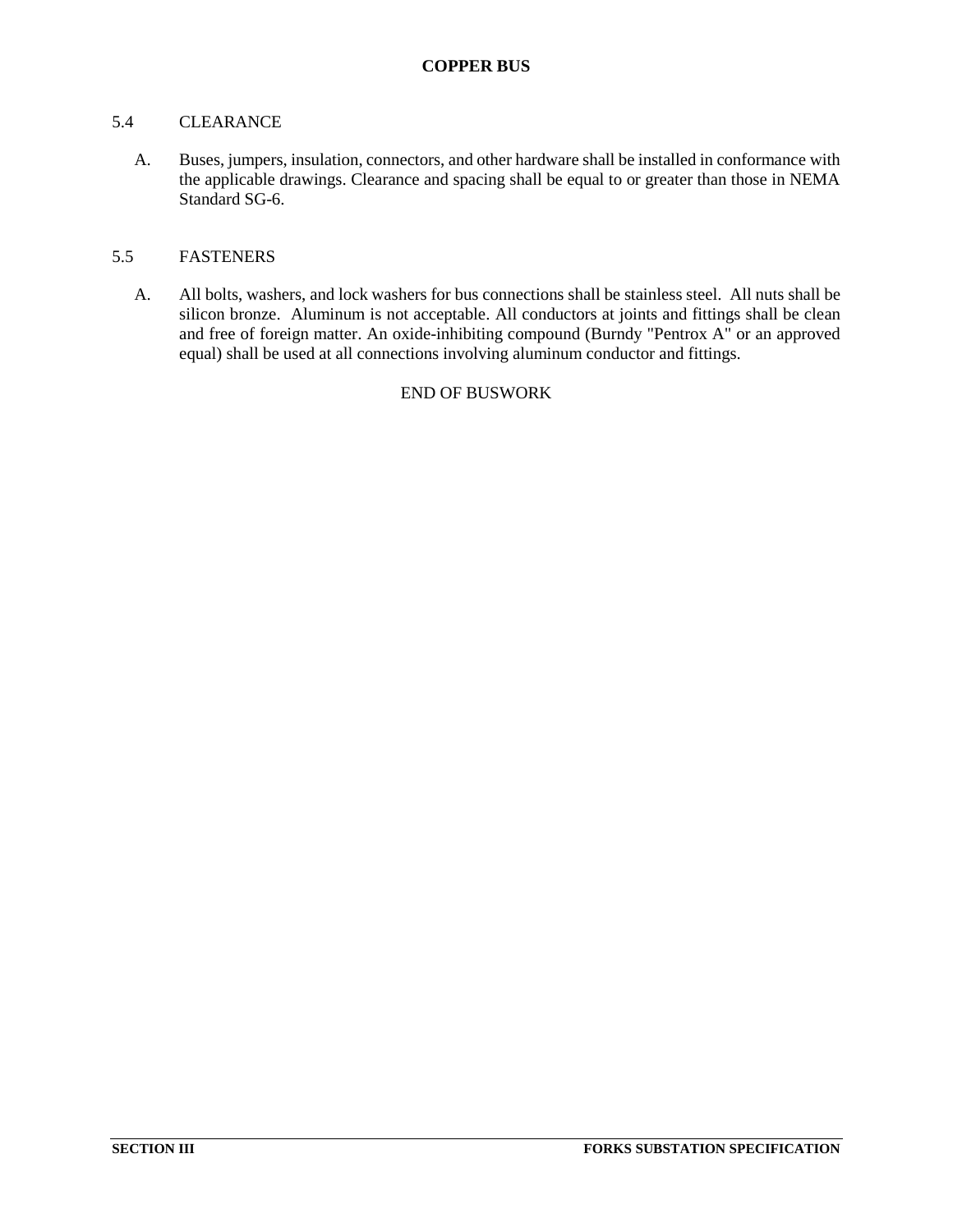### **ELECTRICAL CONNECTIONS**

### <span id="page-30-1"></span><span id="page-30-0"></span>PART 6 - ELECTRICAL CONNECTIONS

#### 6.1 GENERAL

A. Connectors shall include all bolted devices, welded devices, clamps, strain clamps, deadend fittings, terminal devices, and couplings.

#### <span id="page-30-2"></span>6.2 INSTALLATION

- A. All connectors, suspension and strain clamps, and deadend fittings shall be equal to the manufacturer's references. Cable connectors shall be of the compression type unless specifically stipulated otherwise.
- B. Welded-type connectors shall be installed by a welder qualified.
- C. Utmost care shall be exercised in installing clamps, connectors, and other bolted devices. The contact surface of the clamp or connectors and the bonding surface of the wire or tubing shall be clean and bright, and an oxide-inhibitor compound such as "Pentrox A" shall be applied. A stainless steel brush shall be the principal cleaning instrument.
- D. All bolted electrical connections, except deadend assemblies, shall be made with stainless steel hardware except the nuts which shall be silicon bronze. Anodized aluminum bolts may be used on deadend terminal connectors. Anodized aluminum bolts may not be cut off and shall be tightened with a torque wrench per the manufacturer's recommendations. Bolts shall be tightened firmly, but threads must not be over-stressed. Bolts in clamps over stranded conductor shall be tightened enough to flatten the lock washers but not enough to deform or damage the conductor. Bolts shall not extend beyond the nut more than one-half (1/2) bolt diameter.
- E. Interface pads shall be installed in all cases of mating aluminum terminal connectors to bronze or copper terminal pads. Where interface pads are not practical, these connections shall be tinned. Oxide-inhibitor compound (Burndy "Pentrox A" or an approved equal) shall be used on all aluminum surfaces.

### <span id="page-30-3"></span>6.3 TERMINAL BLOCKS

- A. Terminal blocks will be supplied by the District in District provided switchboard control panels. A small quantity of ancillary terminal block installation may be required to provide complete substation installation. All inner switchboard panel wiring will be terminated. Contractor will be required to pull and terminate outdoor and indoor interconnection cables as per Drawings.
- B. All terminal blocks shall be rated 600 V, 30 A, UL listed type GE EB or approved equal, and shall be suitable for #14 through # 8 AWG stranded copper conductors.
- C. Terminal blocks for current transformer secondary circuits shall be of the short-circuiting type.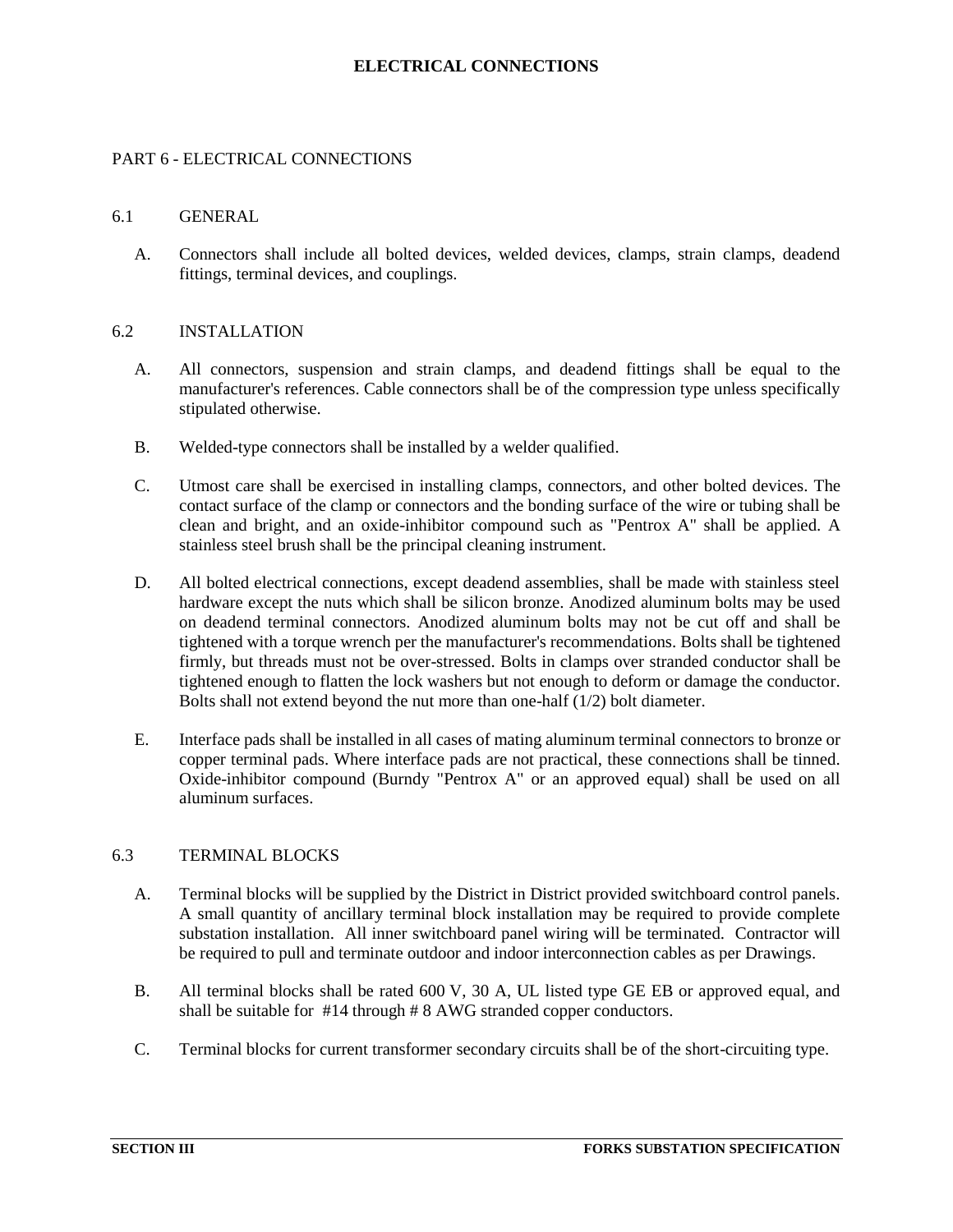# **ELECTRICAL CONNECTIONS**

- D. Terminal blocks shall have marking strips, terminal screws, and divider strips. A minimum of 10 percent spare terminals shall be supplied, excluding current transformer terminal blocks where spare terminals are not required.
- E. Terminal blocks shall be arranged on each side of each relay panel with terminal block facing parallel to the panel surface.
- F. Terminal blocks shall be grouped as to service (e.g., CT leads, lighting, control, interconnecting wiring, etc.) and the "grouped" blocks shall be located in approximately the same location in each panel.
- G. Each terminal on every terminal block or device shall be properly identified with wire numbering matching the interconnecting wiring drawings.

END OF ELECTRICAL CONNECTIONS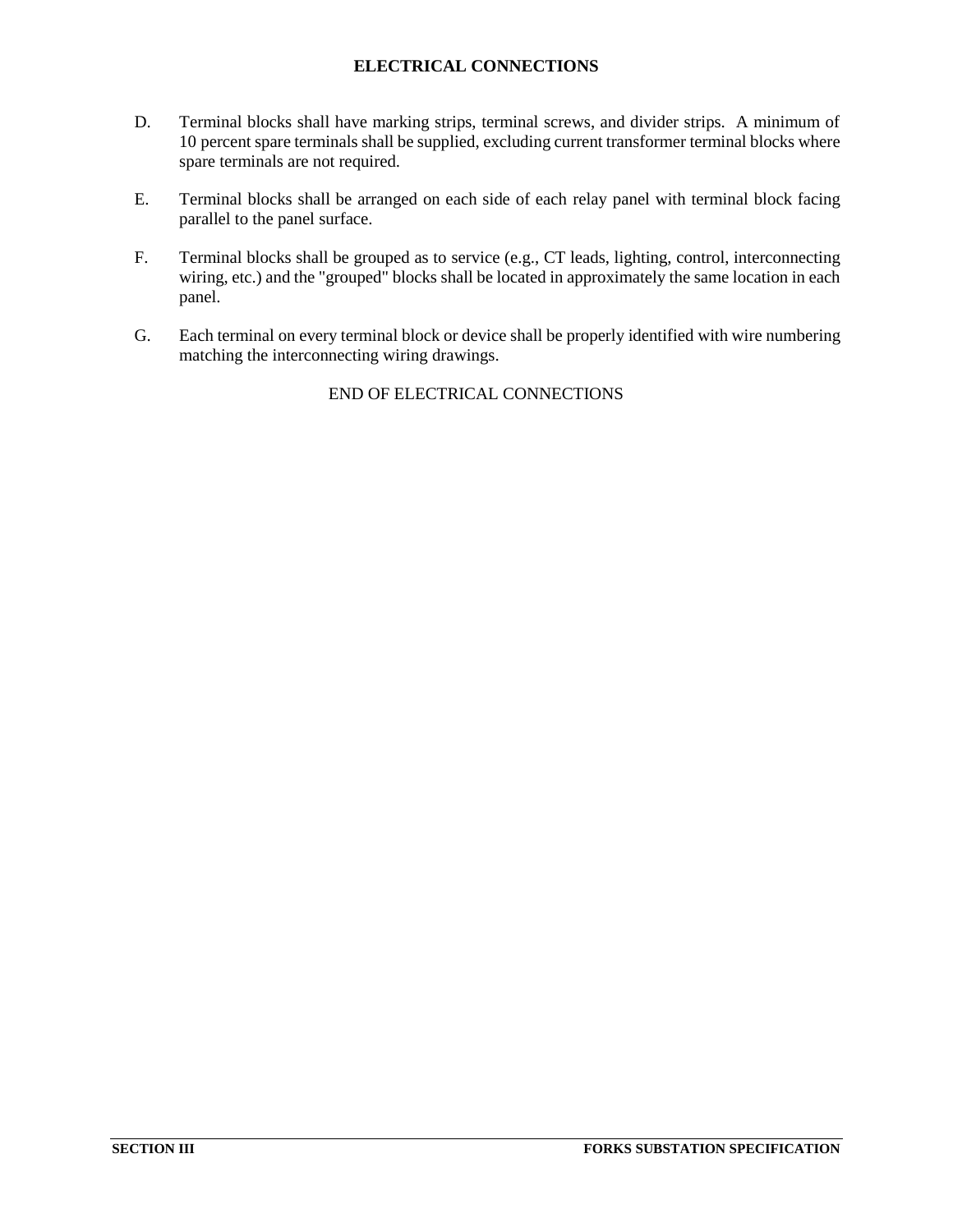### **ELECTRICAL INSULATION**

# <span id="page-32-1"></span><span id="page-32-0"></span>PART 7 - ELECTRICAL INSULATION

### 7.1 MATERIALS

- A. Suspension Insulators
	- 1. Suspension insulators shall be installed per IEEE-NEMA Class 52-3 and Drawings.
- B. Bus and Station Post Insulators
	- 1. NGK-LOCKE and LAPP are the approved manufacturers for the station post insulators.
	- 2. Bus insulators shall conform to ANSI C29.2, and station post-type insulators shall conform to ANSI C29.9 and the Technical References as noted in Drawings.
- C. All insulators shall be ANSI 70, gray unless otherwise specified.
- D. Insulator bases and spacers shall be of malleable iron or forged steel and galvanized in conformance with ASTM A-153.
- E. Upon completion of project, insulators shall be cleaned with HP Polywater. Nothing abrasive shall be used on the insulators unless Scott Bright is used. New, lint-free rags shall be used for each step.

#### <span id="page-32-2"></span>7.2 INSTALLATION

- A. All insulators and bushings shall be cleaned of oil, dirt, paper, tape, or other foreign materials. Any insulator or bushing having the surface glaze damaged in any way shall not be installed.
- B. Contractor shall be responsible for furnishing and installing all miscellaneous hardware necessary for a complete insulation system. Miscellaneous hardware can include but is not limited to bolts, nuts, lock washers, eye-bolts, shackles, clevis-pieces, etc.

END OF ELECTRICAL INSULATION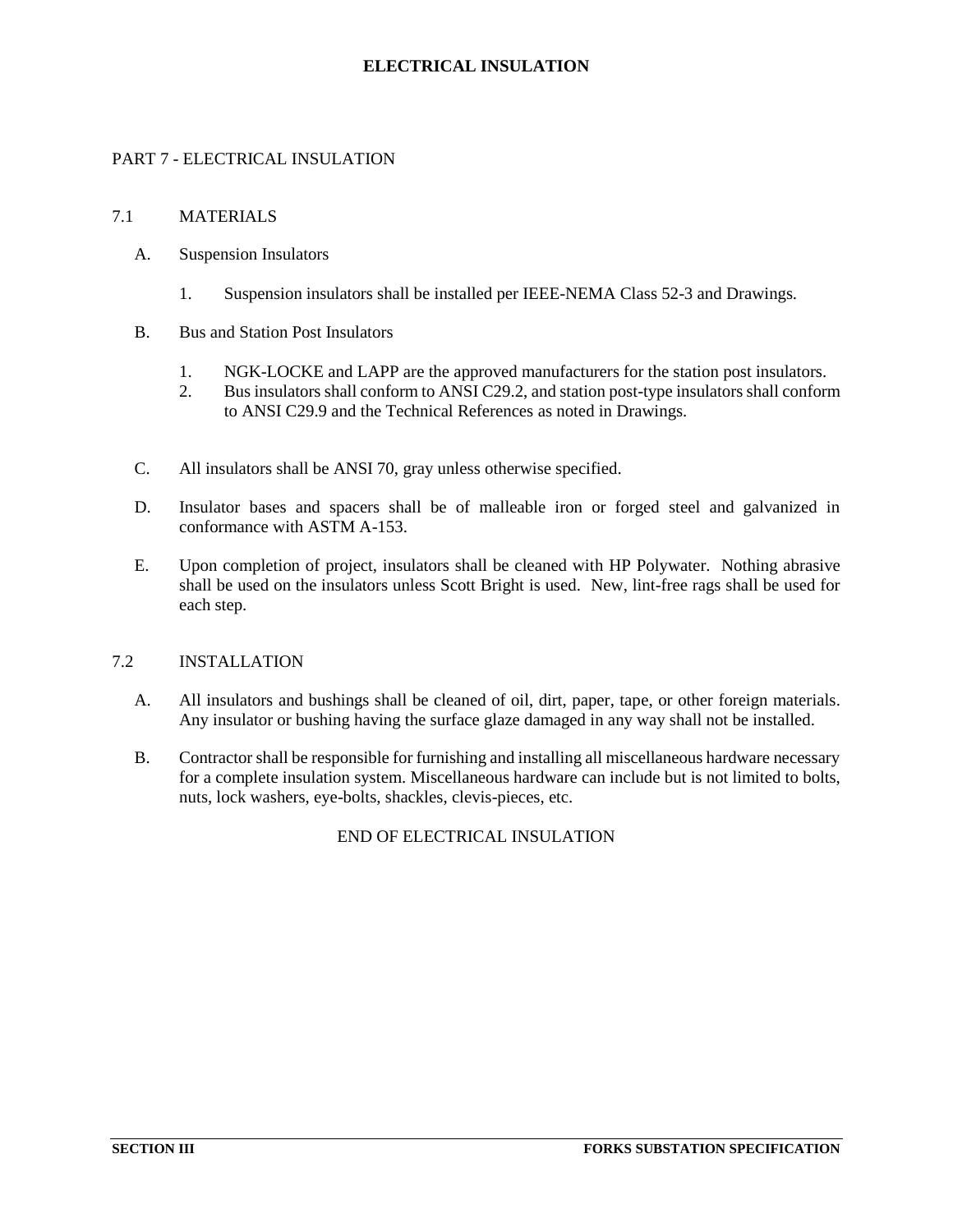### **SWITCHES AND FUSES**

#### <span id="page-33-1"></span><span id="page-33-0"></span>PART 8 - DISCONNECT SWITCHES AND FUSES

#### 8.1 GENERAL

- A. All switches and disconnects shall conform to their respective sections of NEMA Standard SG-6, "Power Switching Equipment". Fuses shall conform to all applicable portions of NEMA SG-2. Where there is a discrepancy between the NEMA standards and these Specifications, these Specifications shall apply.
- <span id="page-33-2"></span>B. Extra fuses shall be stored by the Contractor in the station control house.

#### 8.2 INSTALLATION

- A. Switch operator platforms or mats shall be provided for all switches as shown on the Drawings. Switch handle and platform shall be grounded.
- B. Mechanical interlocks, electrical interlocks, or key interlocks shall be completely installed as required by the Drawings. The Contractor shall be responsible for the final adjustment of the interlock schemes. Locks for securing operator mechanisms shall be supplied by the District.
- C. Switches, disconnects, and fuses shall be installed in conformity with vendor drawings and instructions which show mounting and installation requirements. The Contractor shall review vendor drawings and shall provide miscellaneous brackets, bearings, couplings, nuts, bolts, lock washers, and other necessary hardware to completely install the switches, disconnects, and fuses. Final adjustments and settings shall be made by the Contractor to produce a complete working assembly. The Contractor shall be responsible for any and all modifications to the steel structures to install a complete working disconnect switch, and/or fuse assembly. Final touch-up painting shall be applied to switch base parts where required.
- D. Switch handles and operating platforms shall be arranged and aligned to ensure the proper switching of the unit from the platform.
- E. Group operated switches shall be installed such that the blades open and close simultaneously. The switches will be manually operated until approved by the District. The Contractor shall adjust all cam, spare contacts, and limit switches in accordance with the drawings and maintenance instructions.
- F. The contractor shall not perform final piercing of disconnect switch operating rods and connections until final inspection and acceptance by the District. Contractor shall give the District 24 hours notice for final inspection and acceptance by the District on functional operation of devices and equipment.

### END OF SWITCHES AND FUSES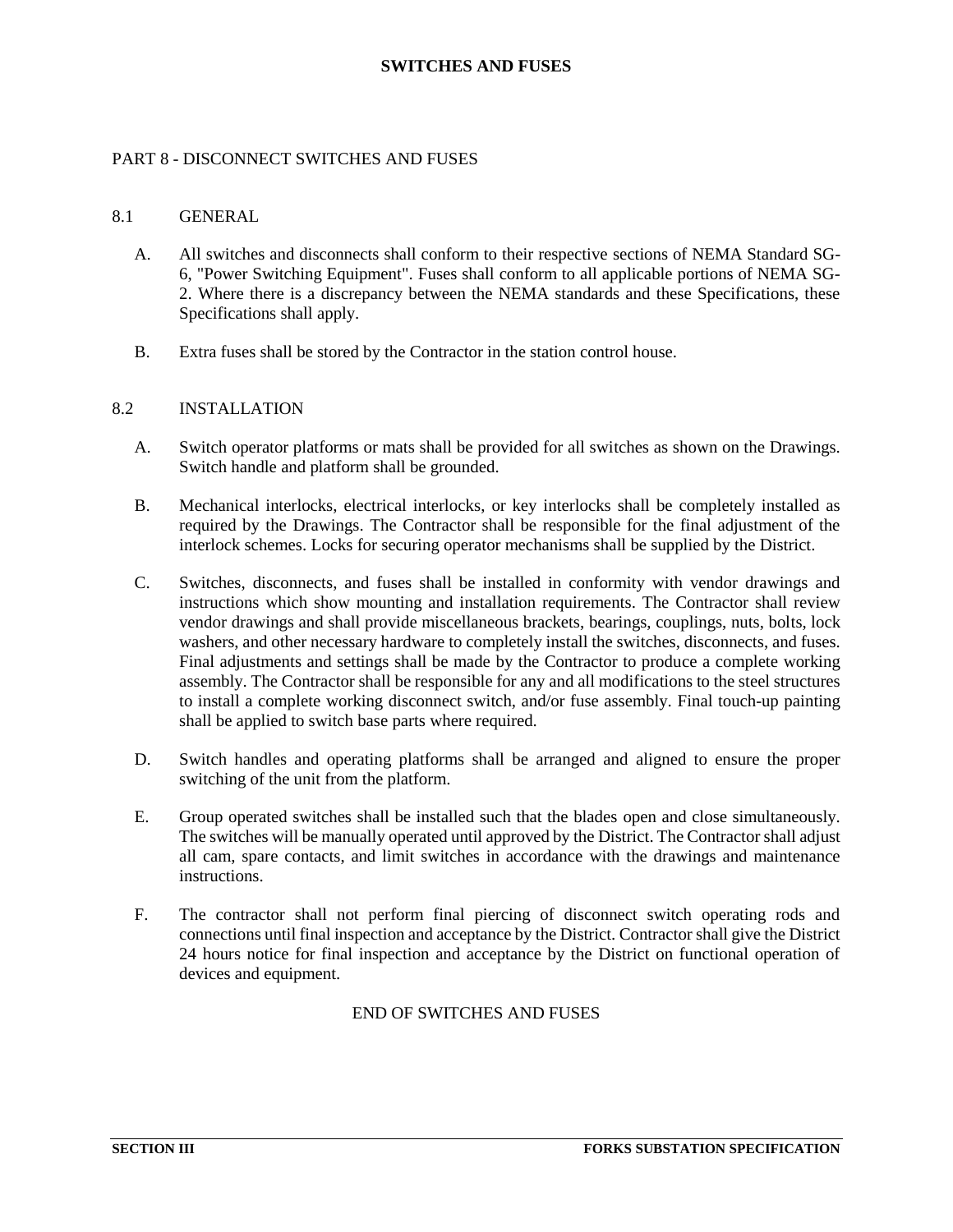#### **TRANSFORMER OIL CONTAINMENT**

### <span id="page-34-1"></span><span id="page-34-0"></span>PART 9 - TRANSFORMER OIL CONTAINMENT

#### 9.1 SYSTEM DESCRIPTION

A. The transformer and regulator oil volumes are designed to be contained in an 18" deep sump lined with geotextile fabric, Agent-X oil-stopping polypropylene fabric membrane, X-Tex oil absorbent filler and 1-1/2" drain rock. The Agent-X fabric is supplied by the District in five prefabricated sections as shown in the drawings. The District also supplies Loctite 3034 adhesive and an application tool for gluing liner seams, the X-Tex oil absorbent material, and a stainless steel clamp with hardware for securing the liner to the pier footing adjacent to the regulator slab. After the sump has been excavated, it is lined with geotextile fabric. The prefabricated sections of Agent-X are trimmed to fit and, along with the geotextile fabric, is secured to the transformer and regulator foundations and the aforementioned pier footing. Seams are sealed with the Loctite 3034 adhesive as shown in the drawings. After the oil absorbent material and drain rock is installed, the oil-stopping membrane is secured to earth anchors along the perimeter of the sump, as shown in the drawings. Finally, the sump is covered with a layer of geotextile fabric and yard rock. Once the containment system is installed, area must be roped off so as to not allow heavy equipment to travel over containment area.

END OF TRANSFORMER OIL CONTAINMENT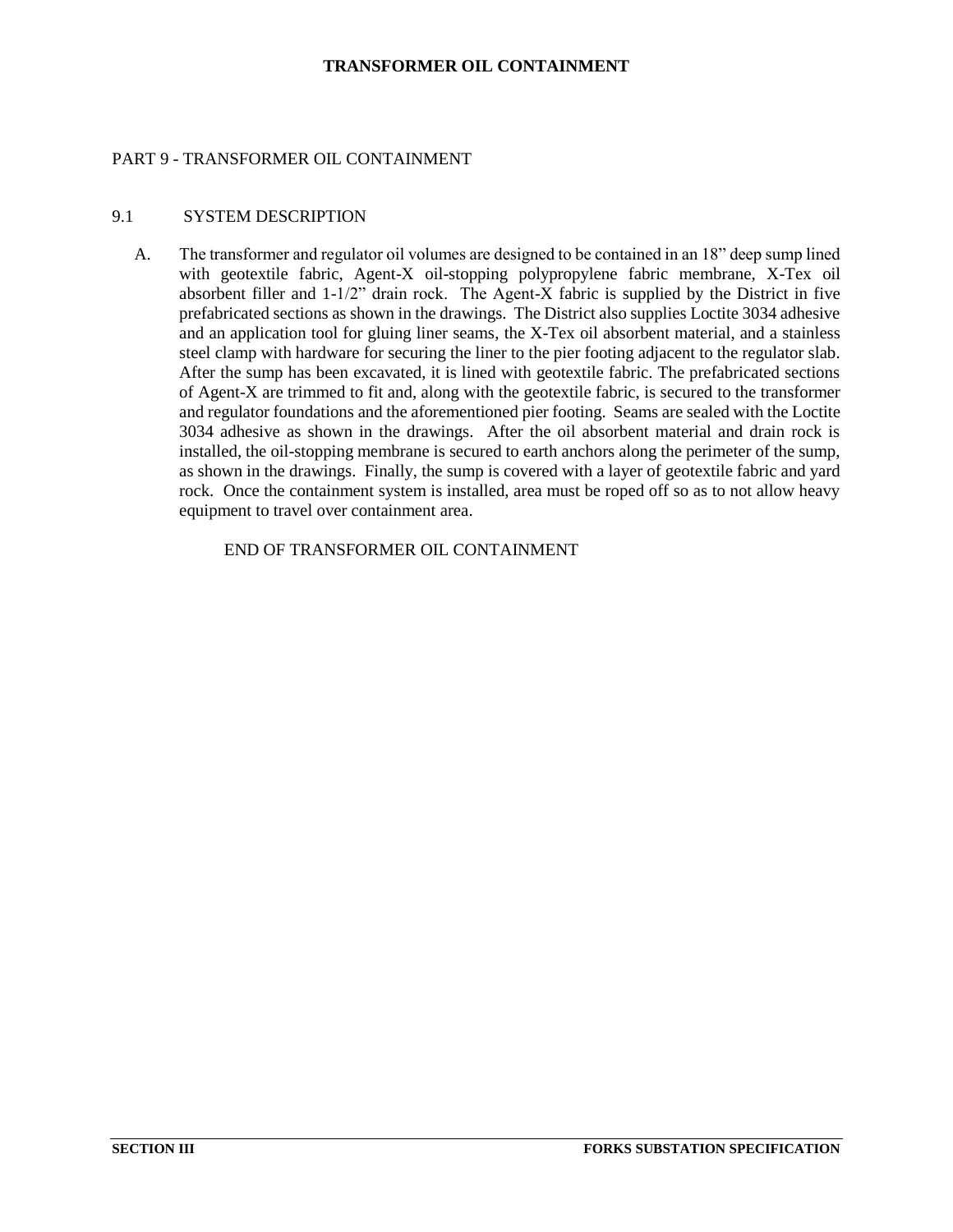### **NAMEPLATES**

### <span id="page-35-1"></span><span id="page-35-0"></span>PART 10 - SUBSTATION GROUNDING

#### 10.1 GENERAL

A. This section covers requirements for a complete grounding installation for the substation, which shall conform to these Specifications and all applicable codes. Grounding shall include a complete buried system and a grounding system for all lightning arresters, circuit breakers, circuit switcher, regulators, meter cabinets, potential transformers, power transformers, structures, fence, control building, panels, switch platform, conduit bushings, cables, and other appropriate items.

#### <span id="page-35-2"></span>10.2 INSTALLATION

- A. The buried grounding system shall be installed in conformance with the Drawings and Specifications. Below-grade connections shall utilize an approved exothermic process. Connections shall be made in conformance with the manufacturer's instructions.
- B. Grounding conductors shall be straight and free from kinks, breaks, and other damage after installation. Conductors shall be thoroughly cleaned prior to making connections. All connections shall be inspected by the District prior to burial.
- C. The ground bus shall be laid slack to the depth shown on the Drawings.
- D. All taps, junctions, and splices shall be left uncovered until inspected by the District.
- E. Ground rod placement and characteristics are as noted in Drawings.
- F. All equipment and all steel structures and electrical equipment shall be connected to the ground system. This includes but is not limited to all panels, junction boxes, and auxiliary equipment. All bolted installations shall use lock washers. Paint, rust, or other non-conducting material shall be completely removed from the contact surfaces and these surfaces coated with oxide-inhibiting compound before making ground connections. Once the connection has been made, any exposed metal shall be painted in accordance with Part 18, Painting.
- G. All ground bus bars in panels shall be grounded solidly to the ground grid with #6 or larger solid copper wire.
- H. All conduit hubs shall be solidly connected to ground grid.
- I. The grounding system on the fence and gates shall be solidly connected to the buried ground grid.
	- 1. The station fence, including the gates in any position, shall be grounded by means of a perimeter ground conductor buried three (3) feet outside the fence. The conductor shall be connected to the buried ground inside the yard. The following fence parts shall be bonded to the perimeter ground conductor:
		- a. Each corner post.
		- b. Line posts at thirty (30)-to-fifty (50)-foot intervals.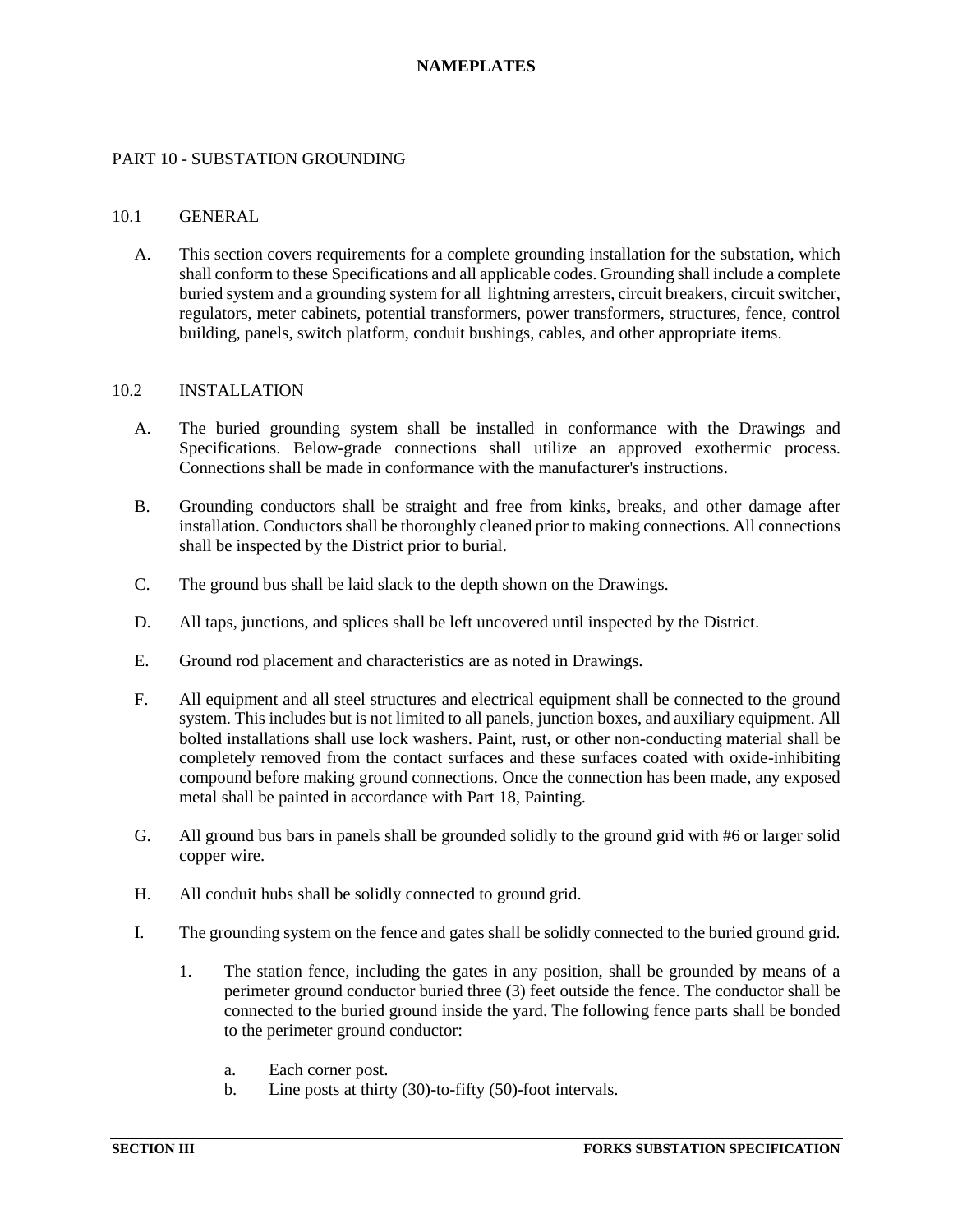# **NAMEPLATES**

- c. Each driveway gatepost, which shall have a flexible ground bond to each driveway gate frame.
- d. The gatepost on the hinged side of each man gate. The gate frame or frames shall each have a flexible ground bond to that gatepost.
- 2. In addition, the fence fabric, top rail, and strands of barbed wire at the top shall be grounded by means of #2 solid tinned-copper wire in the following manner:
	- a. The #2 wire shall be bonded to the ground system at each post that has a ground connection to the buried ground loop outside the fence, including both sides of each corner post.
	- b. Each gate frame shall be bonded with #2 solid tinned-copper wire by connecting to the flexible ground bond with the gatepost.
	- c. The #2 wire shall be woven into the fence fabric from the top down, and it shall be clamped to the top rail and each of the barbed wire strands.
- 3. All metallic conduit and metallic cable shielding and sheath shall be effectively grounded at terminations in conformance with the National Electrical Code.

# END OF STATION GROUNDING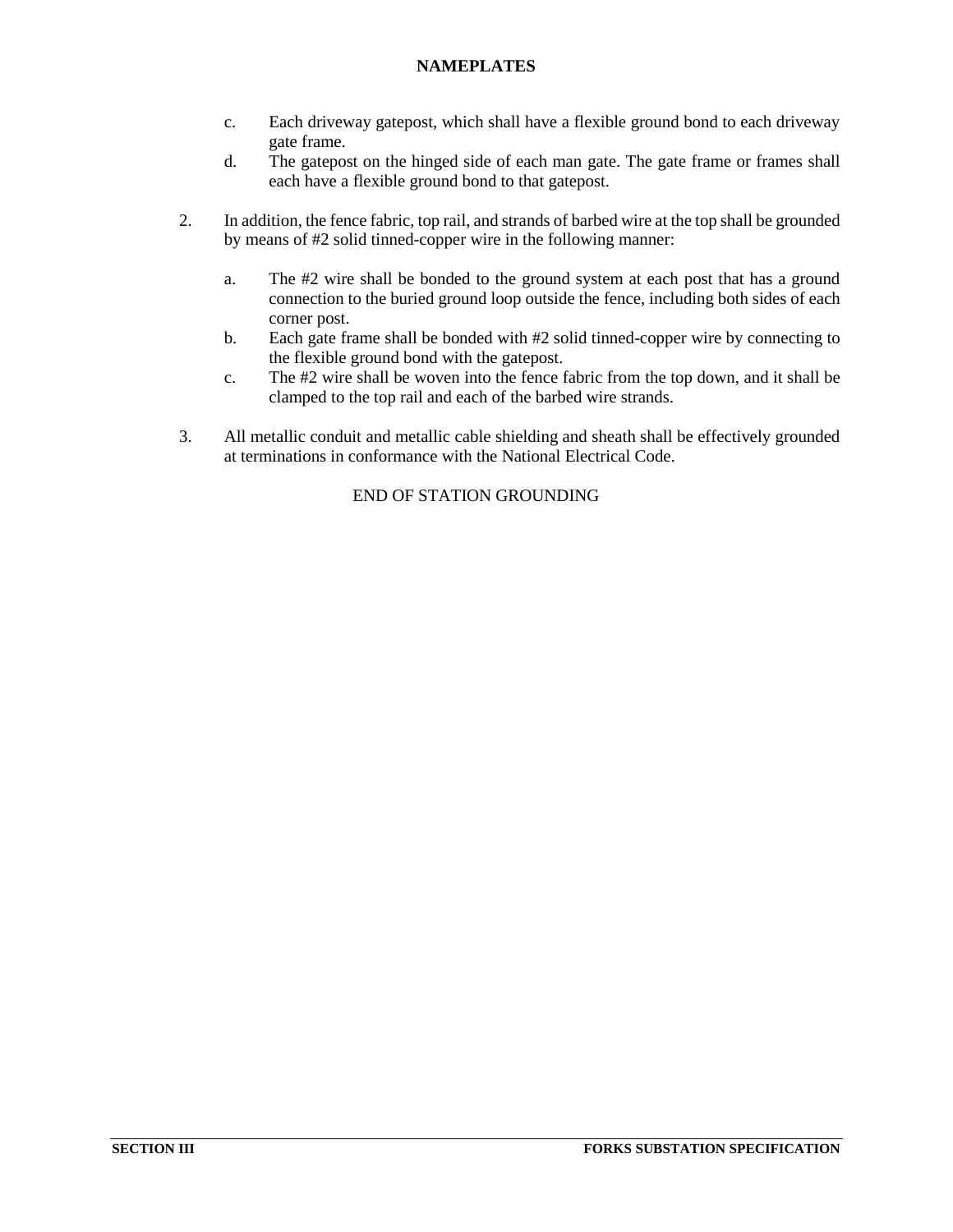### **CONDUIT & FITTINGS**

### <span id="page-37-1"></span><span id="page-37-0"></span>PART 11 - CONDUIT & FITTINGS

#### 11.1 GENERAL

- A. Contractor shall install electrical conduit and accessories required for embedded and exposed conduit systems. Conduit accessories shall include the following: conduit fittings; conduit duct spacers conduit connectors; outlet boxes; outlet bodies; standard pipe tees for conduit drains (as required); pull boxes; junction boxes; locknuts; bond nuts; bushings; materials for sealing joints and for coating external surfaces of conduit; materials for sealing and connecting the ends of conduits terminating at outdoor boxes, panel boards, and cabinets; hanger supports; bracket supports and clamps; and all other devices required to complete the electrical conduit system.
- B. Contractor shall install four (5) feeder power cable 6" schedule 40 conduits per Drawings. Pulling rope shall be installed in empty conduits for future cable pulling.
	- 1. At riser structure end power cable conduits shall be extended above riser structure mounting brace and connected to riser structure via brace.
	- 2. Threaded grounding clamp as per noted in the BOM shall be mounted on top of each riser conduit and solidly connected to station ground grid as per Drawings.
	- 3. At end outside of substation power cable conduits shall be capped and location marked for future locating. Contractor shall give the District 48 hours notice prior to capping and burying power cable conduits.
- C. Contractor shall be responsible for installing all other materials and accessories necessary to install a complete conduit system which shall be approved by the District.

### <span id="page-37-2"></span>11.2 MATERIAL

- A. All rigid galvanized steel (RGS) and polyvinyl chloride (PVC) conduit shall be Schedule 40 unless otherwise specified.
	- 1. Straight portions of horizontal runs of buried conduit shall be PVC conduit unless otherwise specified.
	- 2. PVC conduit joints shall be made watertight per ASTM D2855.
	- 3. All bends greater than fifty degrees  $(50^{\circ})$ , including those within or at the ends of PVC runs, shall be made with RGS conduit. Adapter connectors are to be provided between PVC conduit and all RGS conduit sections. All RGS bends installed underground shall be coated with Bitumastic 50 or wrapped with PVC tape unless encased in concrete.
	- 4. RGS conduit shall be used to make entrance connections into building or equipment foundations, and vaults. The RGS conduit is to be extended a minimum of eighteen (18) inches beyond exterior walls for buried cables.
	- 5. All exposed conduit shall be RGSunless otherwise stipulated. Where it is connected to buried conduit, a PVC to RGS coupler shall be used at surface level.
- B. Flexible conduit shall not be used without approval by the District. If approved, conduit shall be steel reinforced and liquid tight.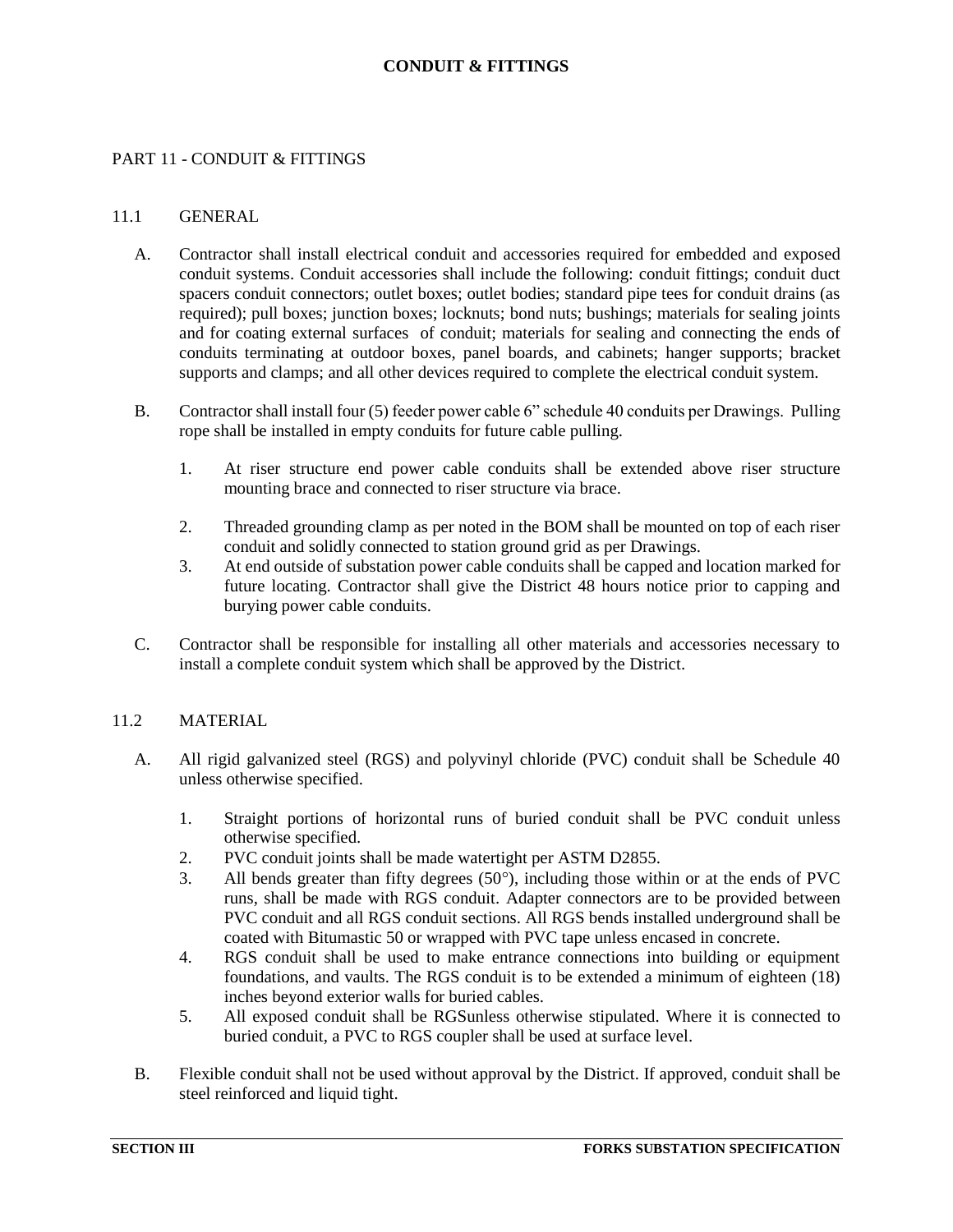# **CONDUIT & FITTINGS**

- C. Circuit breaker panels, wiring devices, junction and outlet boxes, together with associated items for attaching and making connections, shall be in conformance with the following specifications:
	- 1. All surface-mounted or exposed outlet boxes shall be cast aluminum or cast iron, with steel or aluminum cover plates. Crouse-Hinds, Russel & Stoll, or similar approved types of outlet boxes shall be used. Sheet metal boxes are not acceptable.
	- 2. Junction boxes for splicing and termination points shall be located throughout the station. They shall be Hoffman type or approved equal rated NEMA 3R or 4X, supplied without knockouts for conduit entry. They shall be heavy-duty, rain-tight, drop-door, screw-cover type enclosures of the sizes required by code. Connections on the top and sides shall be made with waterproof hubs. Connections in the bottom may be made with a bushing and two (2) locknuts. Drilling through the junction boxes is not acceptable.

# <span id="page-38-0"></span>11.3 INSTALLATION

- A. All material and equipment shall be stored so as to be protected from deteriorating effects of the elements. Touch-up paint shall be provided as required.
- B. All conduits shall be installed in a neat and workmanlike manner. Where possible, the runs shall be parallel to the centerlines of structures or parallel to each other in the case of multiple runs. Underground runs shall be as direct as possible, using the least number of bends as is practical.
- C. Conduit runs, embedded or exposed, shall not contain more than the equivalent of four (4) quarterbends  $(360^{\circ}$  total) between outlet and outlet, fitting and fitting, or between outlet and fitting, including bends located immediately at the outlet or fitting. Pull boxes shall be installed, if required, to limit any run of conduit to four  $(4)$  quarter bends  $(360^{\circ}$  total).
	- 1. All outdoor conduits shall be one (1) inch minimum unless otherwise stipulated. Inside the control enclosure one-half (1/2) inch and larger electrical metallic tubing (EMT) conduit may be used. Control enclosure shall be pre-fabricated type with majority of EMT conduits installed by provider.
	- 2. Factory bends or bends made with a hydraulic power bender shall be used for conduit larger than one (1) inch. Minimum bend radius shall be seven (7) times the diameter of the conduit.
	- 3. All exposed ends of conduit shall be protected during construction to prevent the entrance of any foreign material or moisture.
	- 4. Burrs or sharp projections which might injure the cable shall be removed.
	- 5. Round, flexible, nylon-covered tapes or nylon ropes shall be used for fishing and wirepulling in conduit.
	- 6. Where conduit enters a box, vault, cable trench, or any other fitting or termination, a bushing shall be provided to protect the cable from abrasions. At all points where the conduit terminates, the bushing shall be of the grounding type to provide an effective connection to ground.
	- 7. Entrances to breaker panels which are inside the control building shall be made with conduit runs from a cable trench or tray. The conduits shall extend through a cutout in the trench cover plates and shall be securely fastened to the trench sidewall.
	- 8. Conduit, conduit fittings, and conduit boxes to be embedded in concrete shall be held securely in position while the concrete is being placed. All concrete shall be cleaned from the inside of conduit boxes after the forms are removed, and the threads for attaching devices and covers shall also be cleaned.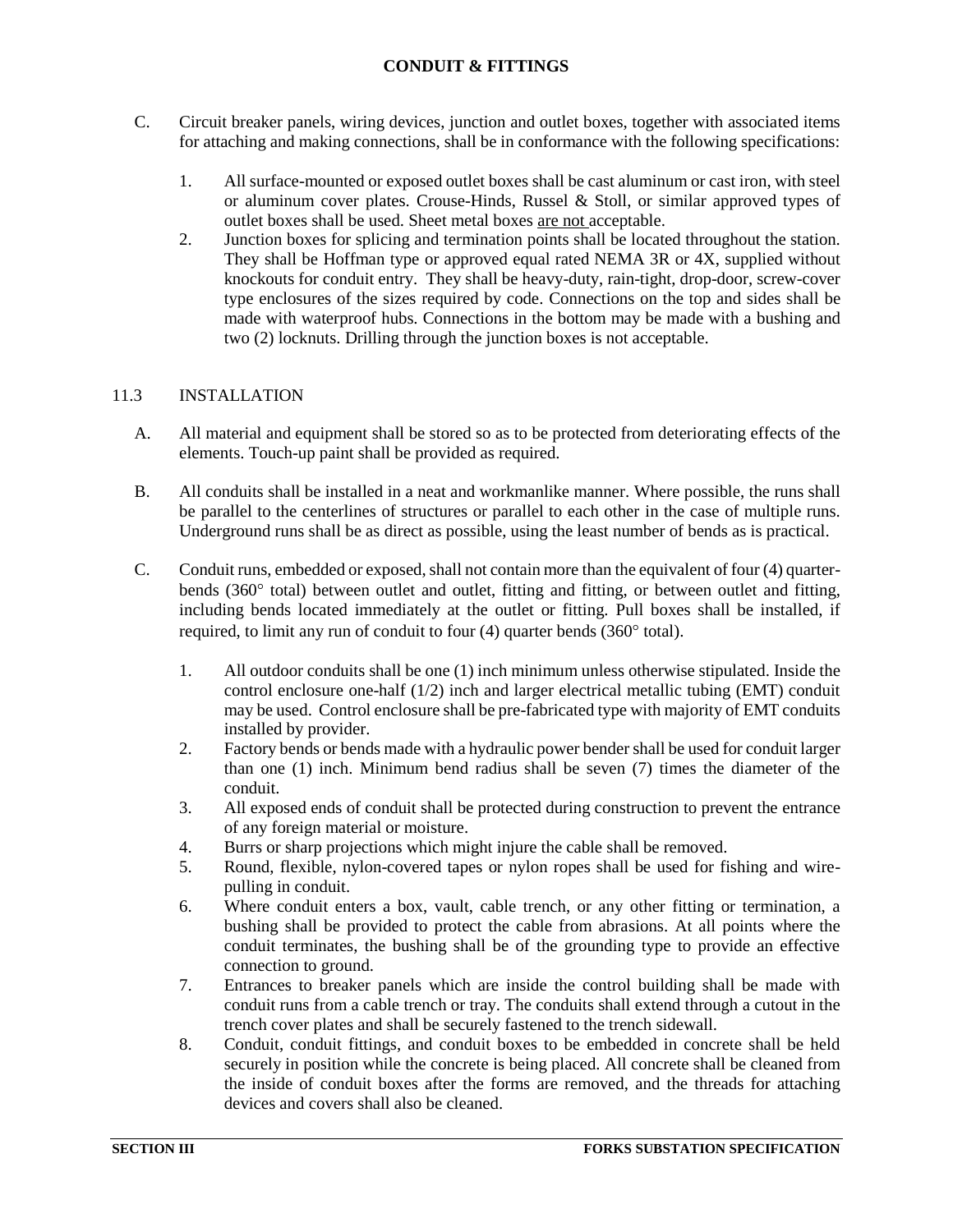# **CONDUIT & FITTINGS**

- 9. The ends of conduit shall be protected to prevent the entrance of any foreign material. As soon as practical after conduit rounds are completed and the forms are stripped, all conduit runs shall be swabbed to show that they are free of foreign material and have no broken fittings. The plugs or caps shall then have their threads greased and shall be replaced and left in place until the wire is installed.
- 10. Outdoor conduit runs must be supported at least every six (6) feet horizontally and eight (8) feet vertically. Fittings and outlets that are for conductor feed-through shall have the attached conduit supported within three (3) feet. Eighteen (18) inches shall be the distance between conduit supports and outlets that contain devices (such as receptacles) or boxes that support fixtures. Conduit runs in control buildings shall have supports a maximum of eight (8) feet horizontally and vertically.
	- a. Conduit shall be bent so that no more than four (4) inches separate the conduit and the adjacent surface.
	- b. Drilling through junction boxes is not acceptable for NEMA ratings 3 or above. Unistrut C-channel shall be used for mounting unless otherwise indicated on the drawings.
	- c. Conduit which enters manhole or pull boxes is to be mortared. End bells shall be used and mortar and end bells will be flush with the surface.
- 11. Contractor shall cap outside conduits.
- 12. After testing and commissioning are complete, the contractor shall seal the conduits.

# <span id="page-39-0"></span>11.4 UNDERGROUND CONDUIT BURIAL

- A. Underground conduit runs shall be buried below subgrade (soil grade) as follows:
	- 1. Control and equipment power cable circuits shall be buried twenty four (24) inches below subgrade unless indicated otherwise on the Drawings.
	- 2. Conduit for power cable circuits and communications shall extend six feet outside the substation fence in the direction and depths indicated on the Drawings.
	- 3. Conduit duct banks with multiple conduit runs shall have conduit spacers to maintain distances between conduits.
	- 4. Conduit trench bottom shall be smooth and filled with three (3) inches of sand to make it such.
	- 5. Where native material is unsuitable as bedding material, the Contractor shall provide sand for minimum coverage of (6) inches below and (6) inches above the conduit, prior to backfilling
	- 6. Substation feeder circuit conduits shall include RGS rigid steel sweeps as indicated on the Drawings. Buried feeder circuit conduits shall be 6-inch PVC, with a minimum coverage of (6) inches below and (6) inches above the conduit, prior to backfilling.

# END OF CONDUIT AND FITTINGS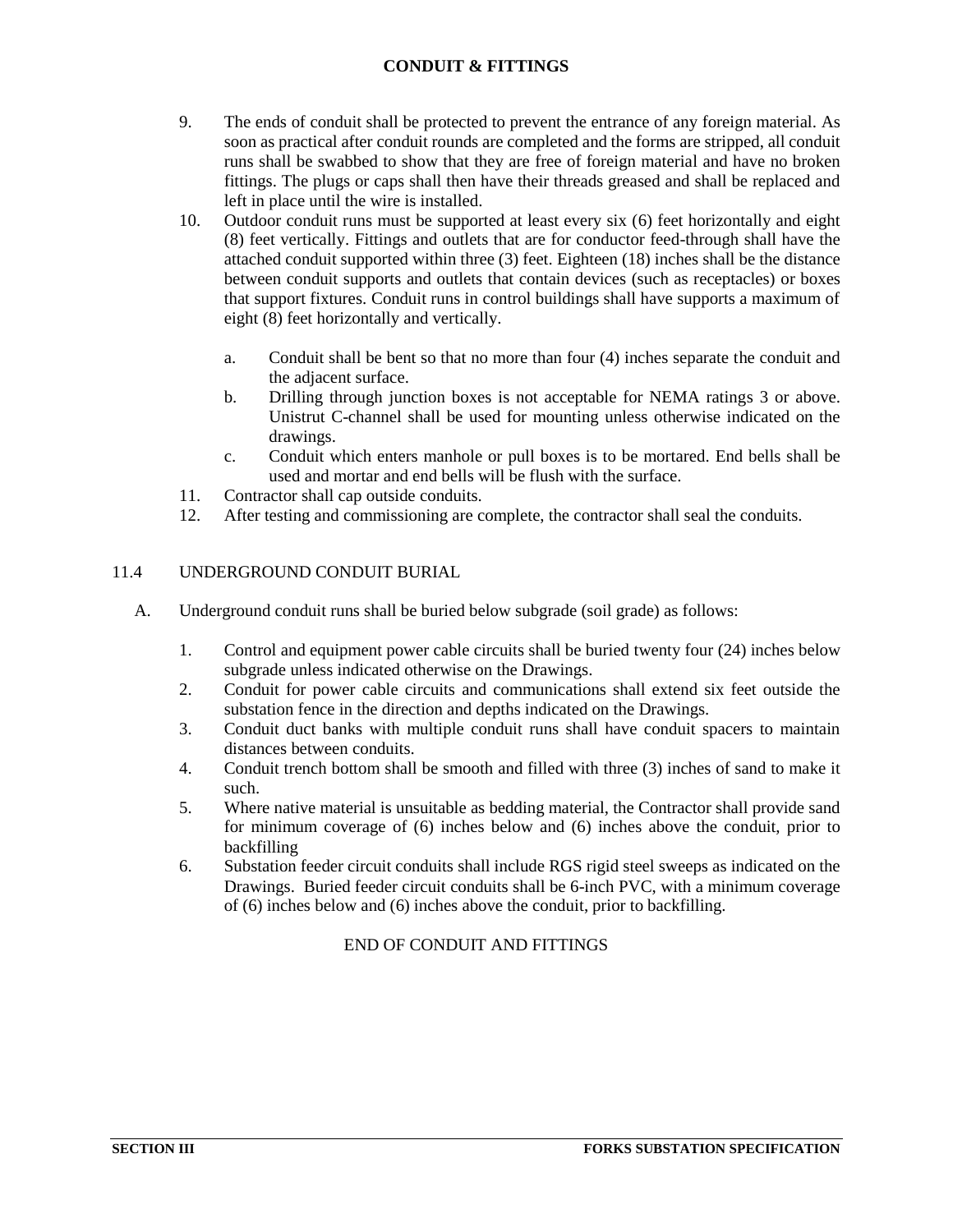# <span id="page-40-1"></span><span id="page-40-0"></span>PART 12 - WIRE & CABLE (SUBSTATION CONTROL & LOW-VOLTAGE POWER CABLE)

### 12.1 MATERIALS

- A. Wire type and size for above-grade and conduit run connections shall be determined as specified below. Sizes listed are to be used as a default size or type if not listed in the Drawings.
	- 1. Current circuits shall have a minimum size of #10 AWG.
	- 2. Potential circuits shall have a minimum size of #10 AWG.
	- 3. Single conductors shall be tray cable rated,  $600V$ , THHN  $90^{\circ}$ C (or equal) for circuits run entirely within a control house or cabinet.
	- 4. Single conductors used for metering pulse circuits only shall be a minimum of #18 AWG., 600V, shielded, tray cable rated, nineteen (19)-strand tinned copper with tinned-copper braided shield over insulation and jacketed overall.
	- 5. Shielded multiconductor control cable, when required, shall be insulated, shielded with an overall jacket, tray cable rated and suitable for direct burial and wet/dry locations conforming to, NEMA WC-7, WC-8, IEEE-383 and the following specifications:
		- a. Conductor Class B stranded soft copper.
		- b. Primary Insulation XLPE or fire retardant EP, .020" thick, 600V (min.).
		- c. Assembly For three (3) conductors or more, fillers and polyester tape covering (ten percent (10%) minimum overlap) shall be applied to form a round cable.
		- d. Shielding Copper tape two-thousandths inch (.002") thick shall be applied after the polyester tape; overlap shall be twenty-five percent (25%) or manufacturer's guarantee of 100% coverage.
		- e. Overall jacket The multiconductor cable shall have a CPE or CSPE jacket applied over the cabled assembly.
		- f. Individual wire insulation color shall be per ICEA Method 1, Table E-2
		- g. Marking The overall jacket shall be ink printed with 1) number and AWG size of conductor(s), 2) 600V, 3) stranding, and 4) manufacturer's name.
	- 6. Multiconductor cable for AC and DC circuits run in an outdoor conduit shall be flame resistant, tray cable rated, suitable for direct burial, and wet/dry locations conforming to, NEMA WC-7, WC-8, IEEE-383 and the following:
		- a. Conductor Class B stranded soft copper.
		- b. Primary Insulation XLPE or fire retardant EP, .020" thick, 600V (min.).
		- c. Assembly For three (3) conductors or more, fillers and polyester tape covering (ten percent (10%) minimum overlap) shall be applied to form a round cable.
		- d. Overall jacket The multiconductor cable shall have a CPE or CSPE jacket applied over the cabled assembly.
		- e. Individual wire insulation color shall be per ICEA Method 1, Table E-2
		- f. Marking The overall jacket shall be ink printed with 1) number and AWG size of conductor(s), 2) 600V, 3) stranding, and 4) manufacturer's name.
	- 7. Single conductors for AC and DC circuits run in an outdoor cable trench shall be flame resistant, tray cable rated, suitable for direct burial, and wet/dry locations conforming to, NEMA WC-7, WC-8, IEEE-383 and the following: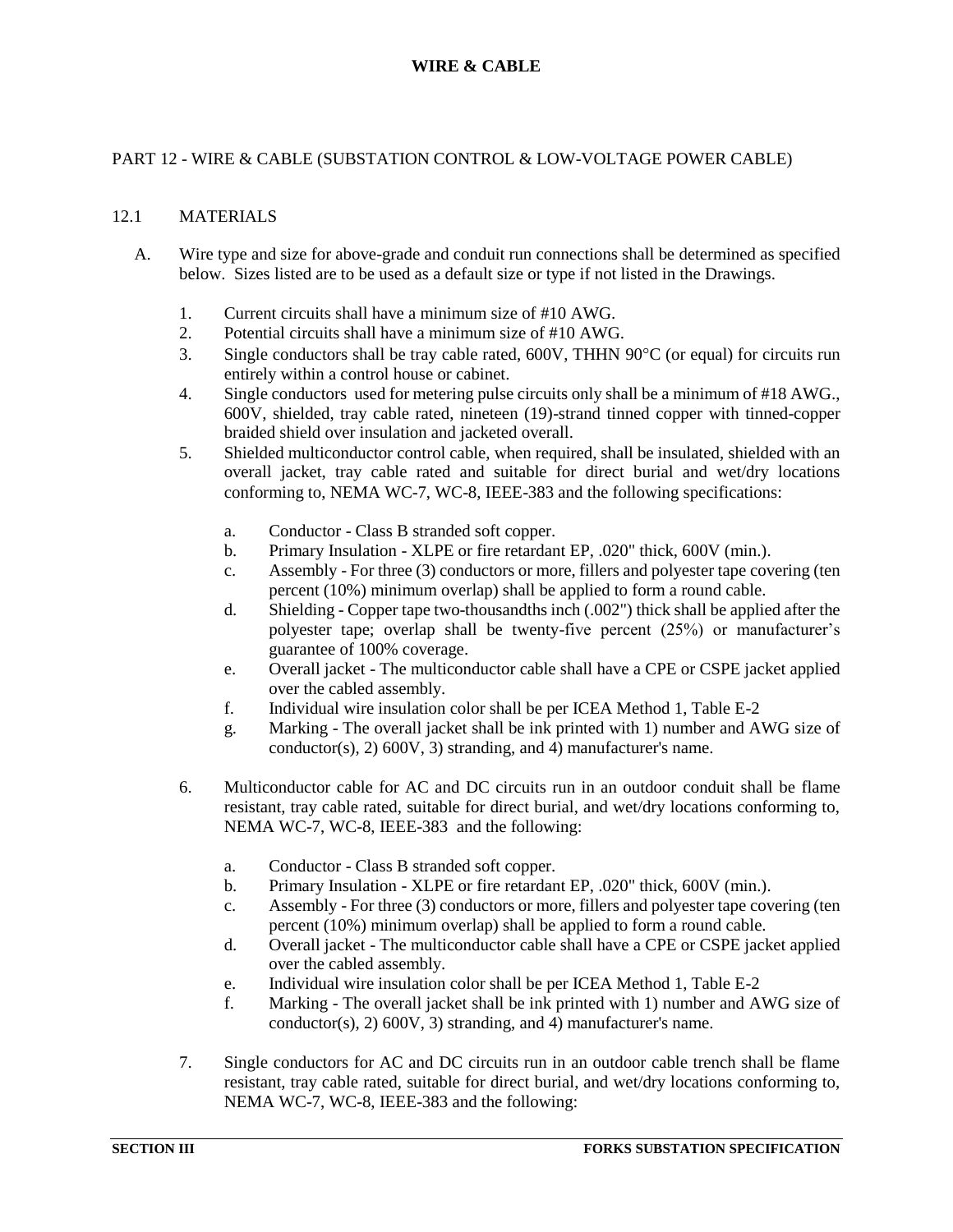- a. Conductor Class B stranded soft copper.
- b. Insulation XLPE or fire retardant EP, .020" thick, 600V (min.).
- 8. The following list details the size and color of most of the control circuits to be installed by the Contractor:

| Circuit                | Color                                                    | <b>Size</b> |
|------------------------|----------------------------------------------------------|-------------|
| <b>MV</b> Lights       | Black, White                                             | #12         |
| High Side Breakers:    |                                                          |             |
| AC                     | Black, White                                             | #12         |
| DC                     | Blue, White                                              | #4          |
| Ind. Lights            | Red, Orange, Blue, Brown, Green, Yellow,<br>White        | #10         |
| Relays                 | Black, Green, Yellow, White, Purple, Red,<br>Blue, Brown | #10         |
| Transformer:           |                                                          |             |
| High Side CT           | Black, Blue, Red 3/White                                 | #10         |
| Pumps & Fans           | Black, Red, White                                        | #8          |
| <b>Trip Contacts</b>   | Black, Blue, Red, White, Orange, Yellow,                 |             |
|                        | Green, Brown, Purple, Pink, Gray, Tan                    | #10         |
| <b>Alarm Contacts</b>  | Black, Blue, Red, Green, Orange, Yellow,                 |             |
|                        | White, Brown, Purple, Pink, Gray, Tan                    | #10         |
| Metering CT            | Black, Blue, Red, 3/White                                | #10         |
| Neutral CT             | Green, White                                             | #10         |
| Metering PT            | Orange, Brown, Yellow, 3/Green                           | #10         |
| Recloser:              |                                                          |             |
| 120                    | Black, Red, 2/White                                      | #12         |
| Controls               | Black, Blue, Red, Green, White, Orange,                  |             |
|                        | Yellow, Brown, Gray, Tan, Purple                         | #10         |
| Indicators             | Black, Blue, Red, Green, White, Orange,                  |             |
|                        | Yellow, Brown, Purple, Pink                              | #10         |
| Diff. CTs              | Black, Orange, Blue, Brown, Red, Yellow                  |             |
|                        |                                                          | #10         |
| Overcurrent CTs        | Black, Orange, Blue, Brown, Red, Yellow                  |             |
|                        |                                                          | #10         |
| <b>Station Service</b> | Black, Red, White                                        | #2          |

All DC power supply circuits shall consist of a blue conductor to the positive portion of the circuit and a white conductor for the negative position of the circuit. All 120-volt AC power supply circuits shall consist of a white and black conductor; and all 240-volt AC power supply circuits shall consist of a white, black, and red conductor. All AC power supply and AC control circuits shall include a #12 green ground conductor.

# <span id="page-41-0"></span>12.2 INSTALLATION

A. A careful determination of the length of all wire and cable runs shall be made prior to installation in order to minimize pulling stresses and the need for splices.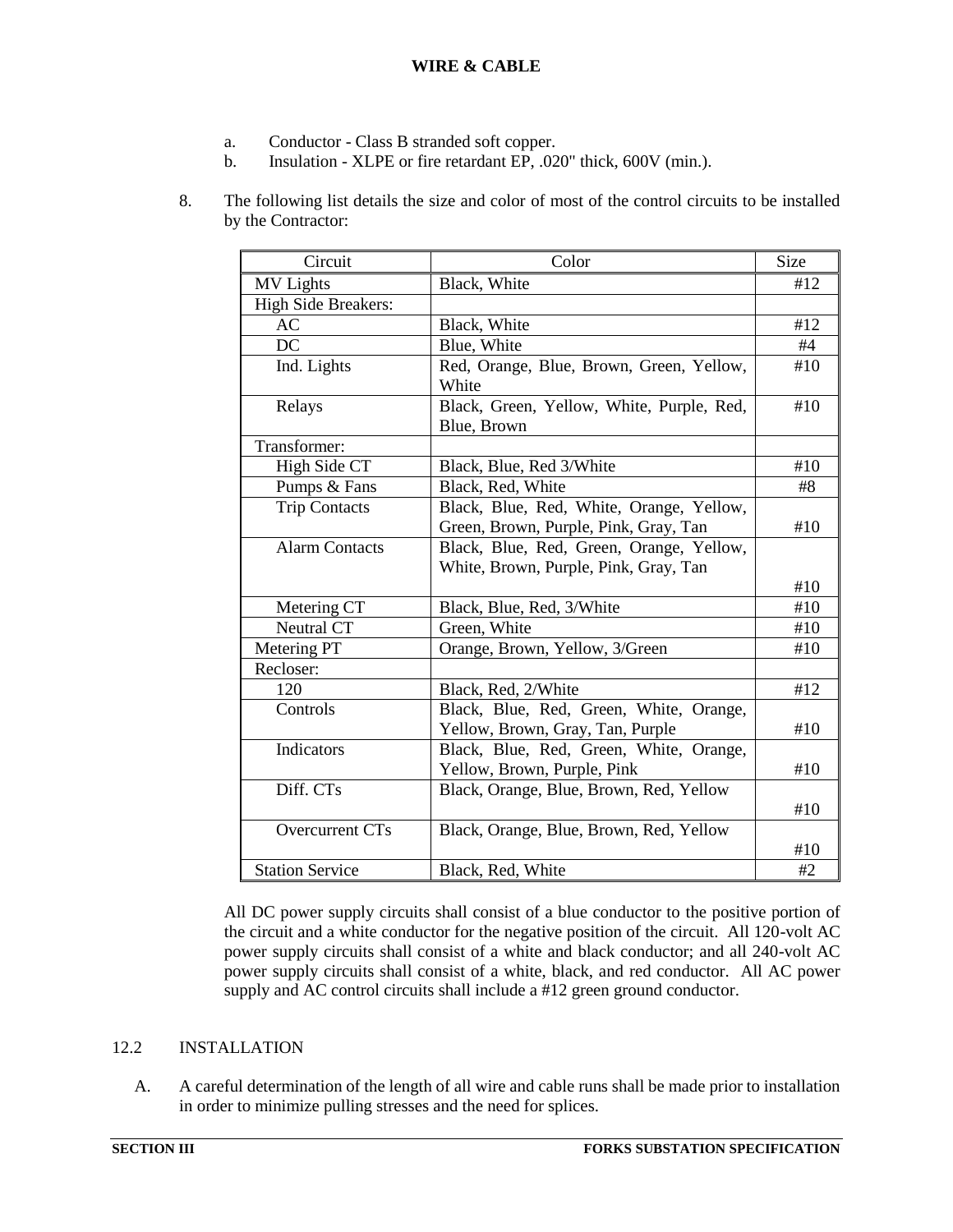- B. Wire and cable shall be handled with care to avoid damage.
- C. The Contractor shall perform continuity tests on all terminated conductors of all cables to verify integrity of cables and terminations.
- D. Coding Contractor shall use accepted NEC code practices for providing the required colors at the wire ends.
- E. All wires shall be labeled at both ends indicating the wire designation as shown with heat shrink machine printed markers. Each marking shall clearly indicate the exact individual wire designation as shown on the cable connection diagrams. Non-heat shrink markers are not permitted. Markers shall face out and will be labeled to read with minimal effort.
- F. Cables and wires in the same circuit or grouping shall be identified by circuit numbers as indicated in the cable schedule Drawing. The circuit number shall be fastened to each cable or wire grouping at each terminal, cable trench, pull box, manhole, hand hole, and junction point. (Ty-Rap cable markers, type TY551M or TY-546, manufactured by the Thomas & Betts Co., are recommended). The circuit numbers shall be legibly printed with a permanent marking pen. (Thomas & Betts Co. special nylon marking pen, Cat. #WT163M-1, black, is recommended.)
- G. Splices
	- 1. Cables or wires, except for lighting and receptacle cable, leads shall not be spliced.
	- 2. Wire for lighting circuits shall be continuous from outlet to outlet. Splices shall be made in outlet or junction boxes. At least six (6) inches of free conductor shall be left at each outlet to make splices of joints, except where it is intended to loop through sockets, receptacles, and other fixtures without splices or joints.
- H. Terminations
	- 1. Solderless ring-type terminal lugs and connectors shall be used for connecting #8 AWG wire and smaller stranded cable to studs.
	- 2. Terminations shall be made with compression-type ring-tongue terminal lugs using a compression tool provided with a ratchet or toggle mechanism that ensures complete crimping before the tool can be removed.
	- 3. Terminations on larger size wires shall have at least two (2) indentations.
	- 4. Sufficient length shall be left at all ends of wires and cables to conveniently make connections to equipment and devices. Spare conductors at the end of a multi-conductor cable shall be coiled neatly and retained in a length equal to that of the longest single conductor at each end of the multiple-conductor cable. All cables entering a terminal cabinet, switchgear compartment, distribution board, or other such device from a conduit, cable slot, or cable trench shall be clamped securely at the opening. All exposed cable or wire runs shall be bunched and tied so as to prevent movement.
	- 5. Cable connections to pad-mounted equipment shall have enough slack left in the cable to allow for thermal expansion and contraction. When pad-mounted equipment has a wiring compartment underneath, a full coil of cable shall be installed before the cable is terminated.
	- 6. When voltage drop has dictated the conductor size to be greater than #8 AWG, and the terminal blade will only accept lugs which are suitable for #9 AWG, the Contractor shall reduce the conductor to appropriate size by using a splice in a junction box or, if approved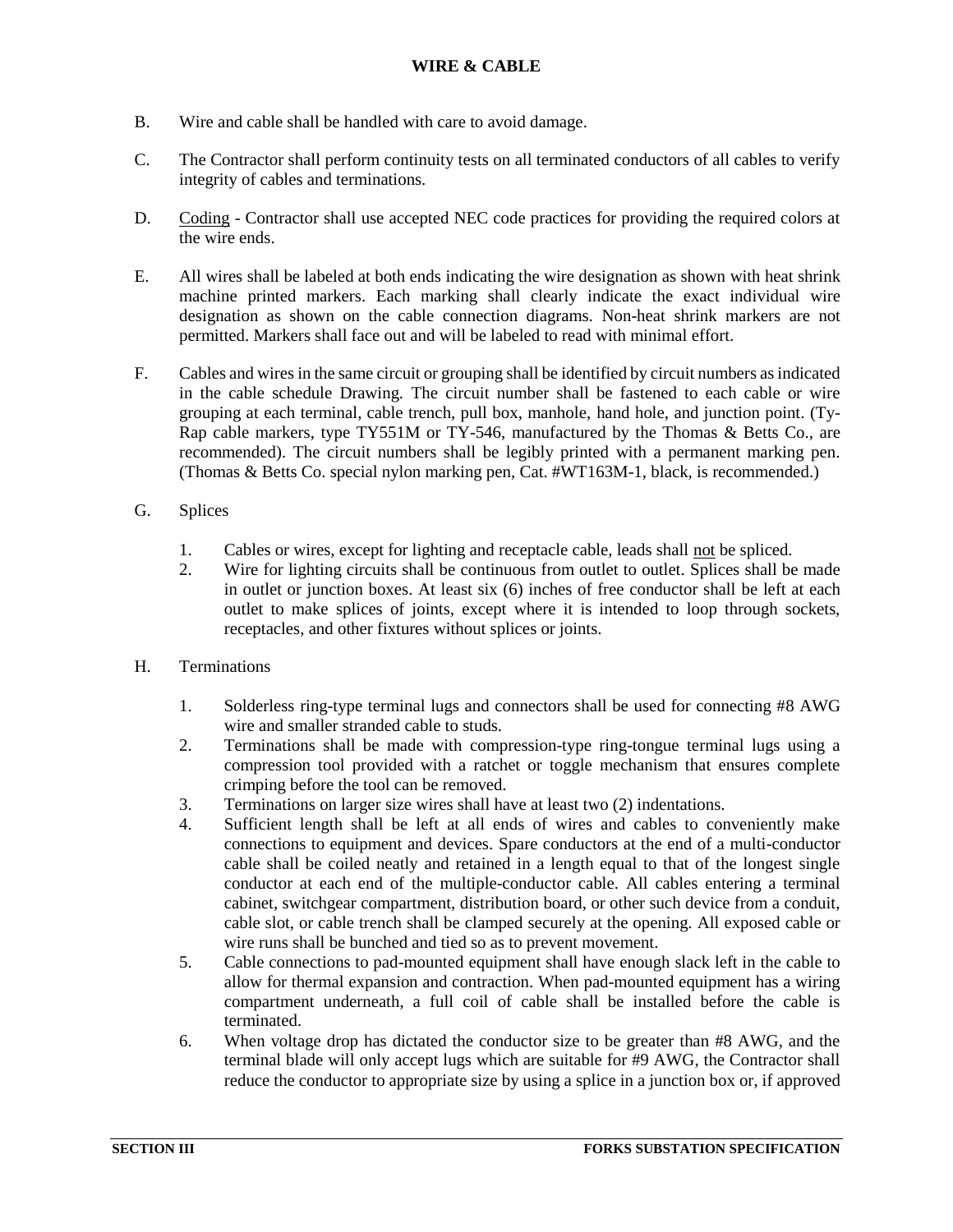# **WIRE & CABLE**

by District, by trimming to that equal of #9 and installing a heat shrink tube to overlap the jacket and insulated lug.

- 7. Fused circuits shall be wired such that the fuse is de-energized where lifted.
- 8. Where cables must pass from the cable trench/tray to instrument panels they shall be bundled in the trench/tray so they can pass through an opening in the trench cover in one group at each instrument panel rack.

# I. Cable Pulling

- 1. Wire and cable shall be installed in such a manner that the cable jacket receives no cuts or abrasions.
- 2. A clean, tight-fitting rag shall be drawn through the conduit immediately before installing the wire or cable. No wire or cable shall be installed in conduit unless it is free of all foreign material.
- 3. An approved lubricating material non-injurious to the insulation or jacket shall be used when necessary to prevent mechanical damage.
- 4. Any wire or cable that is damaged during installation shall be removed and replaced at the Contractor's expense.

### END OF WIRE AND CABLE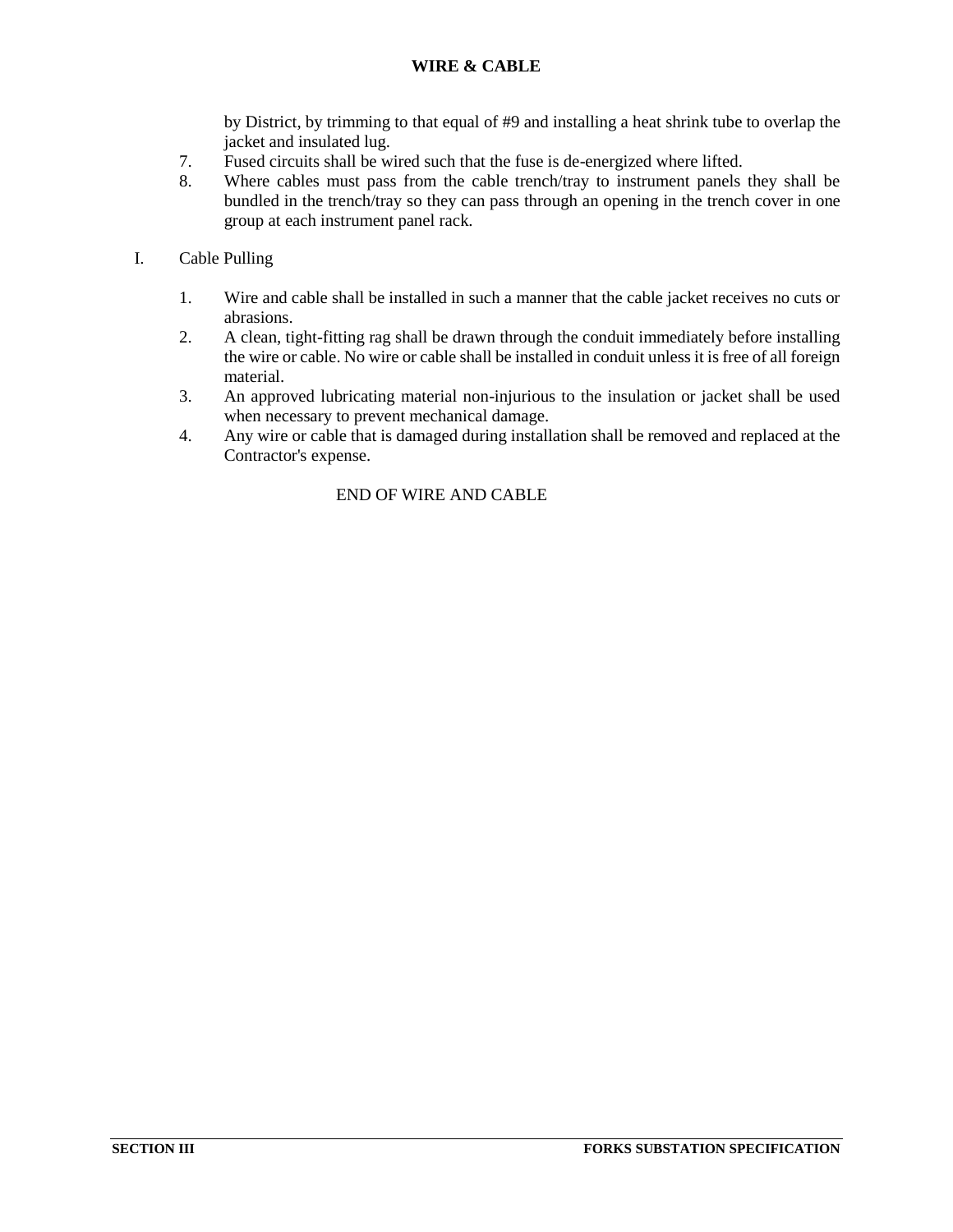### **CONTROL BUILDING**

### <span id="page-44-1"></span><span id="page-44-0"></span>PART 13 - CONTROL ENCLOSURE

#### 13.1 GENERAL

- A. This section covers requirements for the installation of a pre-fabricated control enclosure which shall be supplied complete with the following: heating, , ground bus bars, lighting, general power circuits, AC and DC station power breaker panels, relay panels, SCADA/communications panel, overhead cable tray and all wiring and additional material items for a complete enclosure assembly.
- B. District will provide the batteries, charger and battery containment to Contractor for Contractor installation per Drawings.

#### <span id="page-44-2"></span>13.2 SITE PREPARATION AND FOUNDATIONS

- A. Site preparation shall be in conformance with the grading and site preparation section of these Specifications.
- B. Foundation work shall conform to the concrete section of these Specifications.
	- 1. The enclosure floor shall be no more than 12" above finished grade per Drawings.
	- 2. The enclosure shall be installed with a single step in the stoop at north entrance per Drawings

### <span id="page-44-3"></span>13.3 INSTALLATION REQUIREMENTS

- A. Lighting and utility power systems shall be installed by pre-fabricated control enclosure vendor.
- B. AC and DC circuit breaker panels will be installed and wired to control enclosure loads by preengineered enclosure manufacturer. Contractor shall wire and terminate exterior or not wired circuits to the AC and DC panels per Drawings. The supporting battery system to be provided by District and installed by Contractor as required by the Drawings shall be installed in conformance with codes and applicable sections of these Specifications so that they shall be complete in every way.
	- 1. The purpose of each circuit breaker shall be labeled in simplified terms. Identification labels shall be permanently installed on or adjacent to the breakers inside the panel board box. All labels shall be machine printed.
- C. The Contractor shall make an effective connection from the station ground grid through the control enclosure to all breaker panels, all electrical equipment within the control enclosure, each relay panel, and overhead cable tray. The Contractor shall be responsible for a complete and effective ground system.

### END OF CONTROL ENCLOSURE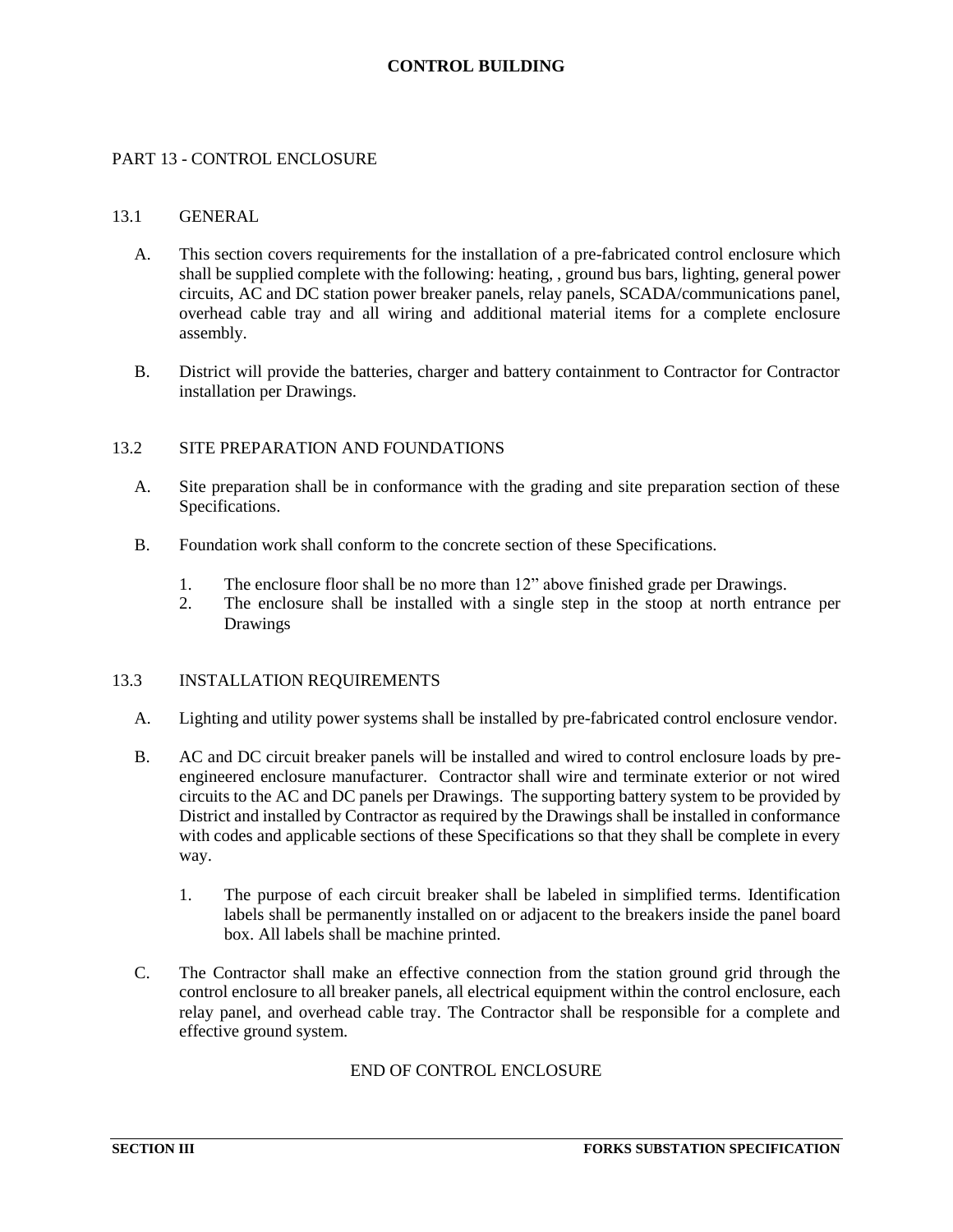### **INSTRUMENTATION**

### <span id="page-45-1"></span><span id="page-45-0"></span>PART 14 - INSTRUMENTATION

#### 14.1 INSTALLATION OF INSTRUMENT CONTROL PANELS AND BATTERY SYSTEM

A. Contractor shall install District furnished, pre-fabricated Control Panels. Contractor shall be responsible for unloading the Control Panels at the project site and placing, leveling, and anchoring the Control Panels on the foundation. Contractor shall terminate all Control Panel inter-panel wiring and all of the external control cable wiring. Contractor shall furnish all labor, equipment, hardware, and material required for complete installation. Contractor shall install District furnished Battery System including the batteries, rack, charger, grounding and interconnections. Contractor shall be responsible for unloading the Battery System at the project site and placing, leveling, and anchoring the battery rack on the foundation. Contractor shall furnish all labor, equipment, hardware, and material required for complete installation.

#### <span id="page-45-2"></span>14.2 WIRING

A. Wire shall conform to the wire and cable section of these Specifications and Drawings.

# END OF INSTRUMENTATION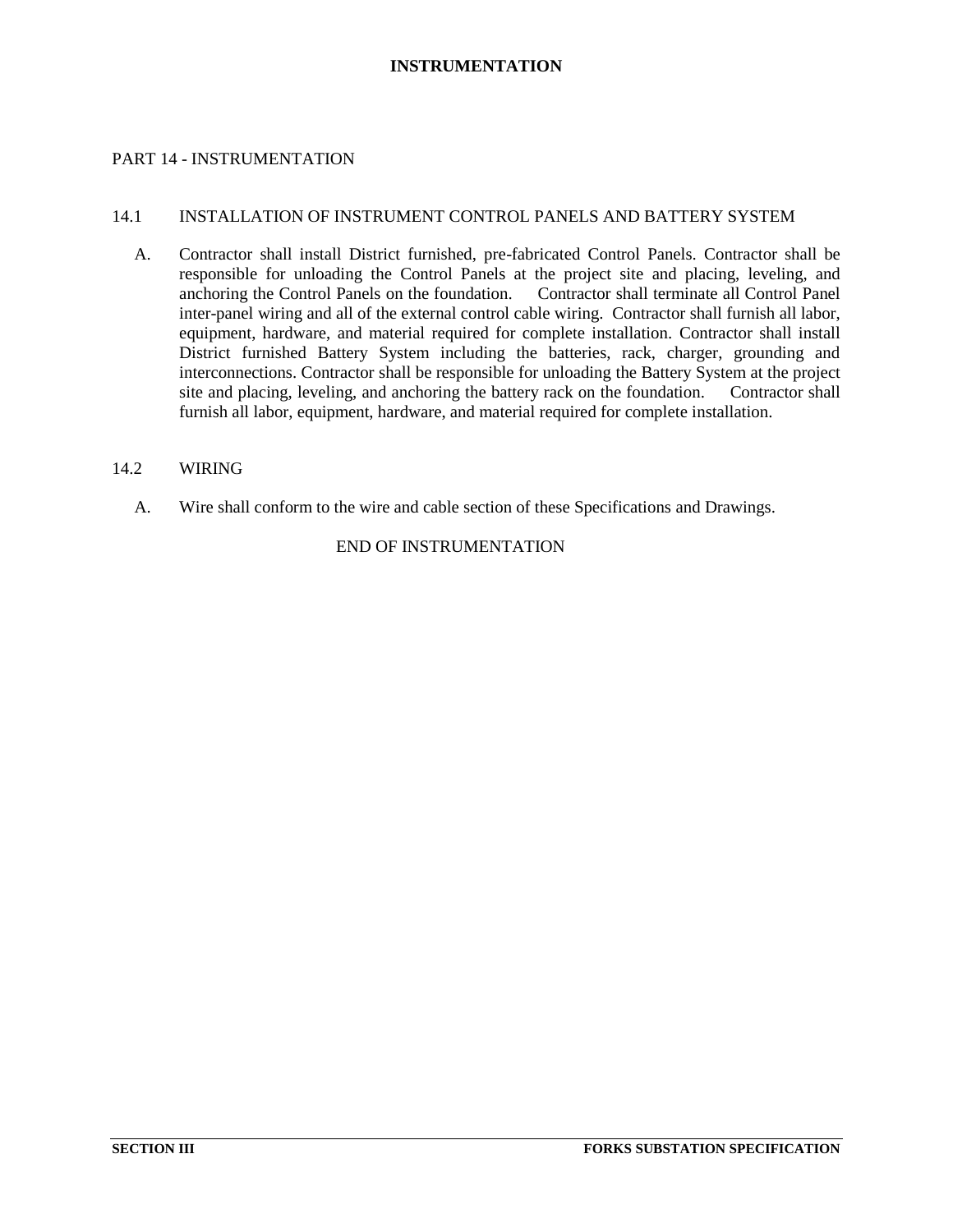# **PAINTING**

### <span id="page-46-1"></span><span id="page-46-0"></span>PART 15 - PAINTING

#### 15.1 GENERAL

A. All field painting costs shall be borne by the Contractor. Exterior building color shall be approved by District.

#### <span id="page-46-2"></span>15.2 EQUIPMENT

- A. Surfaces of most electrical equipment (such as panels, switchgear, transformers, circuit breakers, etc.) are finished at the factory. Great care shall be exercised to prevent damage to this original finish during installation of the equipment and during construction work.
- B. If the factory finish is damaged during the course of construction, the entire surface of the damaged component shall be refinished.
- C. The refinished surface shall be equivalent in every respect to the original surface, including color, texture, and smoothness. Refinishing paint, if furnished with the equipment, may be used; otherwise, the paint shall be obtained from the equipment manufacturer.

#### <span id="page-46-3"></span>15.3 STRUCTURAL STEEL

- A. Contractor shall be responsible for repairing surface coating (paint and galvanizing) damaged in shipping and construction, and for applying the surface coating over any bare metal areas which were not painted (galvanized) during fabrication. All bare metal areas which are subject to rust shall have a protective coating applied.
- B. After field erection has been completed, the welds shall be ground smooth and the adjacent uncoated areas and any areas where the coating has been damaged shall be cleaned in conformance with SSPC-SP3, power tool cleaning.
- C. All steel requiring touch-up painting shall be prime painted and finish painted in accordance with the following:
	- 1. Surfaces shall be free of abrasive, oils, dirt, or contaminants when primed.
	- 2. Handling of coating equipment and the steel surfaces to be primed shall be done in a manner to avoid contamination during and following application of the primer coat.
	- 3. The surface temperature of the steel to be coated shall be  $50^{\circ}$ F minimum and at least  $5^{\circ}$ F above the wet-bulb air temperature reading.
	- 4. The primer thickness shall be 2.0 mils (dry). The thickness shall be monitored by wet-film thickness measurements.
	- 5. The primer shall be allowed to cure prior to application of second (or top) coating for at least the minimum time recommended by the paint manufacturer.
	- 6. Areas with dry-film thickness of less than 1.7 mils or greater than 5.0 mils shall be corrected by additional primer coating or by wire brushing and recoating.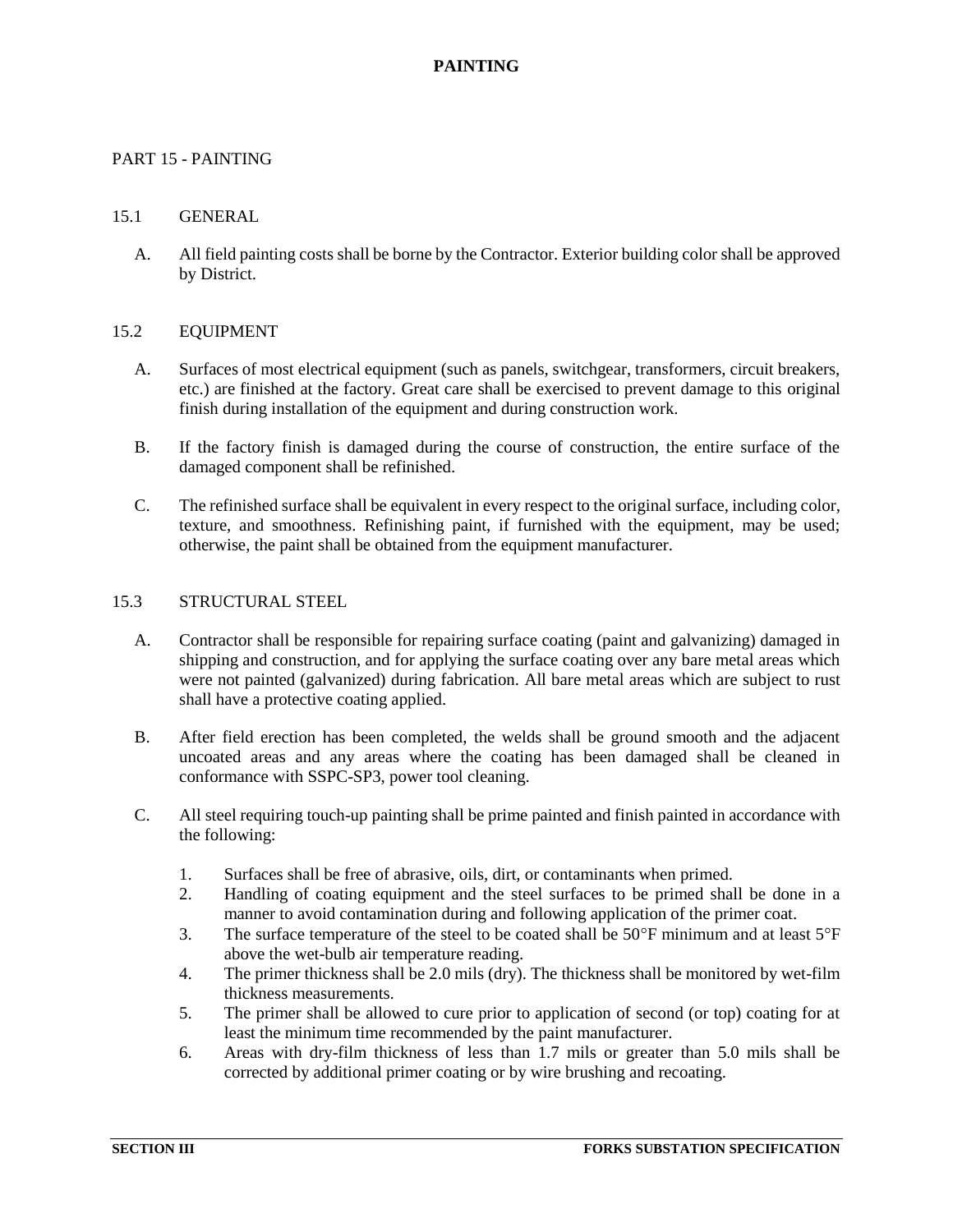# **PAINTING**

- 7. The primer shall be of a zinc-rich inorganic type which is identical to the primer applied by the steel fabricator. The primer shall not be applied over the topcoat.
- 8. Topcoating shall be applied after any corrections have been made to the primed surface and the primer is fully cured.
- 9. The topcoat shall be applied to a thickness of 3.0 mils dry (primer plus topcoat  $= 5.0$  mils dry) using the manufacturer's recommended procedures. The topcoat thickness shall be monitored by a wet-film thickness method. Areas where the dry-film thickness of the primer plus topcoat are less than 4.5 mils or greater than 8.0 mils shall be corrected.
- 10. The topcoat shall be a polyamide epoxy type. It shall be identical to the topcoat applied by the steel fabricator.
- 11. Touch-up painting shall be done in conformance with SSPC-PA 1 "Shop, Field, and Maintenance Painting".
- D. All steel requiring galvanizing repair shall be repaired in conformance with SSPC-PA 1 "Shop, Field, and Maintenance Painting" and ASTM A 780 "Repair of Damaged Hot-Dip Galvanized Coatings". Since different pigments exist, the appropriate pigment will be selected by the Contractor to match the existing surface.

# END OF PAINTING